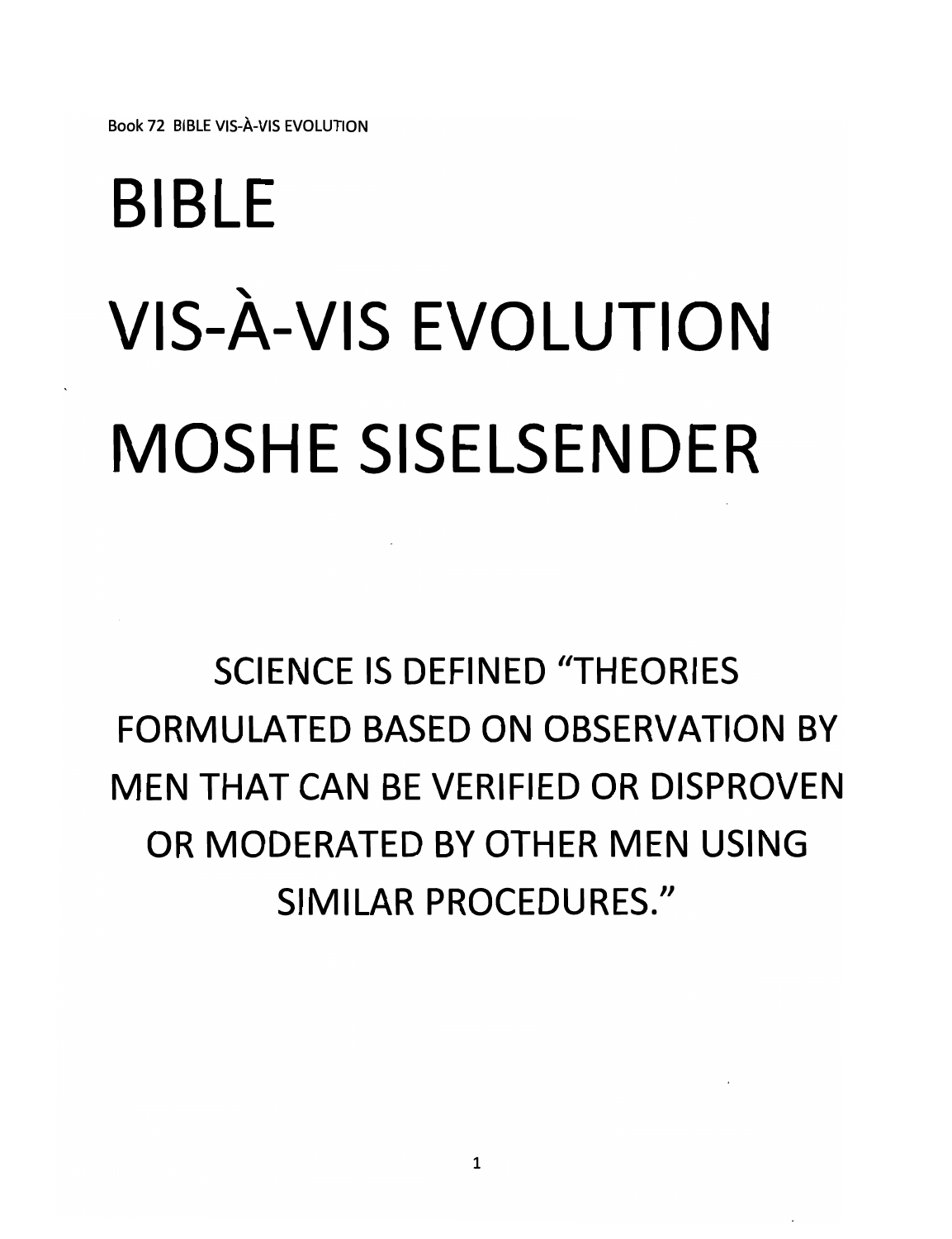#### *IT IS LOGICAL TO ASSUME THAT ANY THEORY DISCUSED OCCURS FOR THE PRESENT AND FUTURE EVOLUTION IS A CONCOCTION A FANTASY OF WHAT*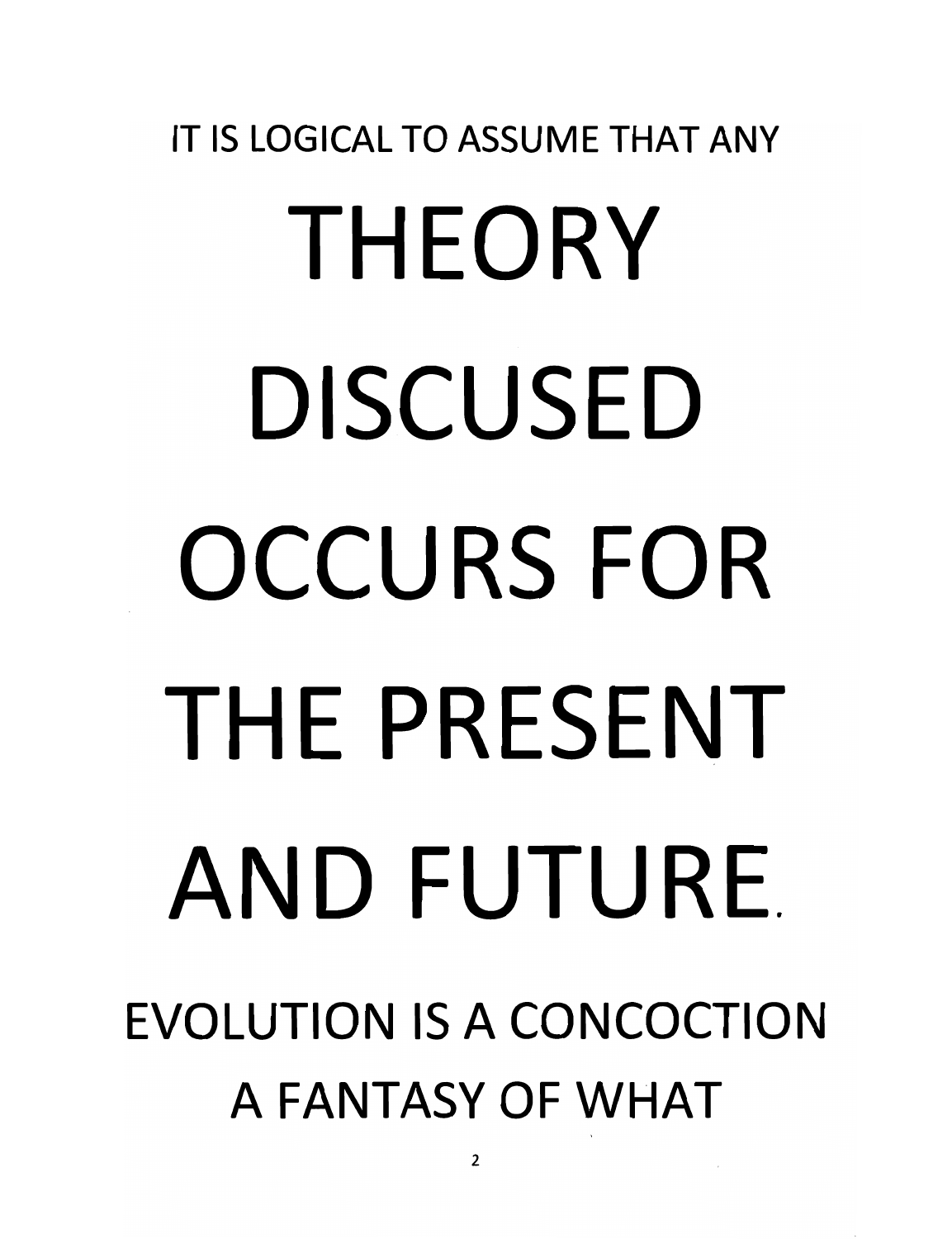#### *OCCURRED MILLIONS OF YEARS AGO. NO ONE ALIVE TODAY LIVED*

# *MILLIONS OF YEARS AGO.*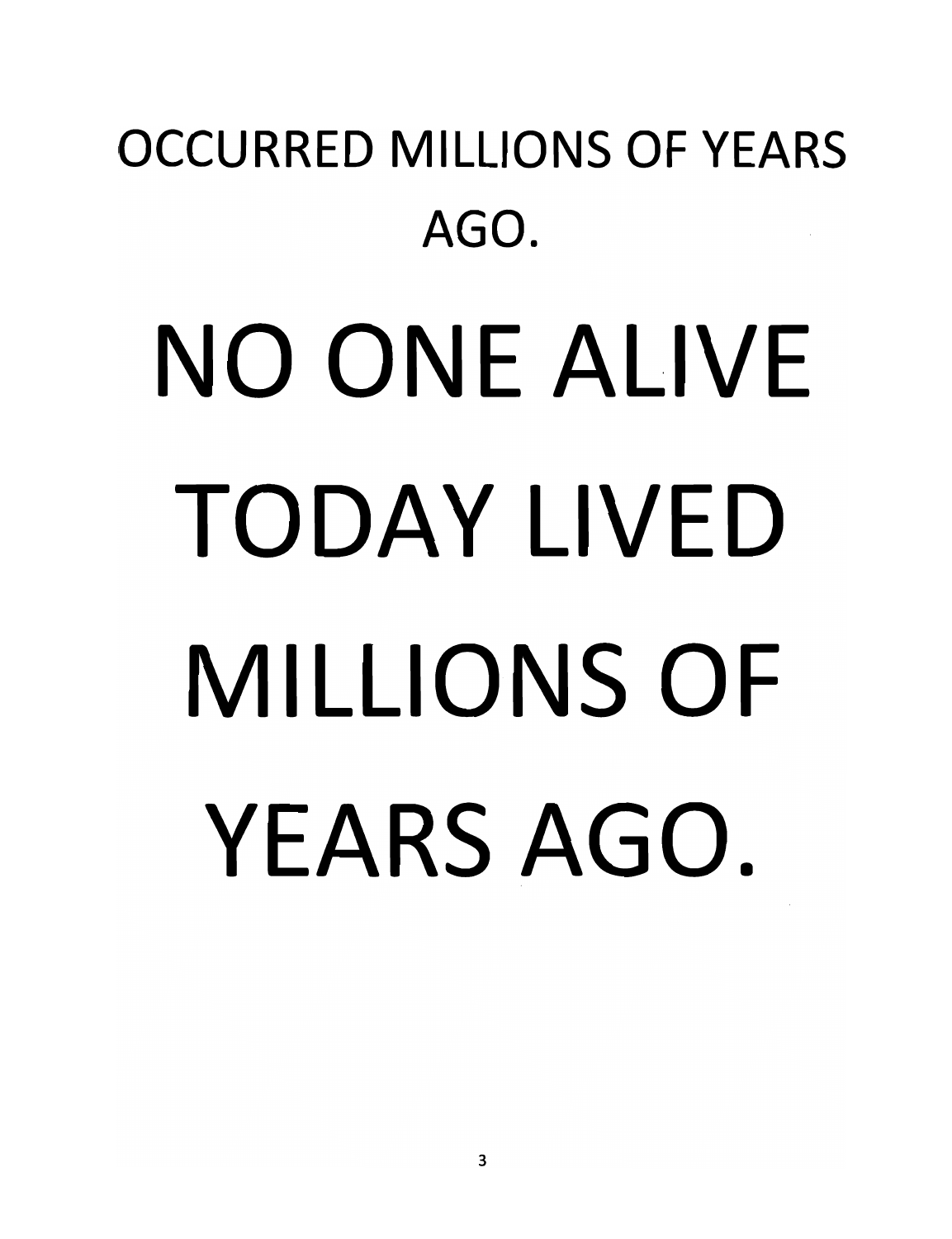#### *HOW DOES THE ONE CLAIMING EVOLUTION KNOW THAT THE SCIENTIFIC LAWS AND*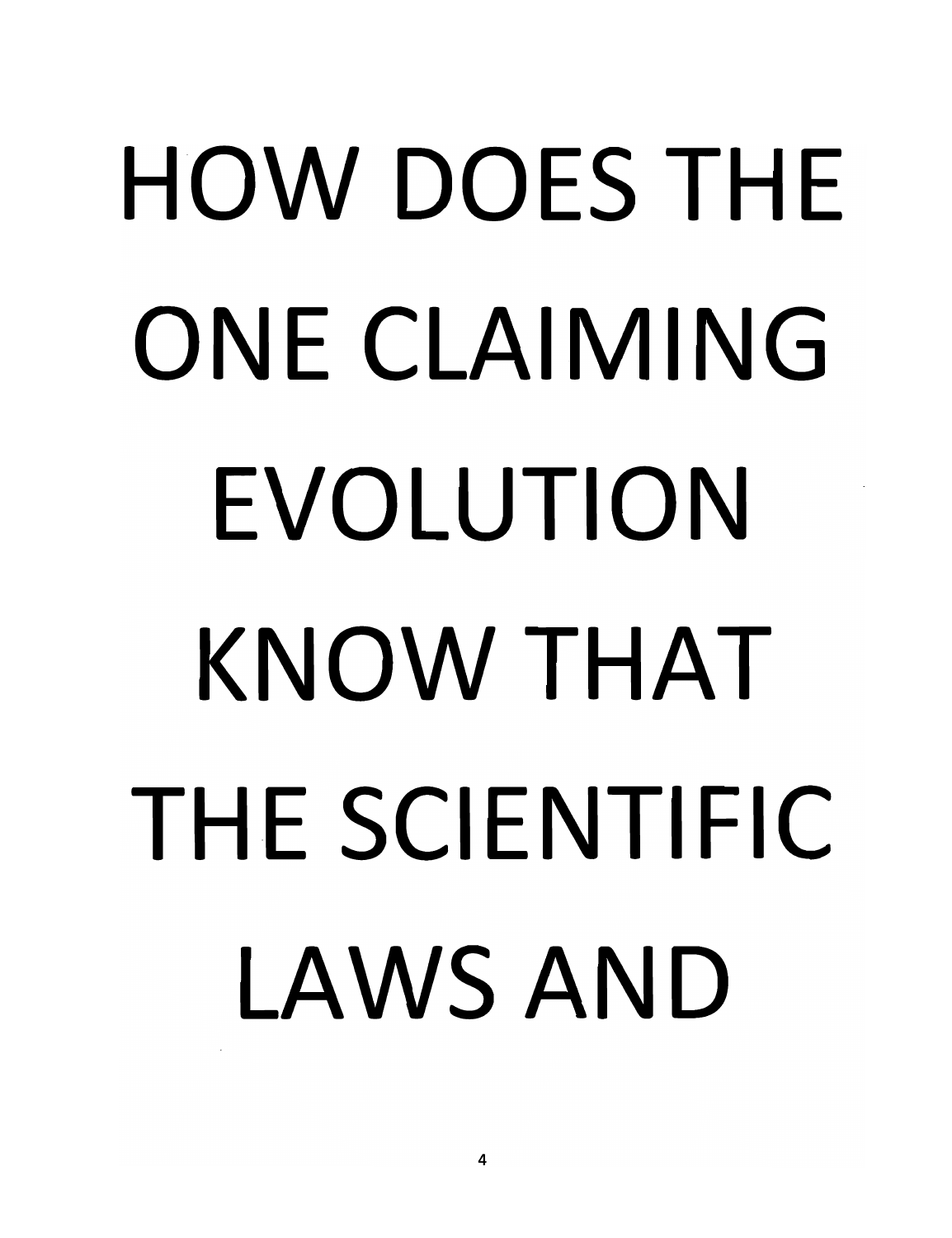## *FORCES PRESENT TODAY WERE ALSO PRESENT*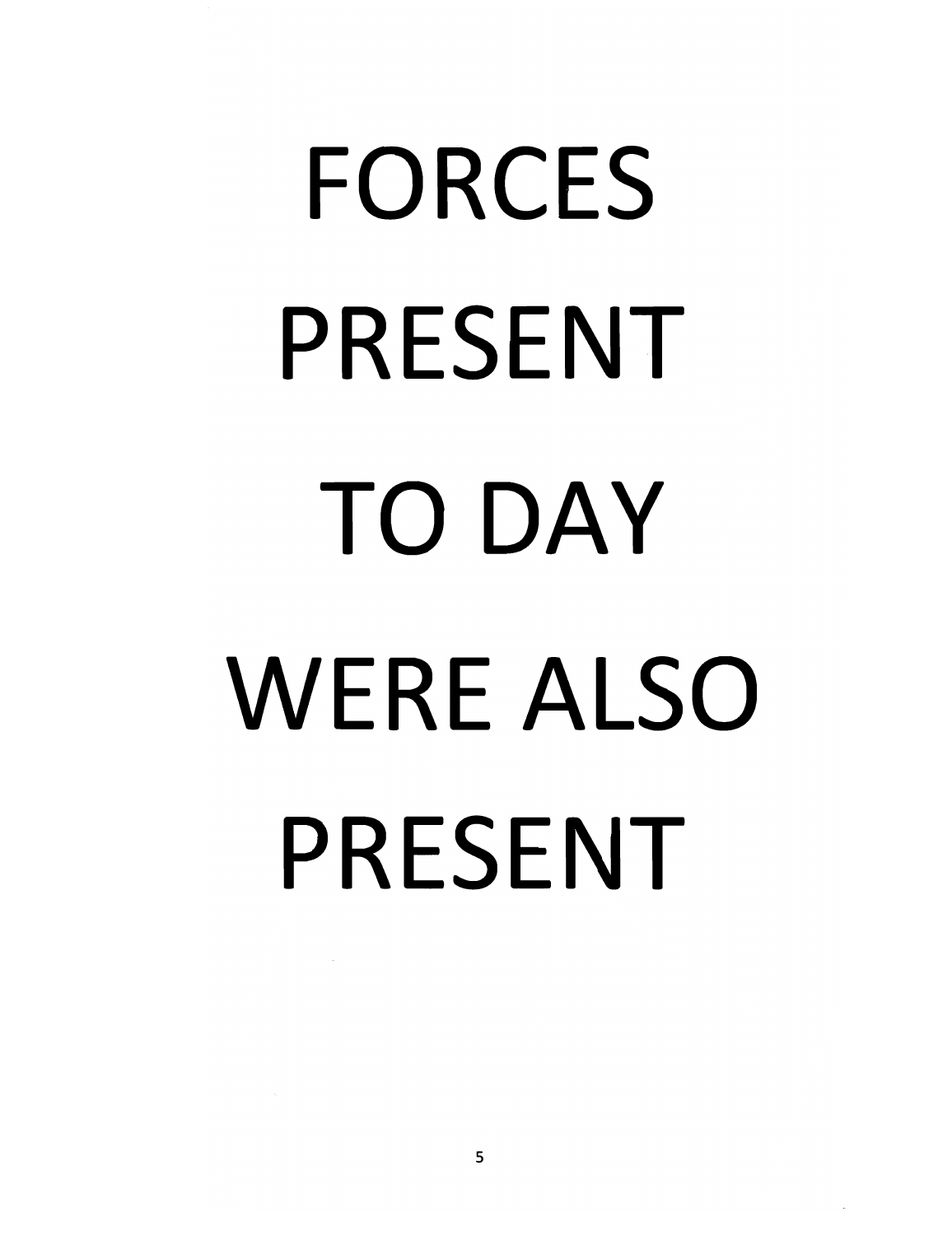## *MILLIONS OF YEARS AGO? HOW DOES HE KNOW THAT THERE EXISTED <sup>i</sup> ANY WORLD*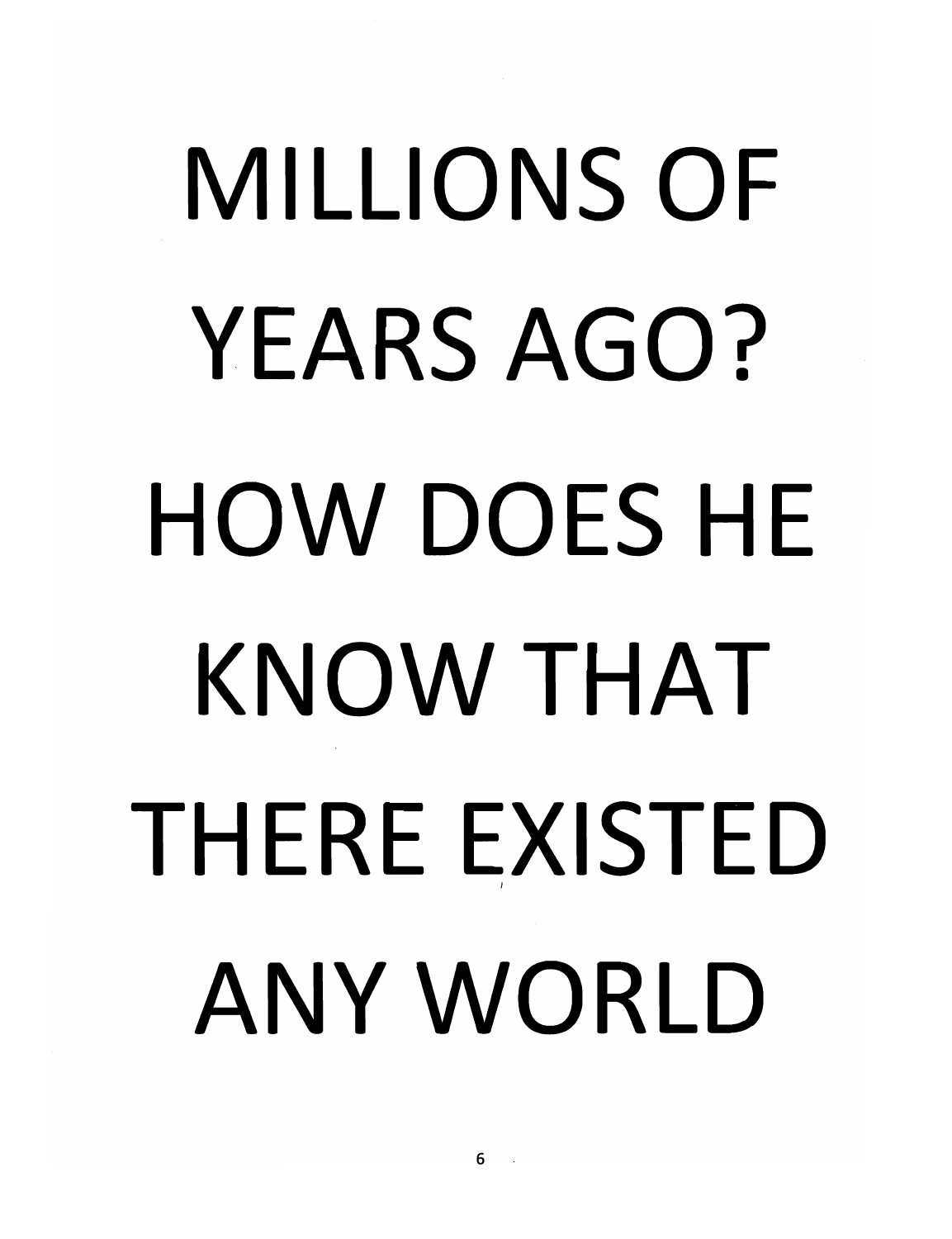## *MILLIONS OF YEARS AGO? WAS HE OR ANY ONE ELSE AROUND*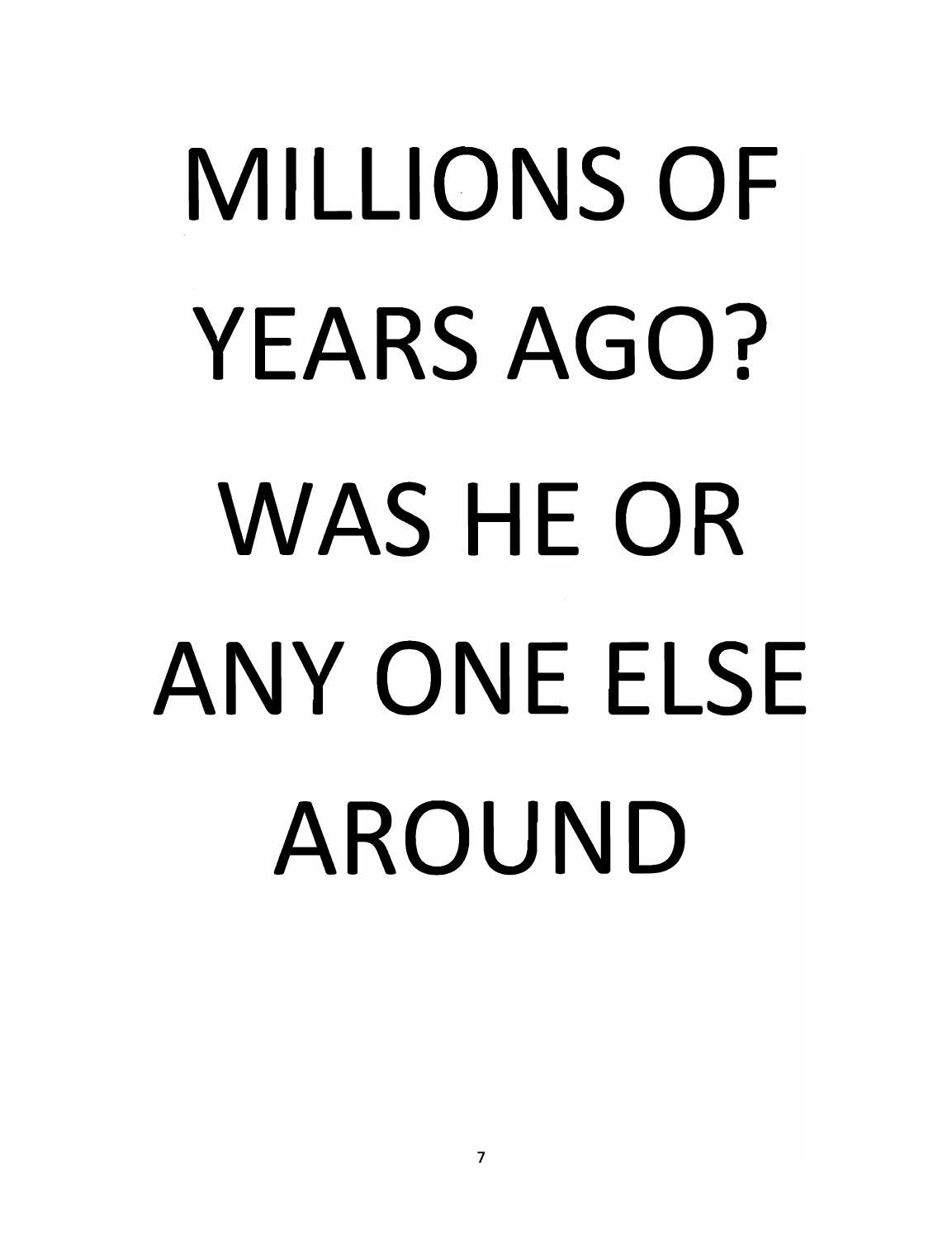## *MILLIONS OF YEARS AGO? HE IS BASING HIMSELF ON AN UNPROVEN HYPOTHESIS*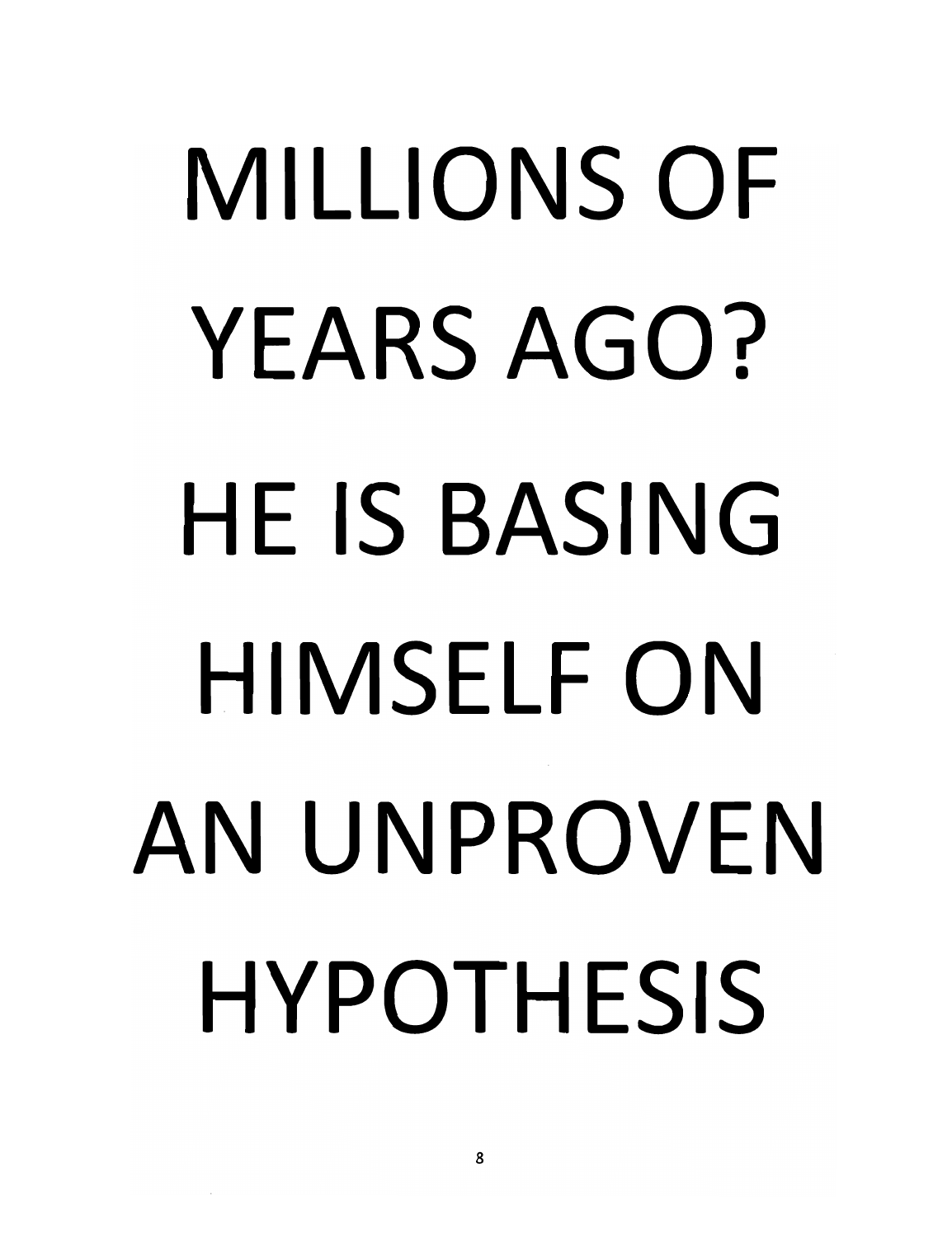#### *THAT MATTER IN SOME FORM DIFFERENT THAN WHAT WE HAVE TODAY*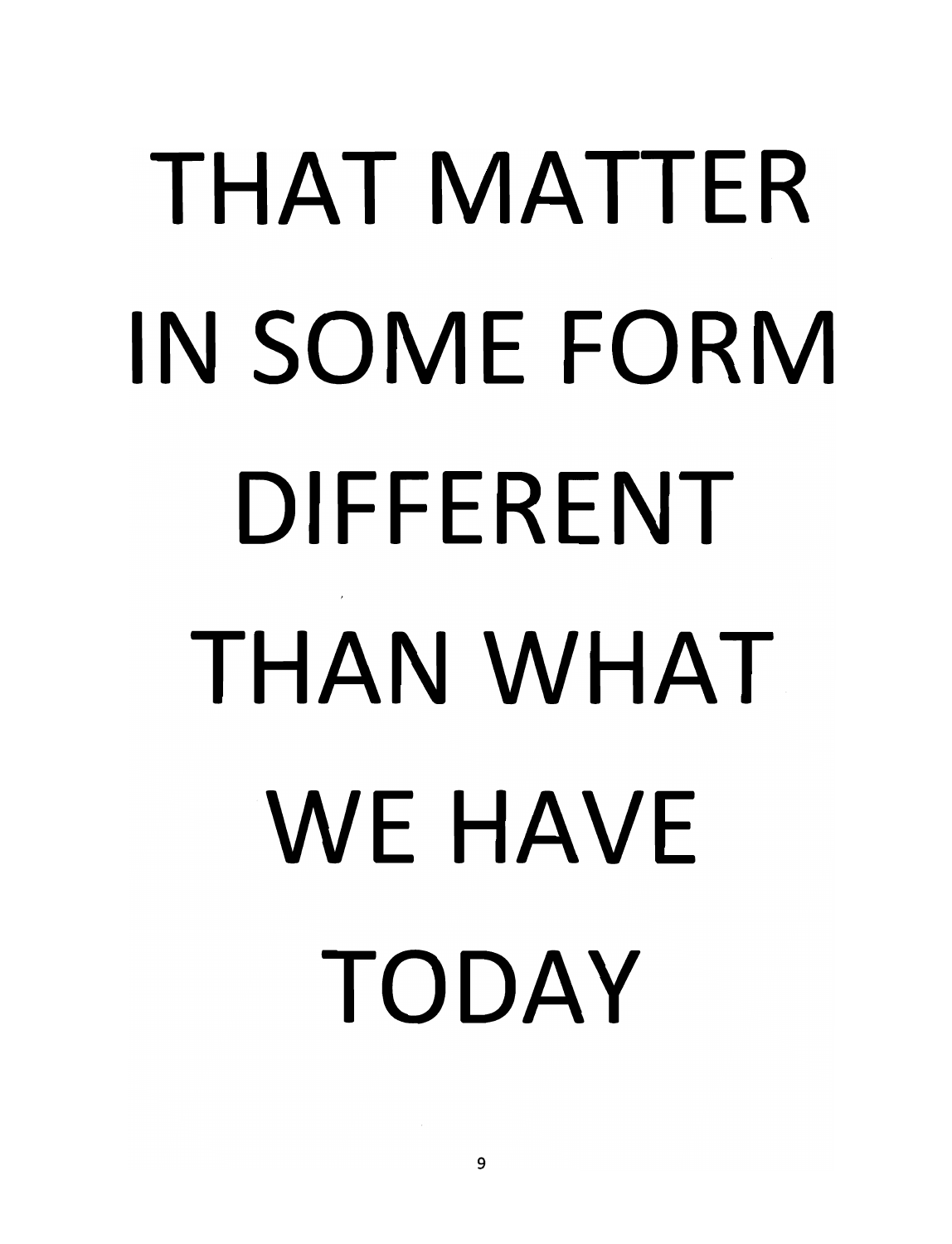#### *EXISTED. THIS MATTER EVOLVED BY THE PROCESS OF SURVIVAL OFTHEFITEST*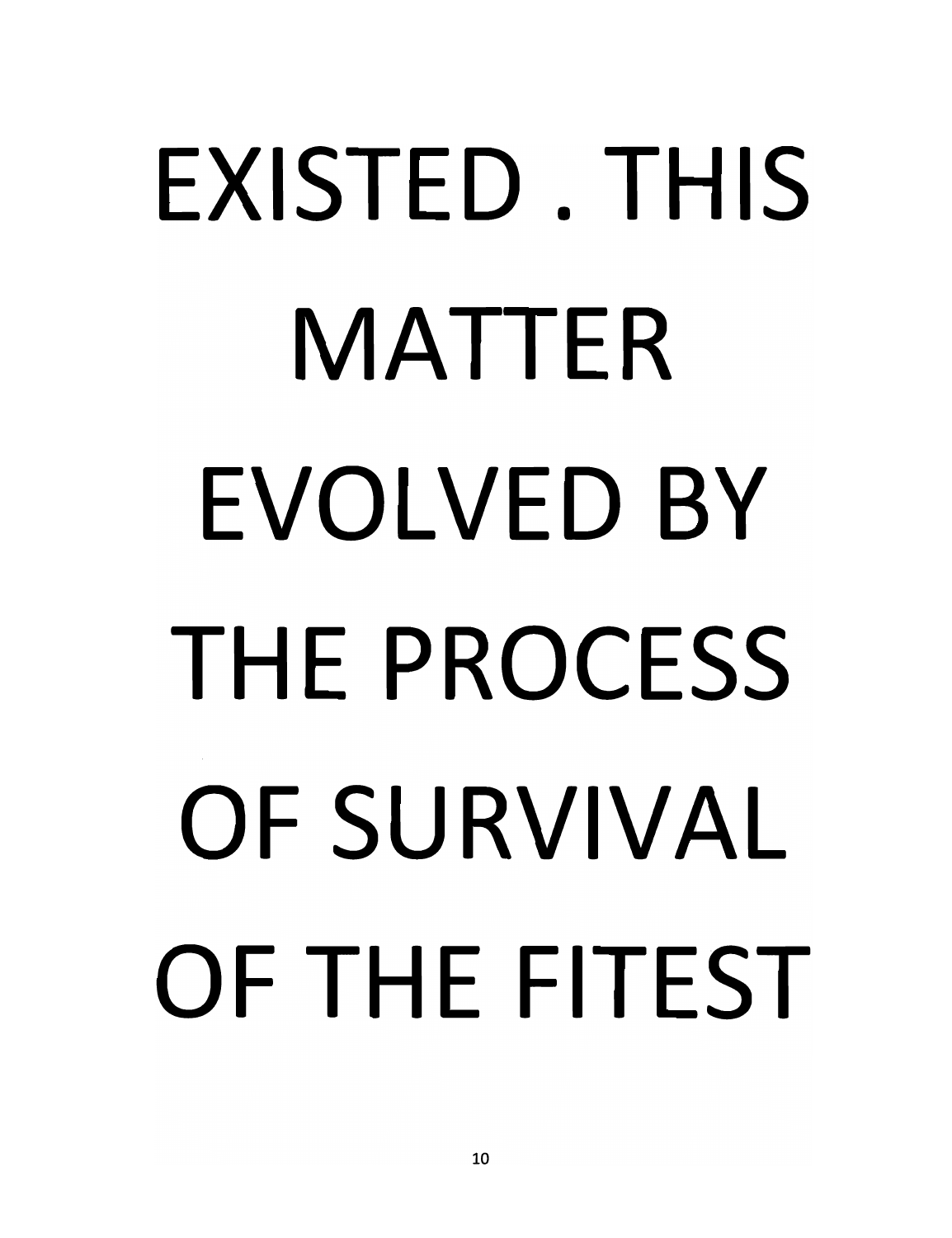#### *TO PHENOMENA OR HUMANS WE HAVE TODAY.*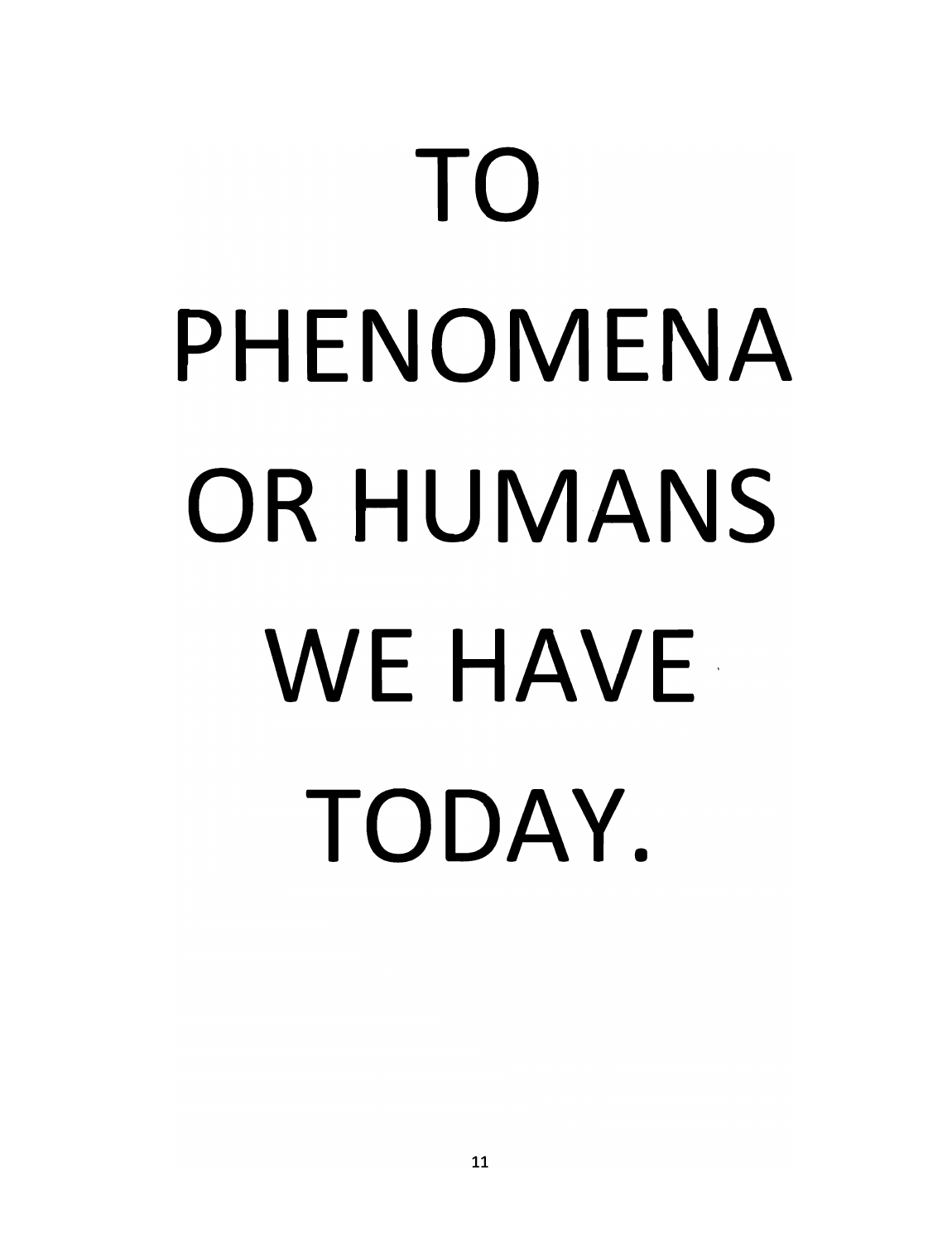#### *ALL THIS IS* **PURE WISH FUL** *THINKING. EVOLUTION IS A RELGION*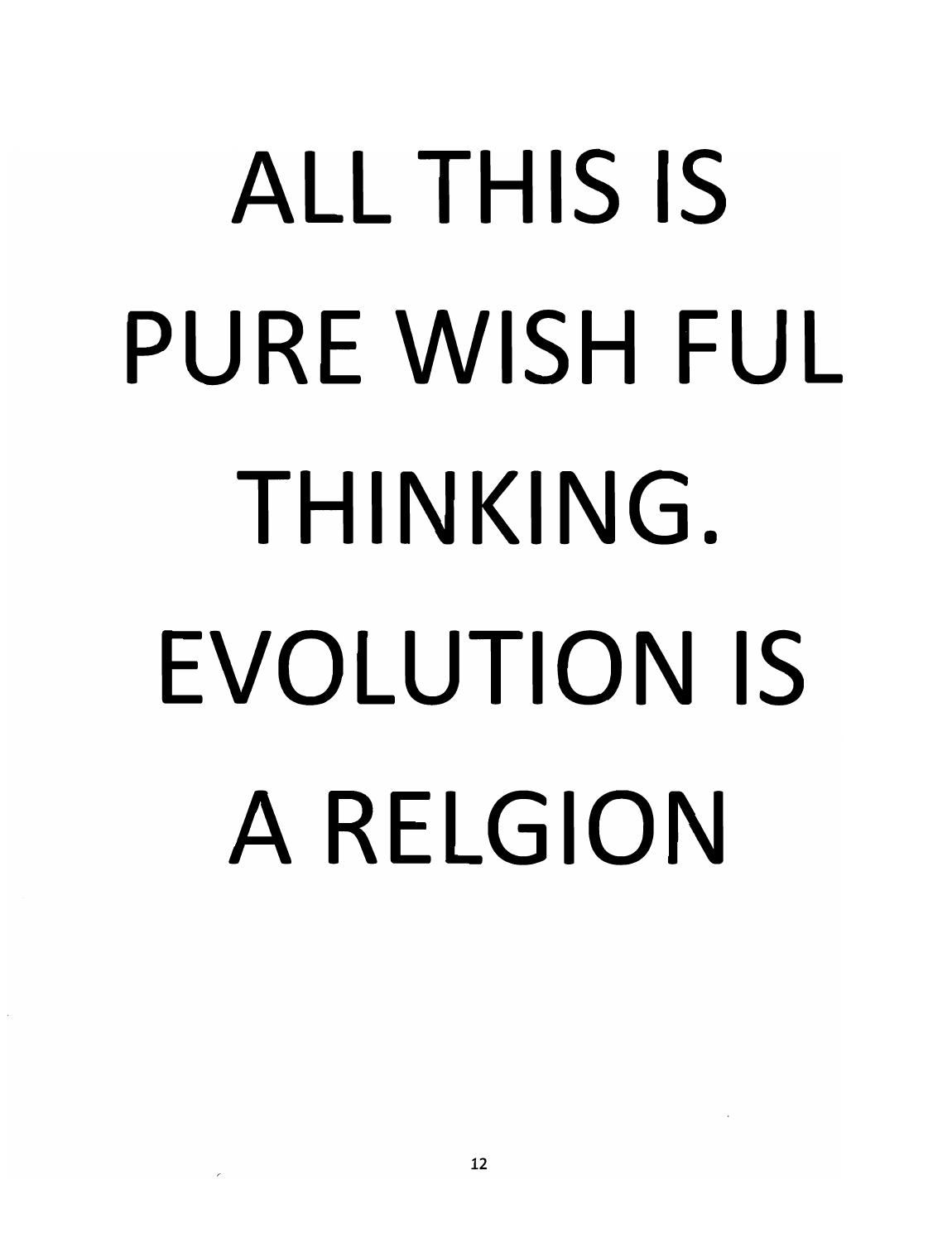#### *BEREFITOF GOD. KING DAVID IN PSALMS CRIES OUT "OMAR*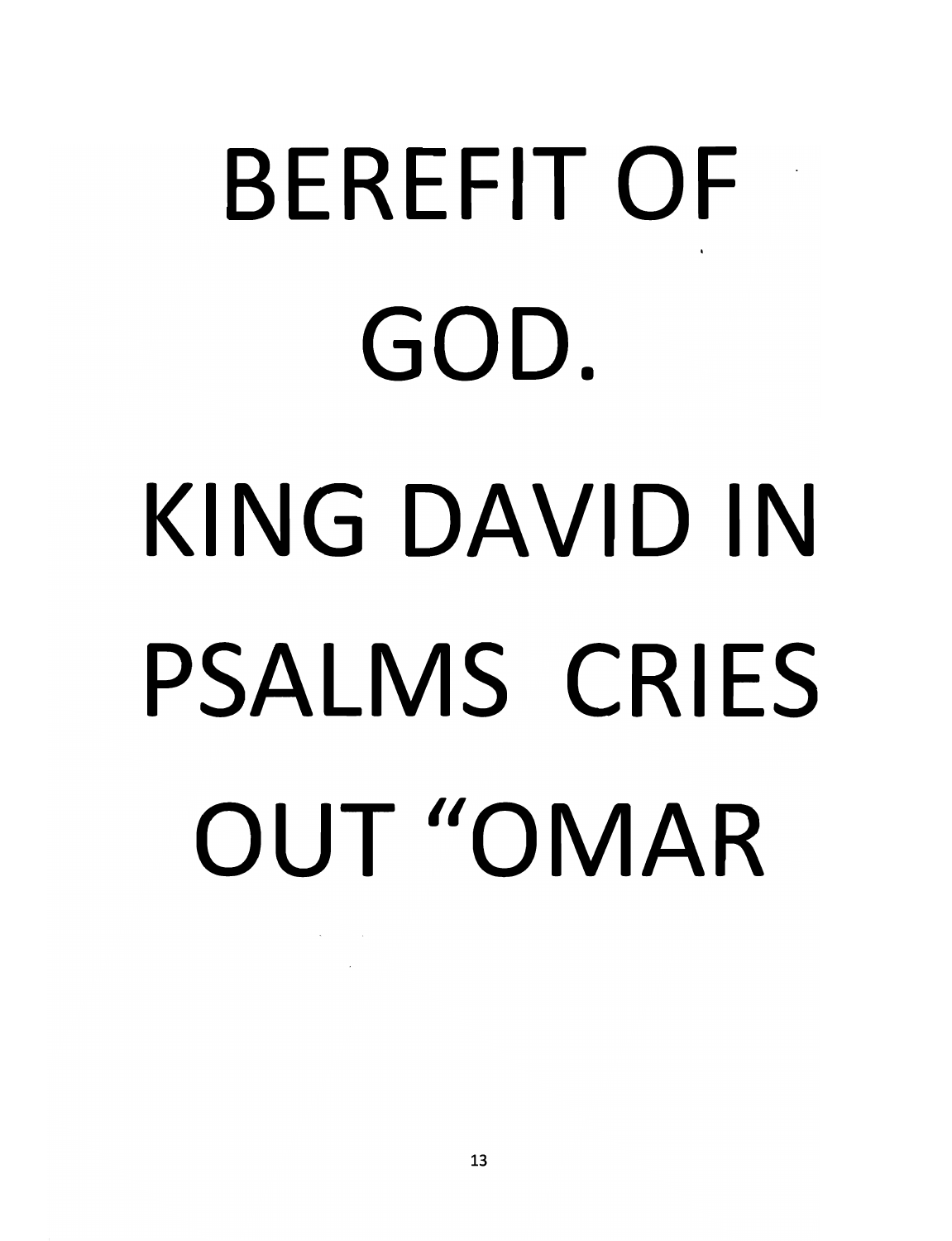## *NOVEL BELI BO AIN ELOKIM THE DETESTIBLE IDIOTTHINKS THAT THAT*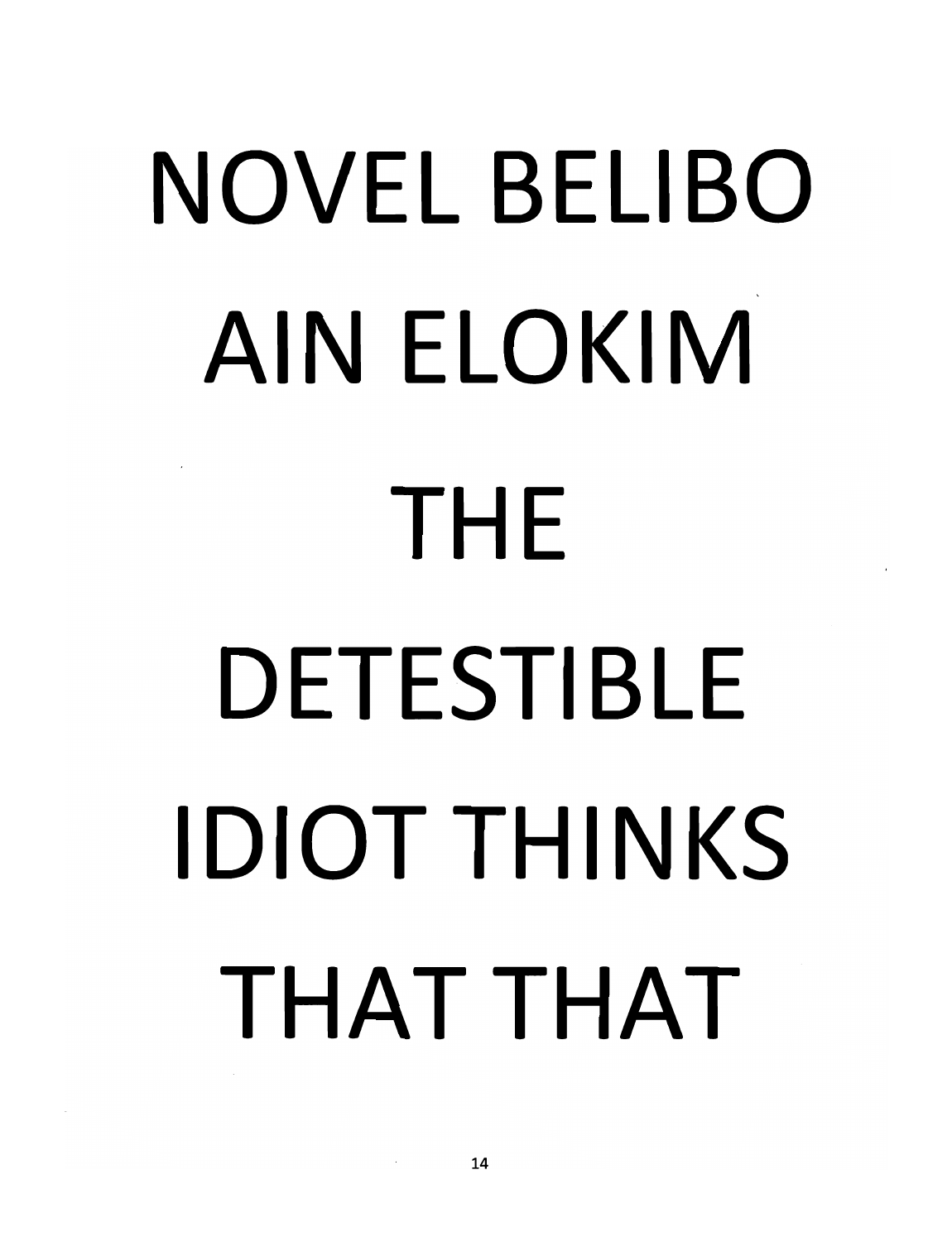#### *THERE DOES NOT EXIST GOD". THE WORLD AND UNIVERSE WAS FORMED BY*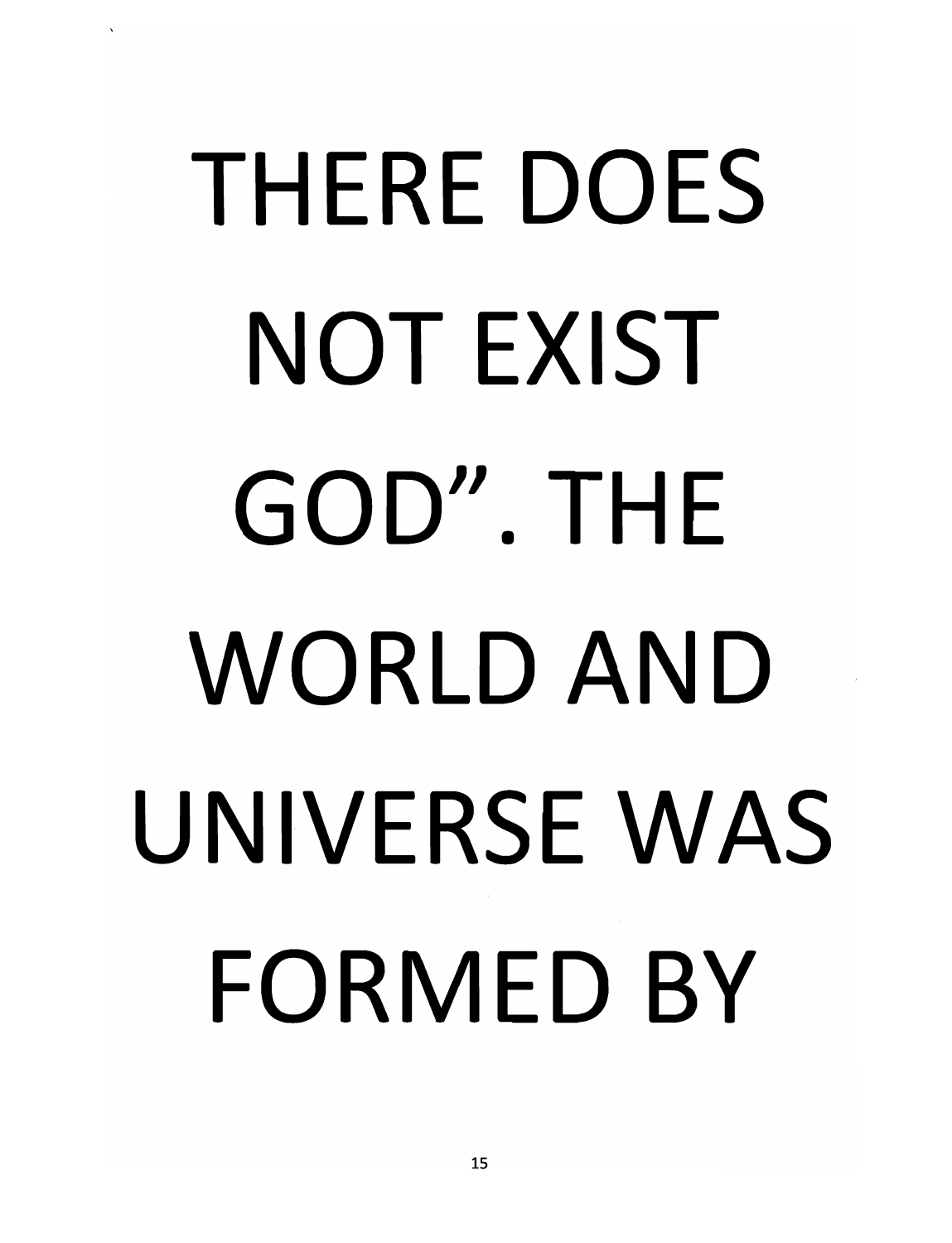#### *ITSELF. THE STATISTICAL CHANCES OF SUCH AN EVENT DO NOT EXIST. BUT THE*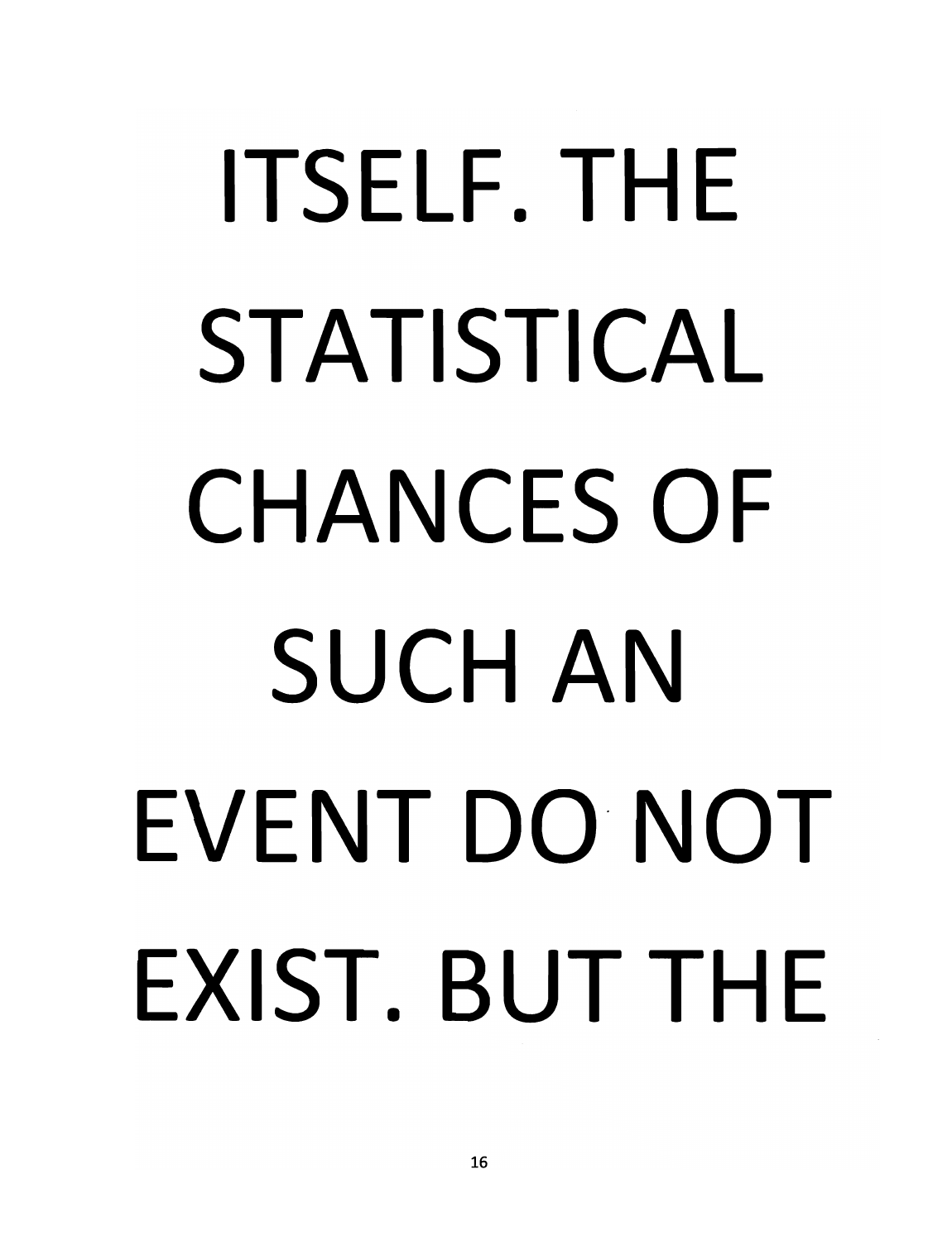## *IDIOT CALLS IT "SCIENCE" AND THE WORLD OF DUMMIES SWALLOW IT*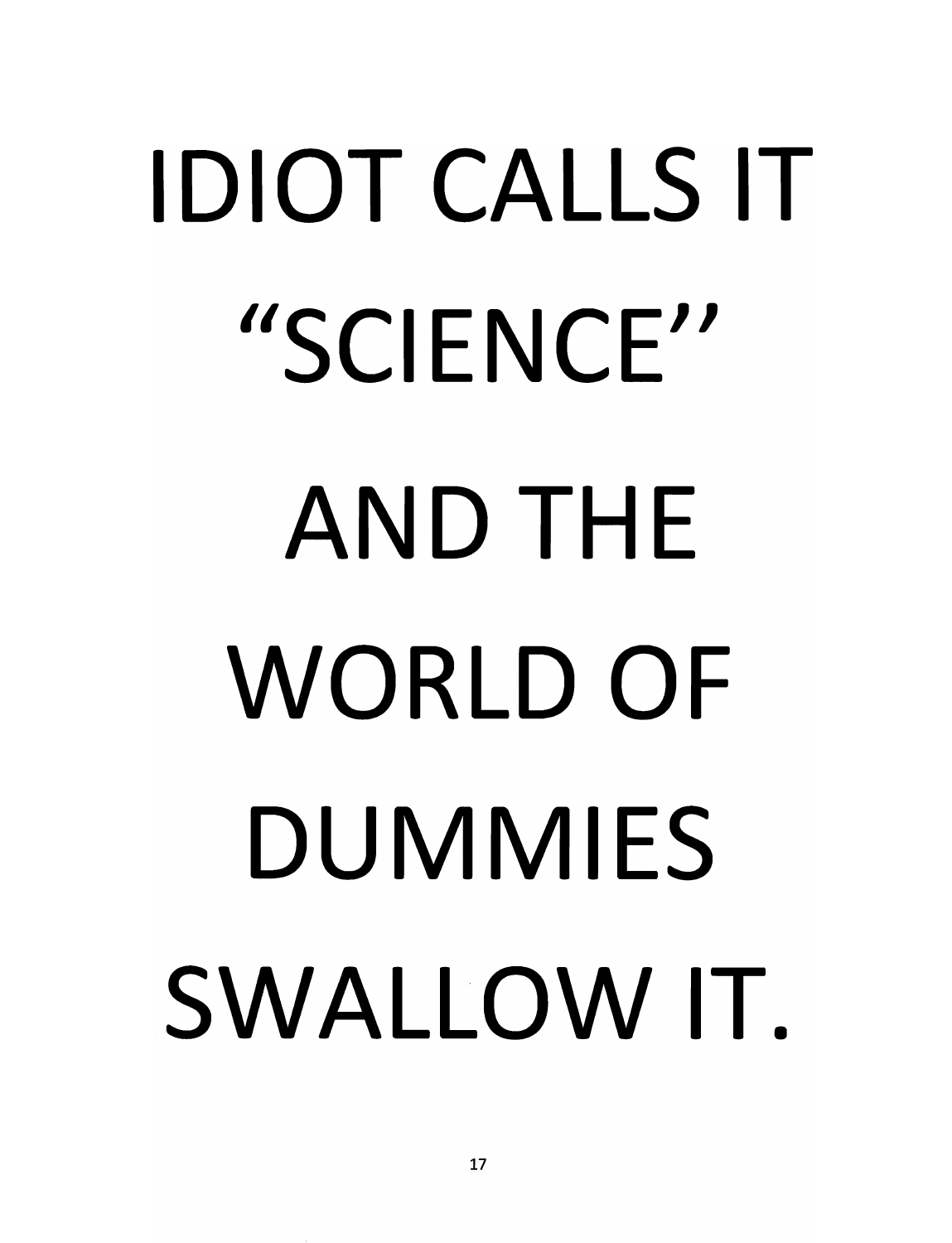#### *THEY DO NOT QUESTION . YOU CAN'T QUESTION "SCIENCE" . BEFORE ONE*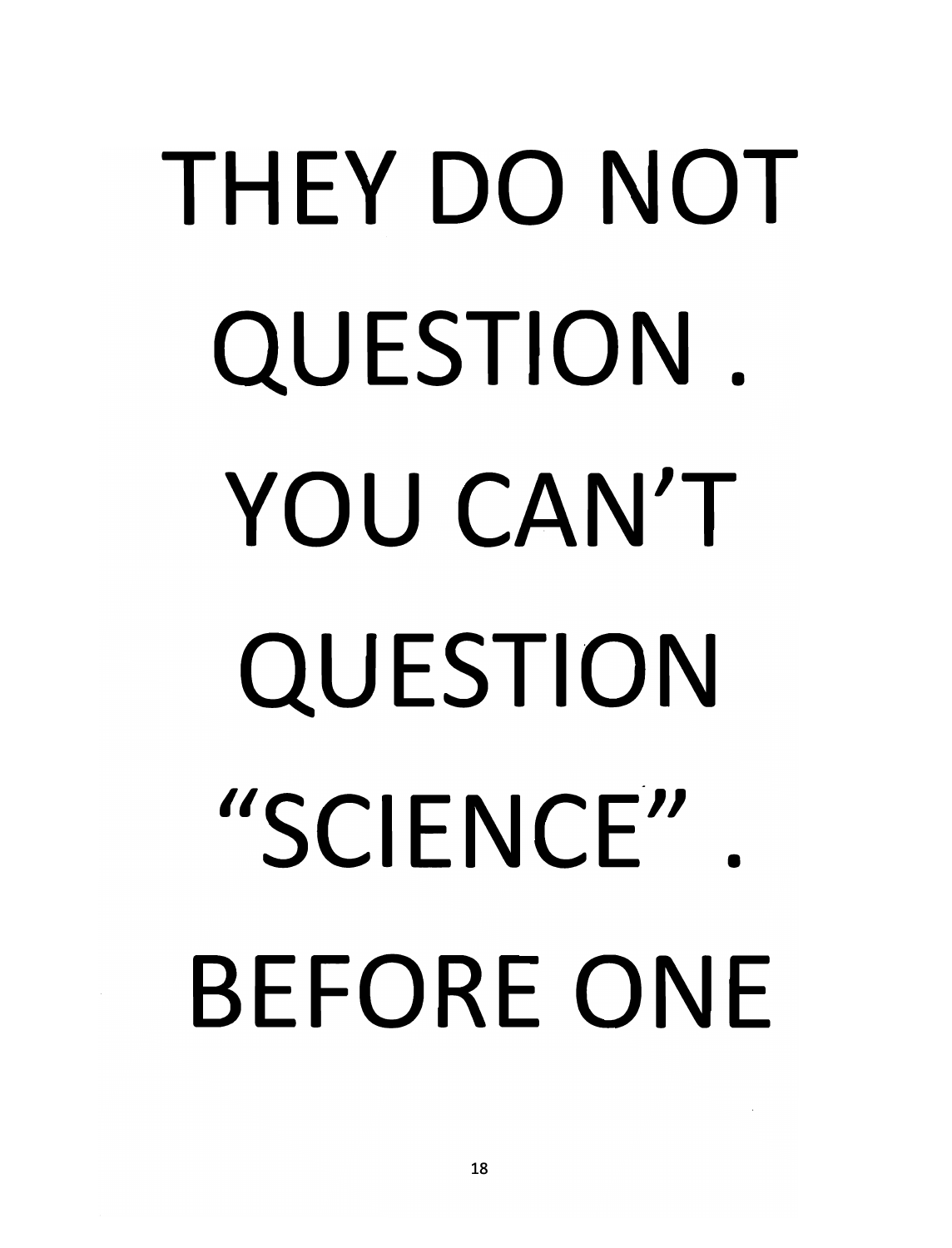#### *COULD NOT QUESTION THE POPE. EVERYTHING HE SAID WAS INFALLIBLE.*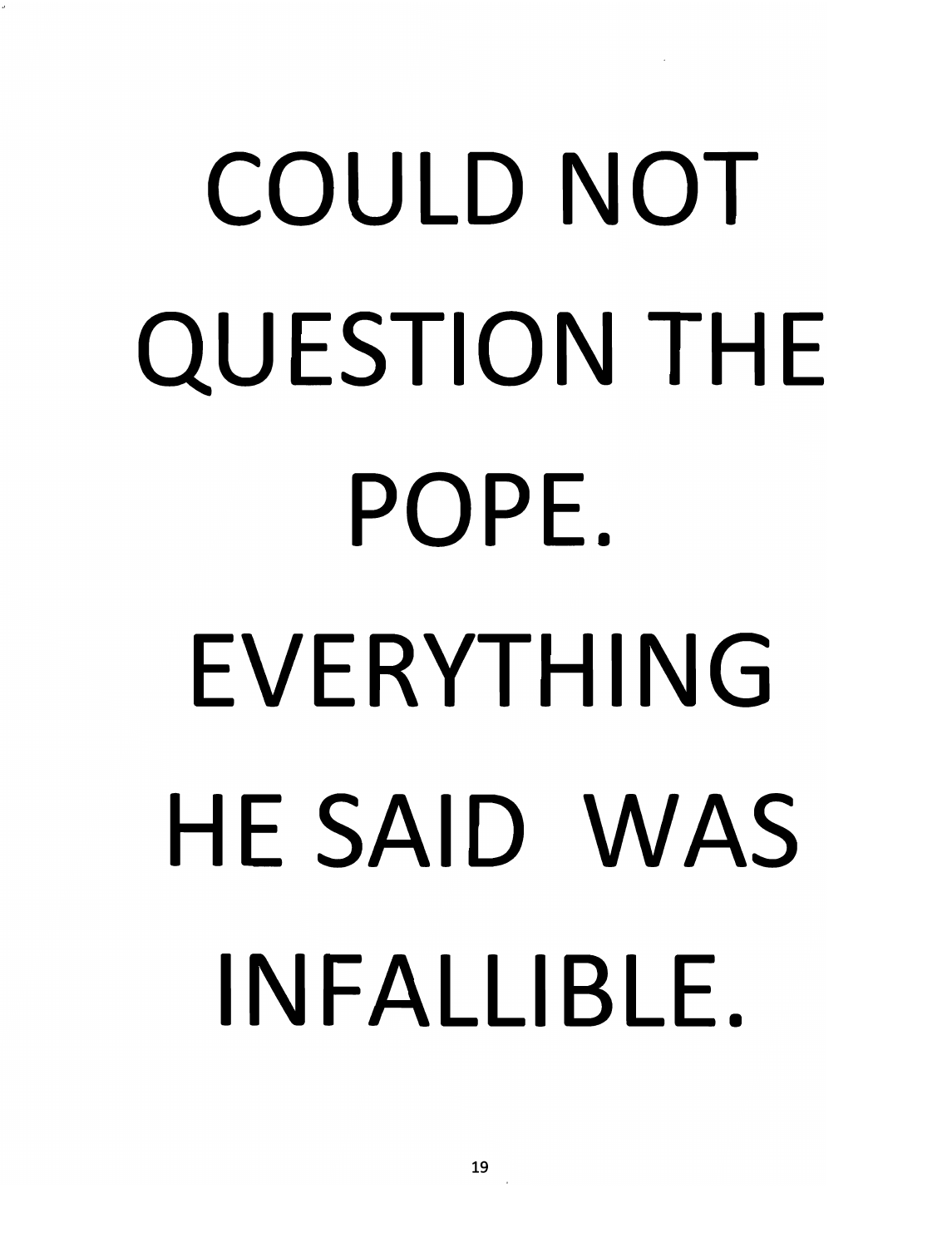## *NOW ONE CAN NOT QUESTION "SCIENCE". WELL THE TRUTH IS THAT NO ONE*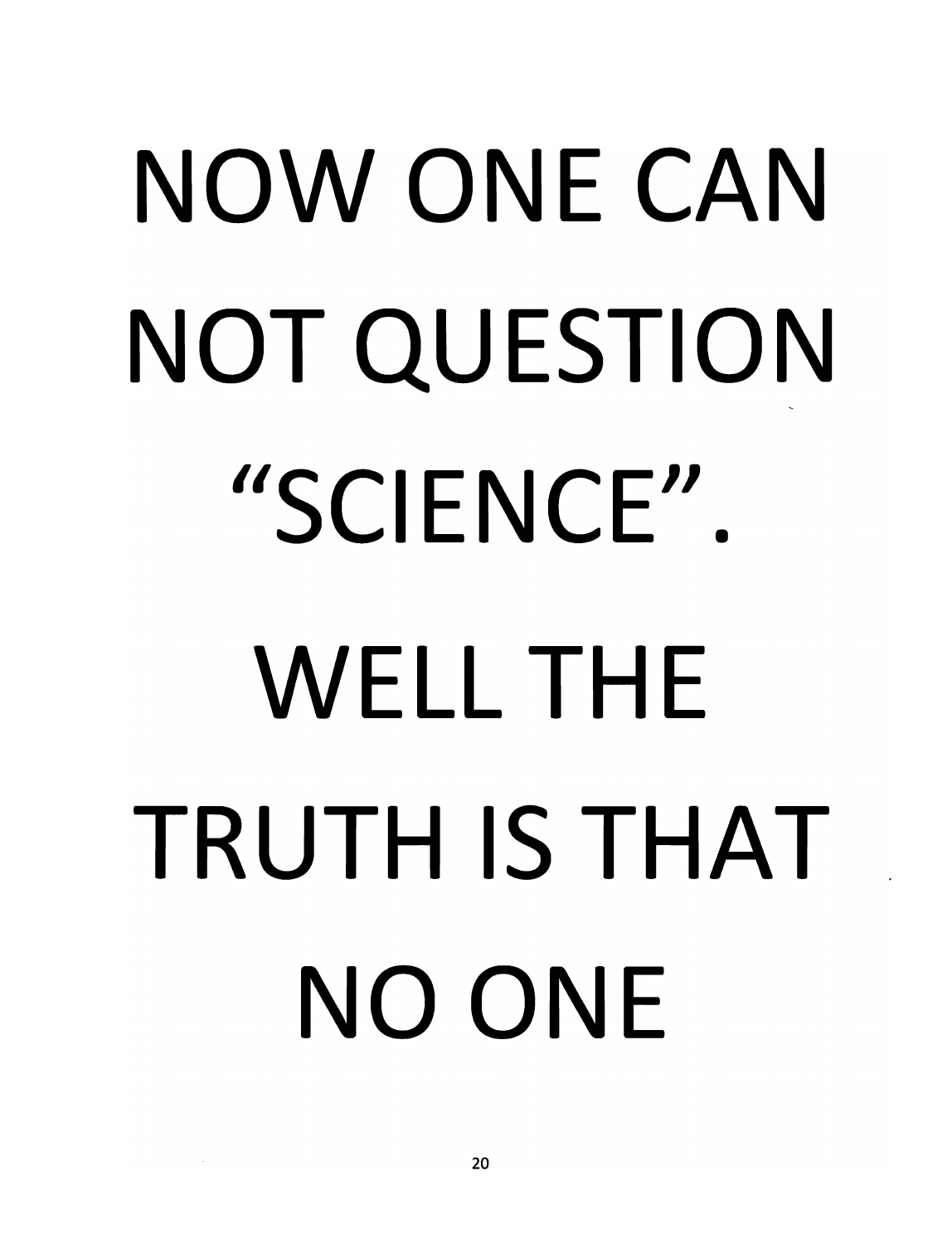#### *EXISTED MILLIONS OF YEARS AGO. IF EVOLUTION EXISTS HOW COME MEN 300*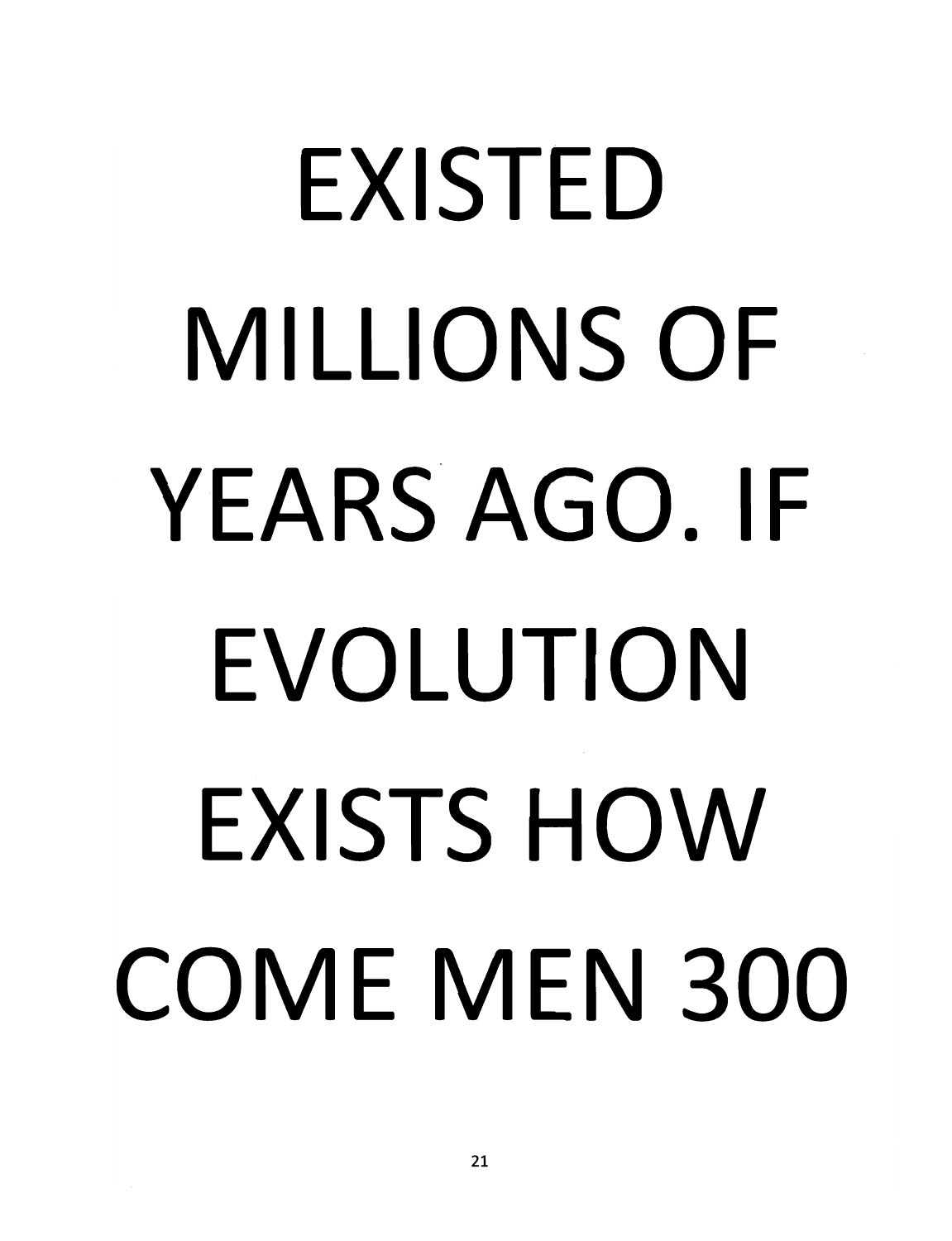#### *YEARS AGO WERE NOT DIFFERENT THAN MEN TODAY?*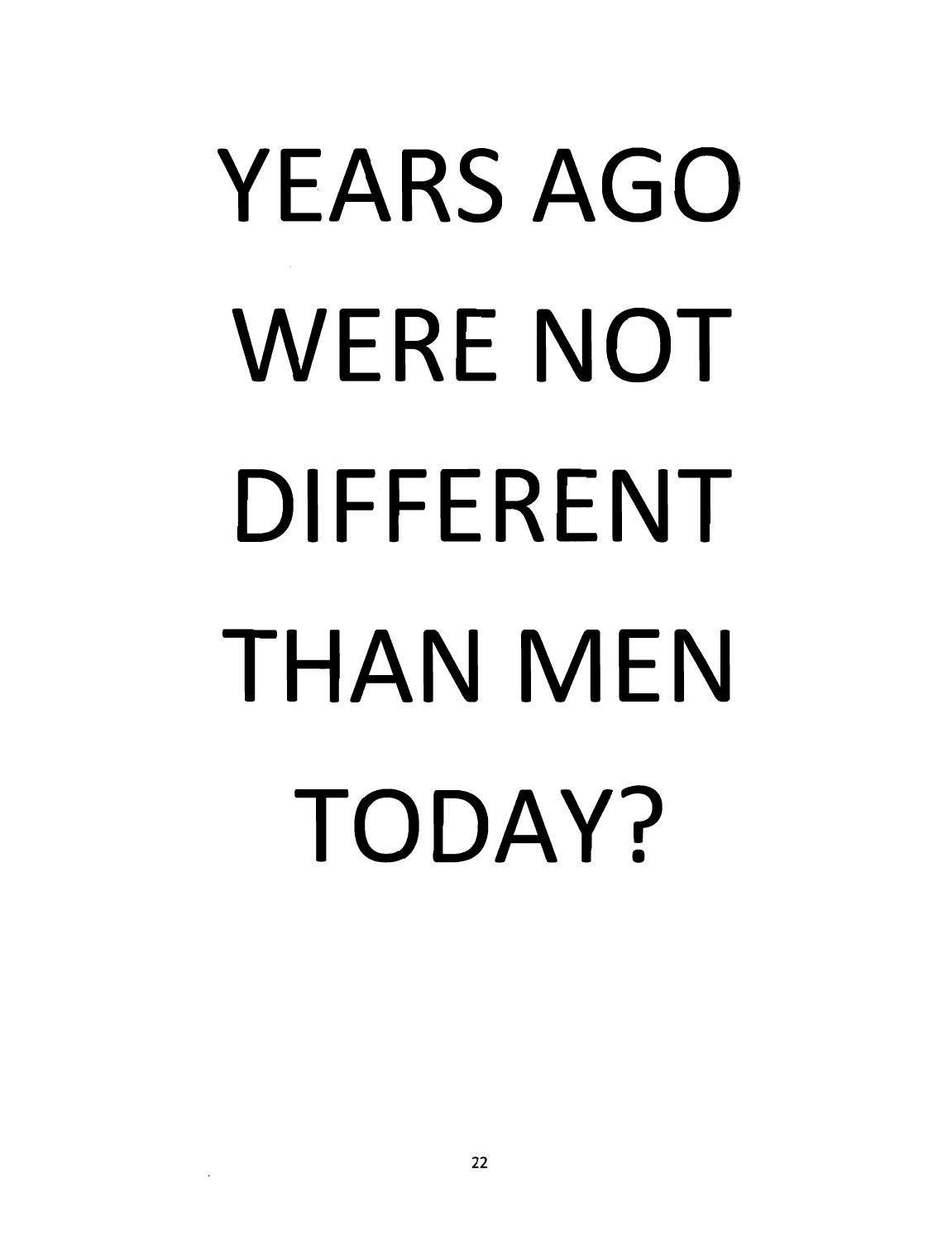#### *HOW COME ANIMALS PLANTS MINERALS 300 YEARS AGO ARE NOT DIFFERENT*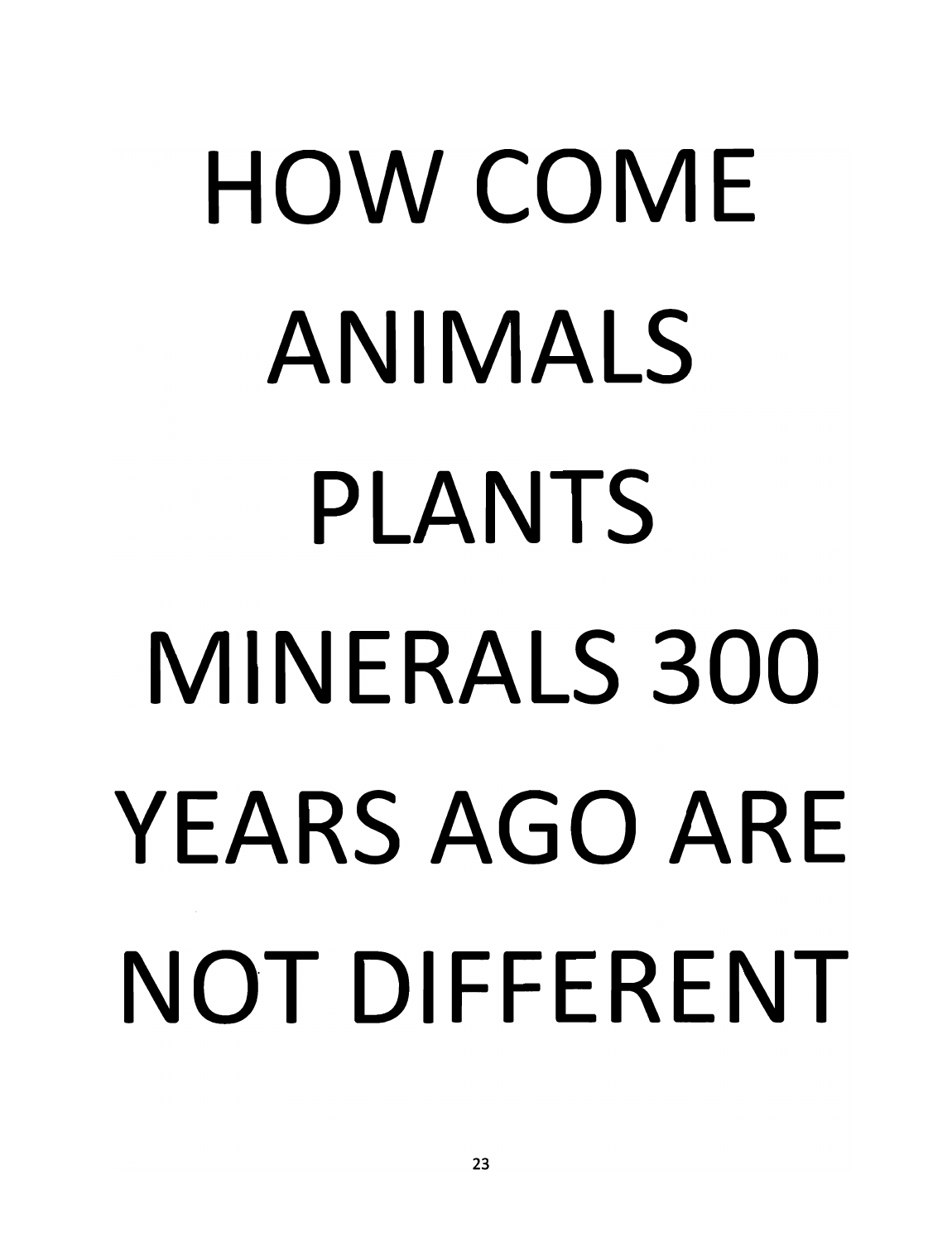#### *THAN THOSE FOUND TODAY? THEANSWE IS THAT*

 $\bar{\mathcal{C}}$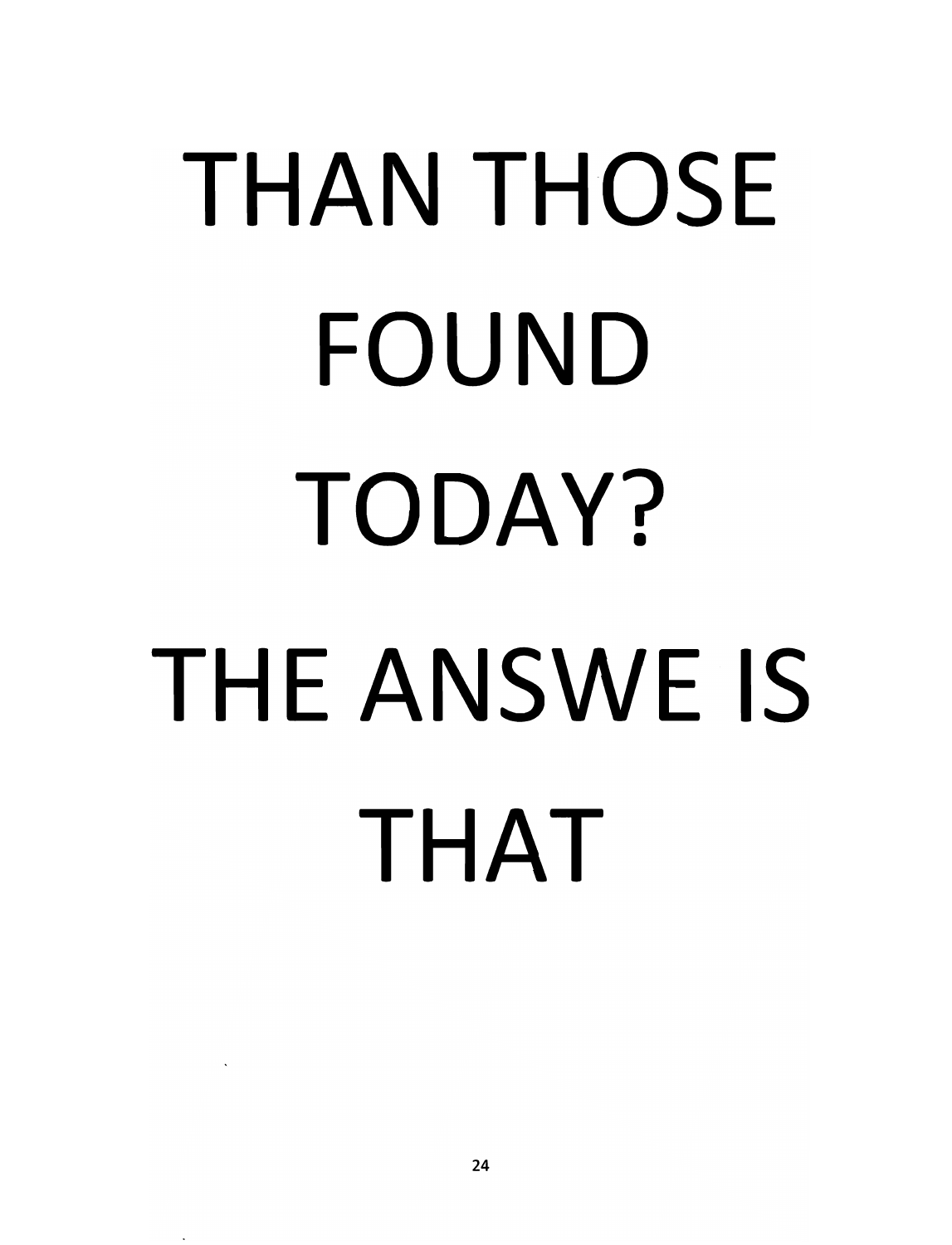## *EVOLUTION IS A HOAX FULL OF HOT AIR.*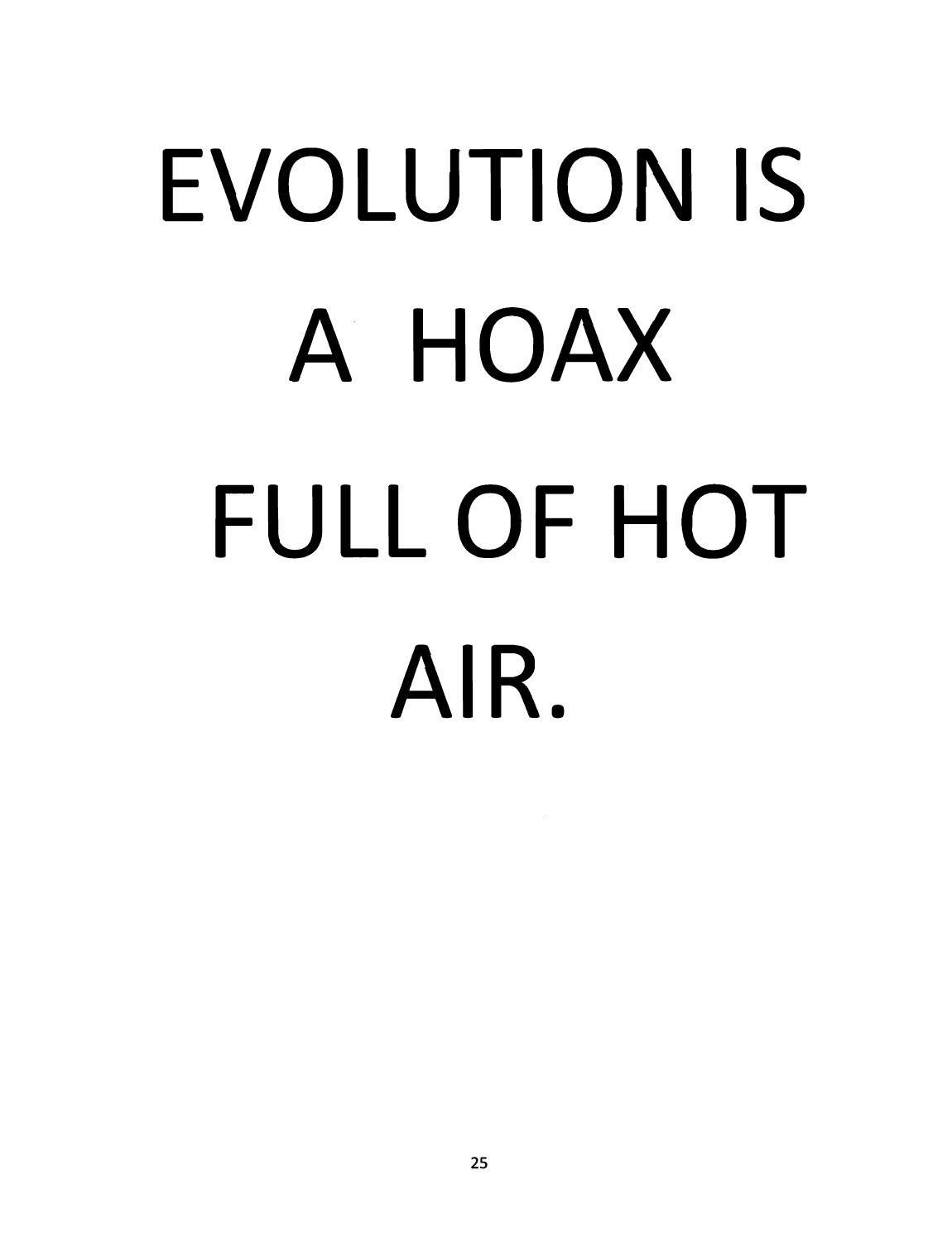## *GOD CREATED THE WORLD 5776 YEARS AGO AS RECORDED IN THE BIBLE. ALL*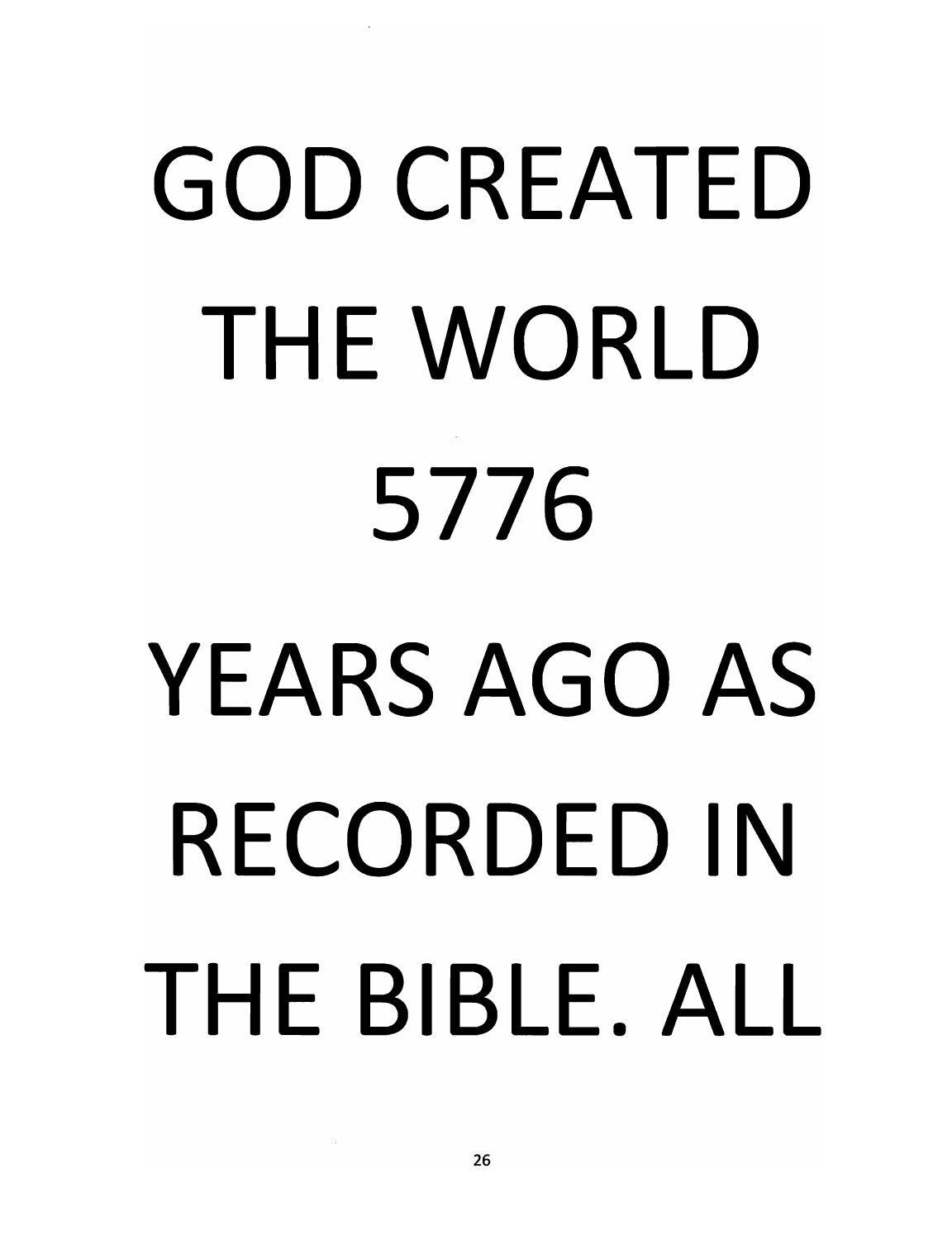#### *THE PREHISTORIC SKELETONS FOUND ARE THE REMAINS OF MEN AND*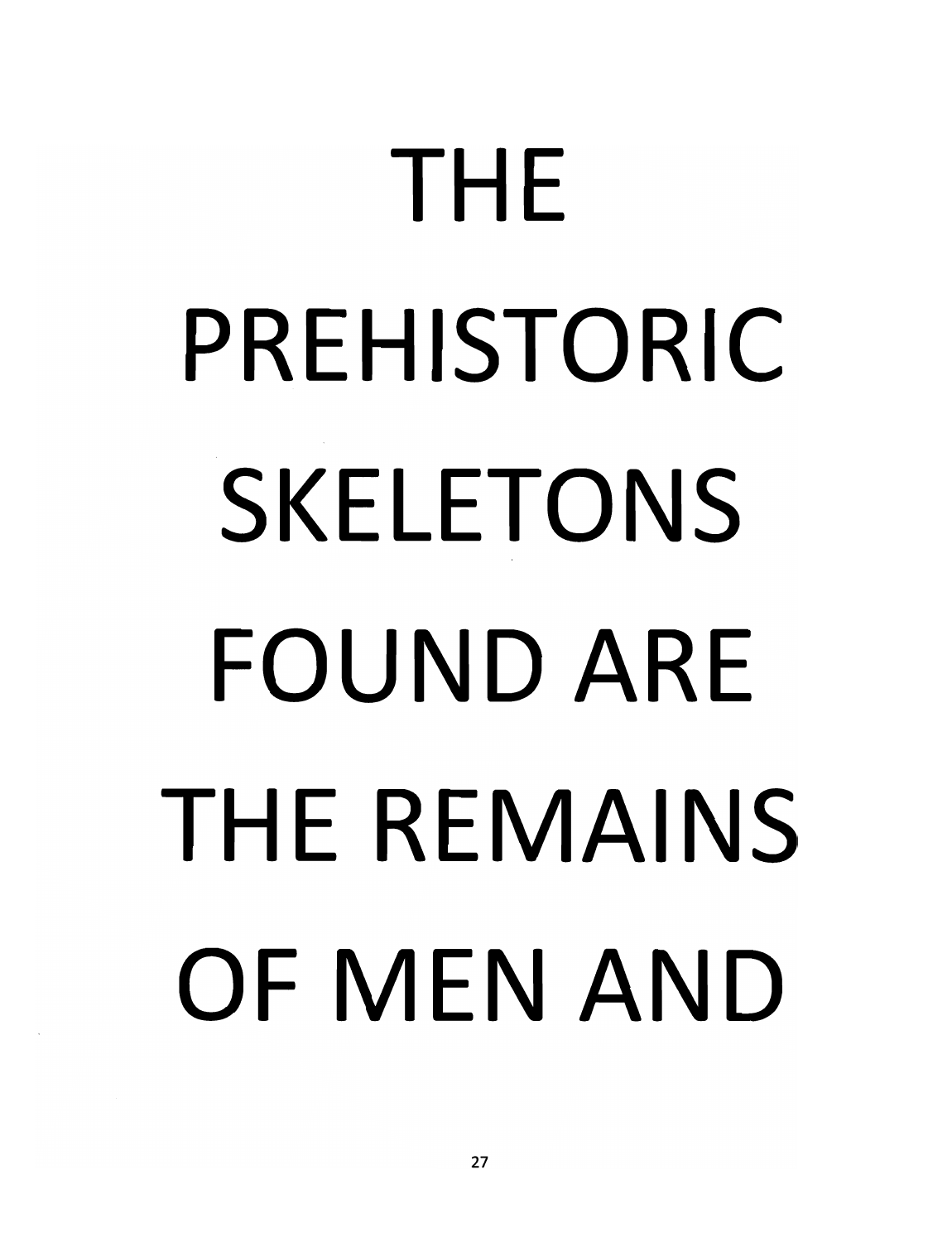#### *ANIMALS WHO PERISHED IN THE GREAT DELUGE WHEN THE ENTIRE WORLD WAS*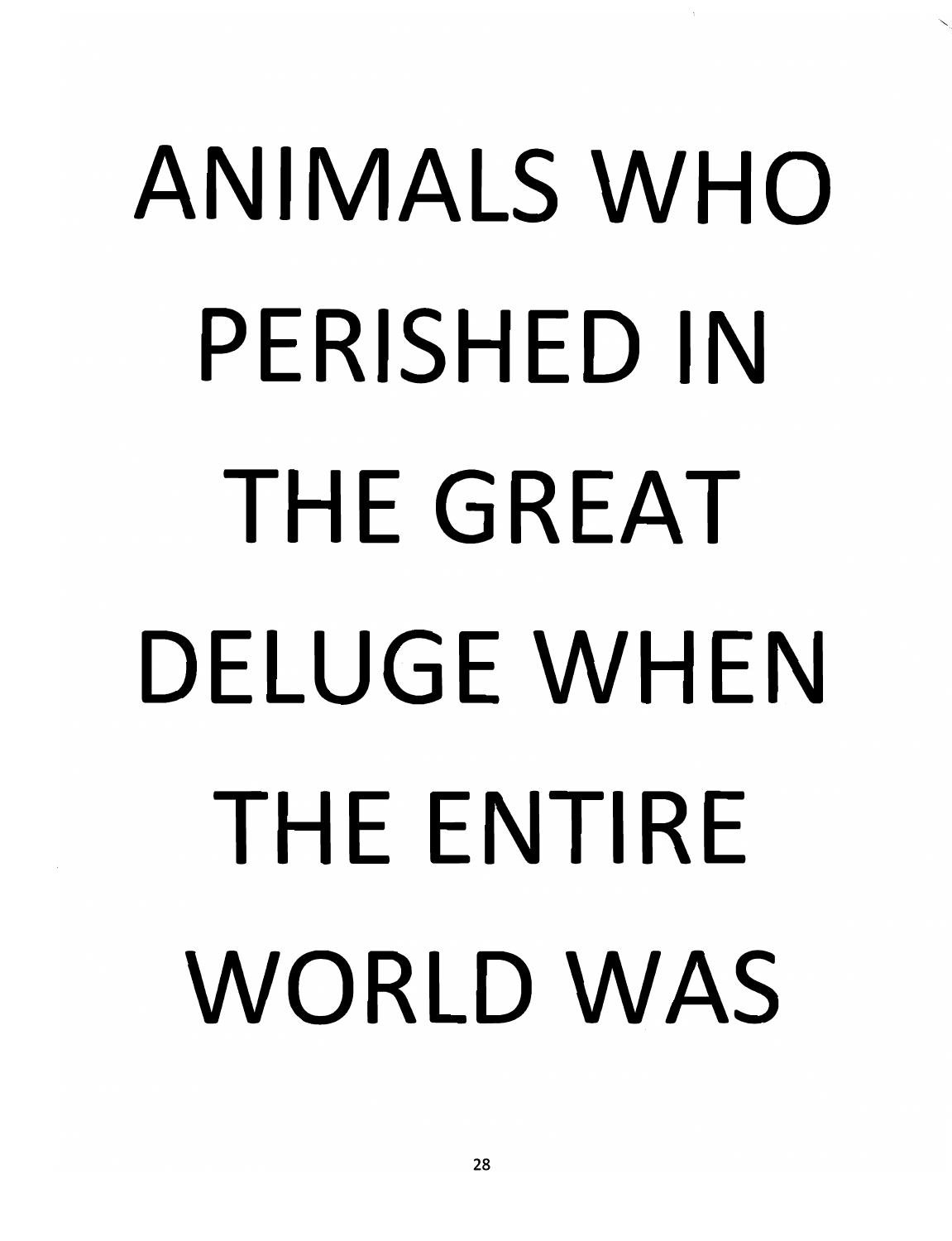## *DESTROYED AT THE TIME OF NOAH. WHO IS ALIVE TO DAY WHO LIVED AT THE*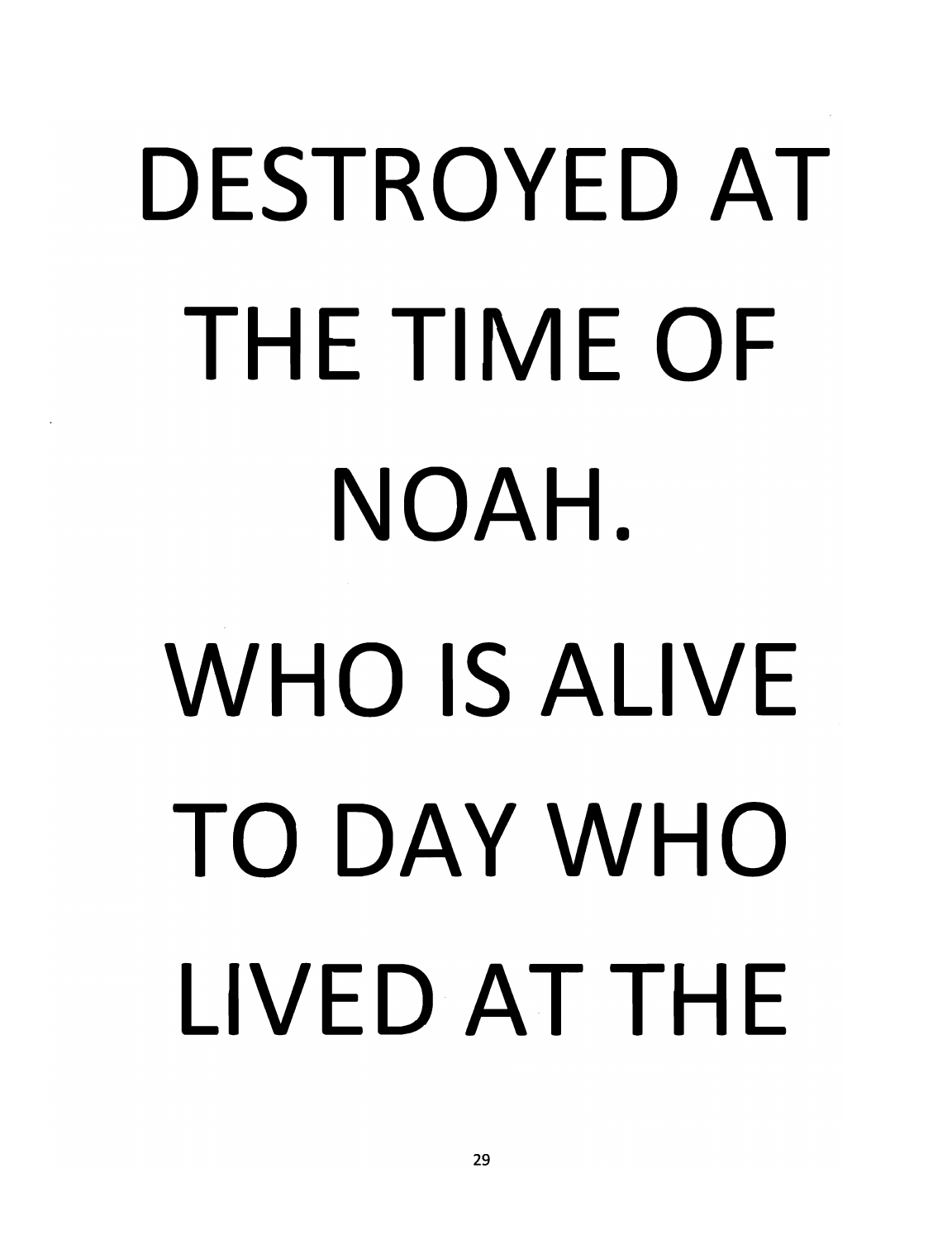#### *TIME OF NOAH WHO CAN TESTIFY THAT THIS IS NOT THE CASE?*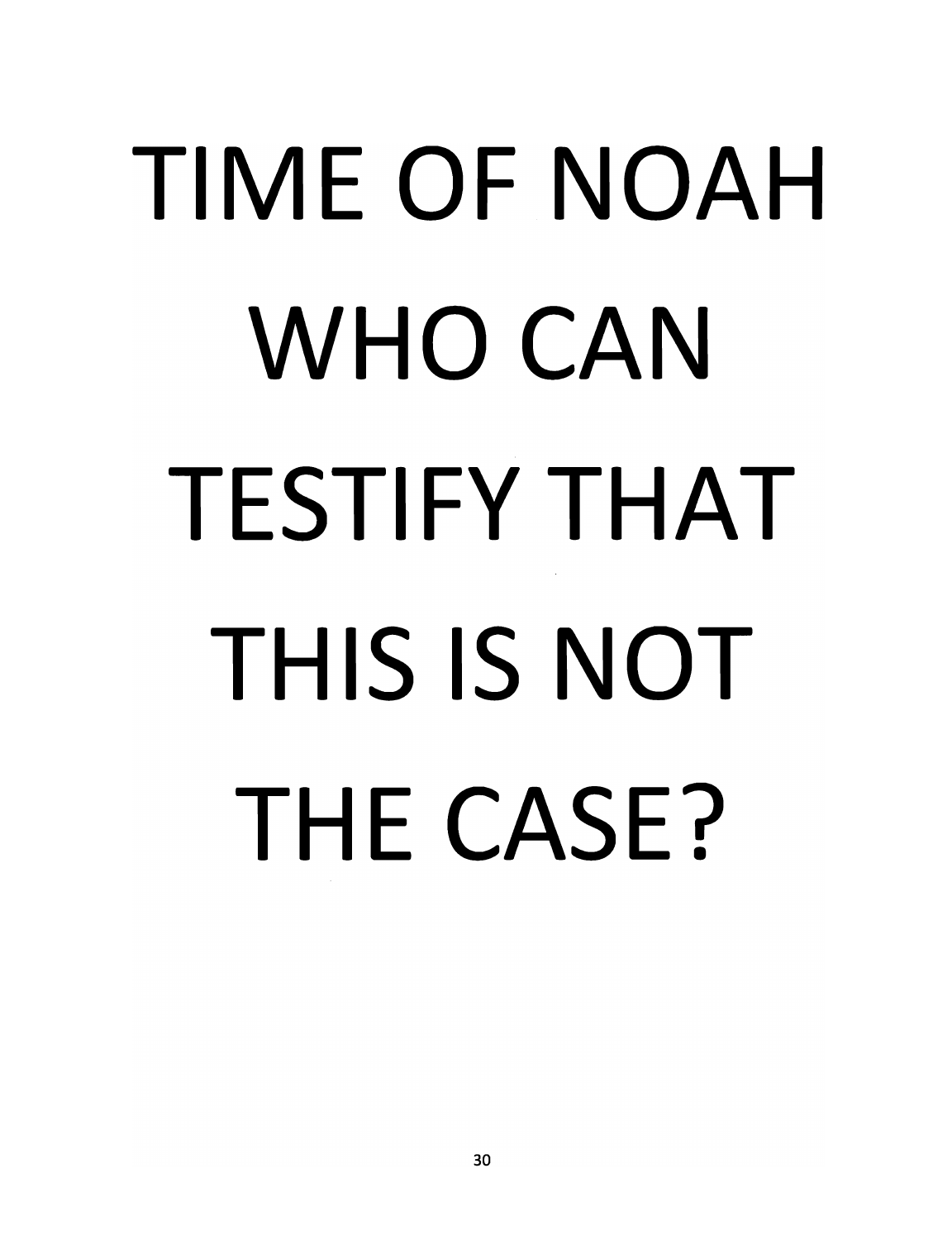#### *LEGAL STATUTES IN ALL JURISDICTIONS REQUIERTHE PLAINTIFF*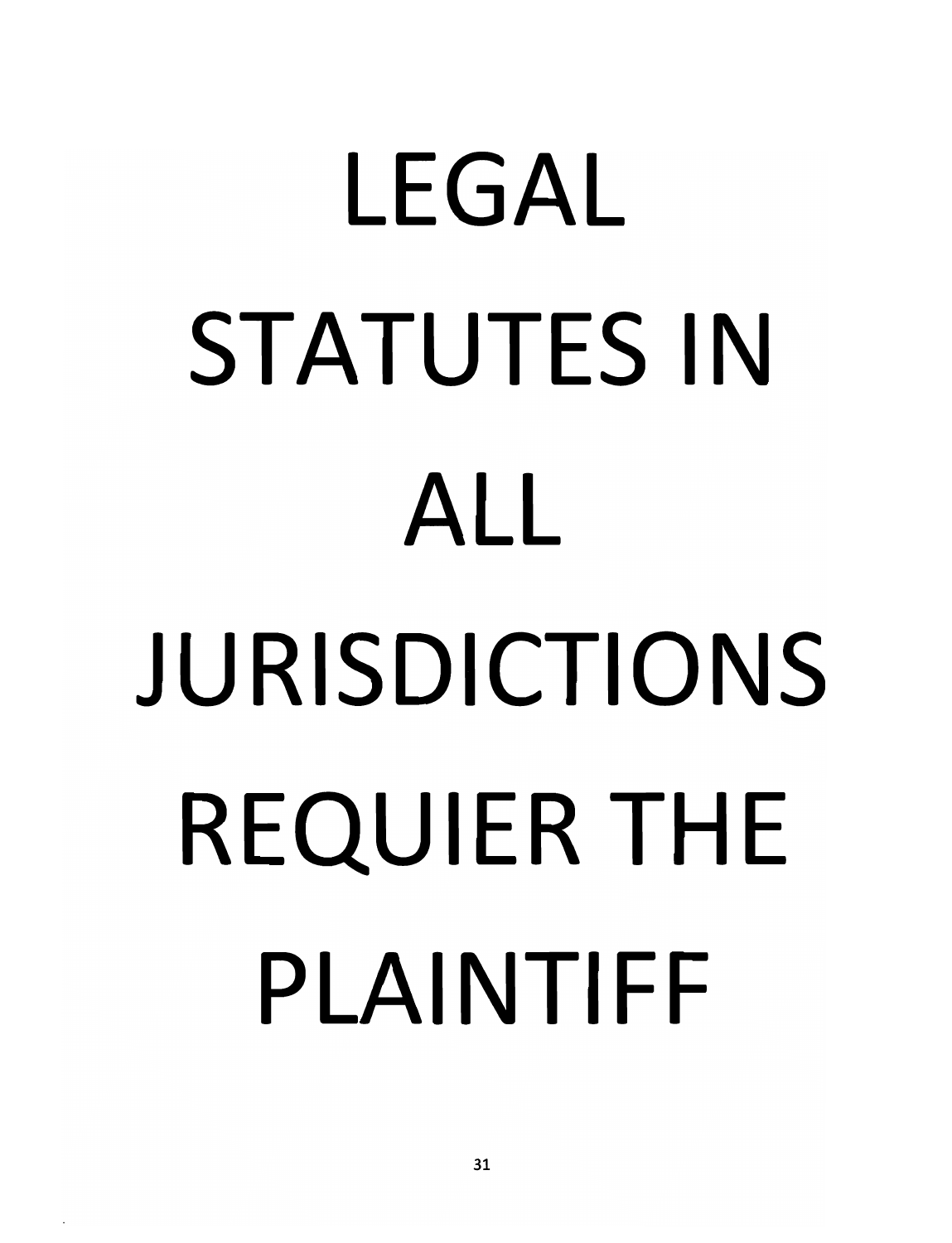## *WHO ADVANCES A NEW IDEA A NEW THEORY THAT CHALLEN GES*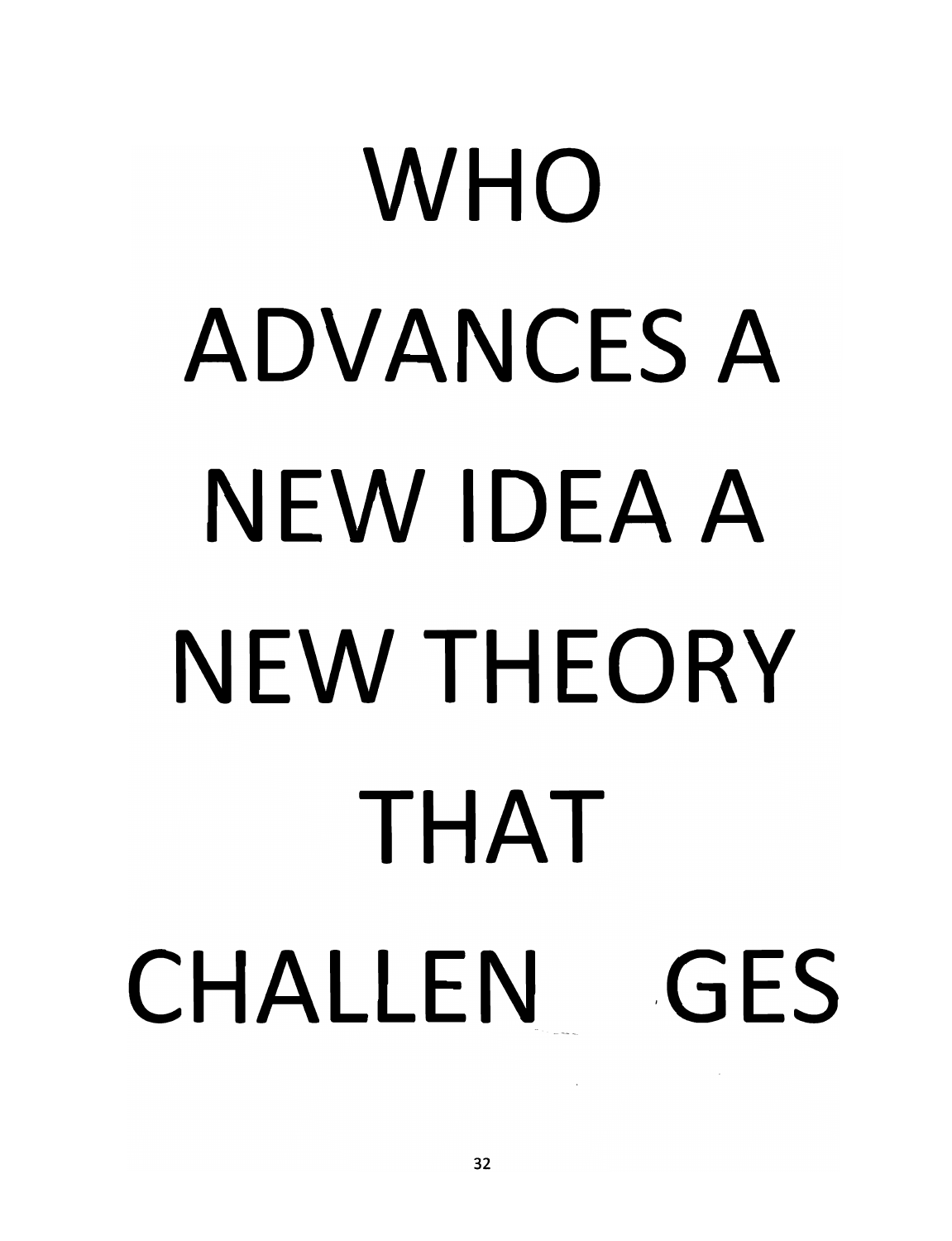## *THE EXISTING ORDER TO PROVE DIFFERENTLY. FOR 1700 YEARS ALL*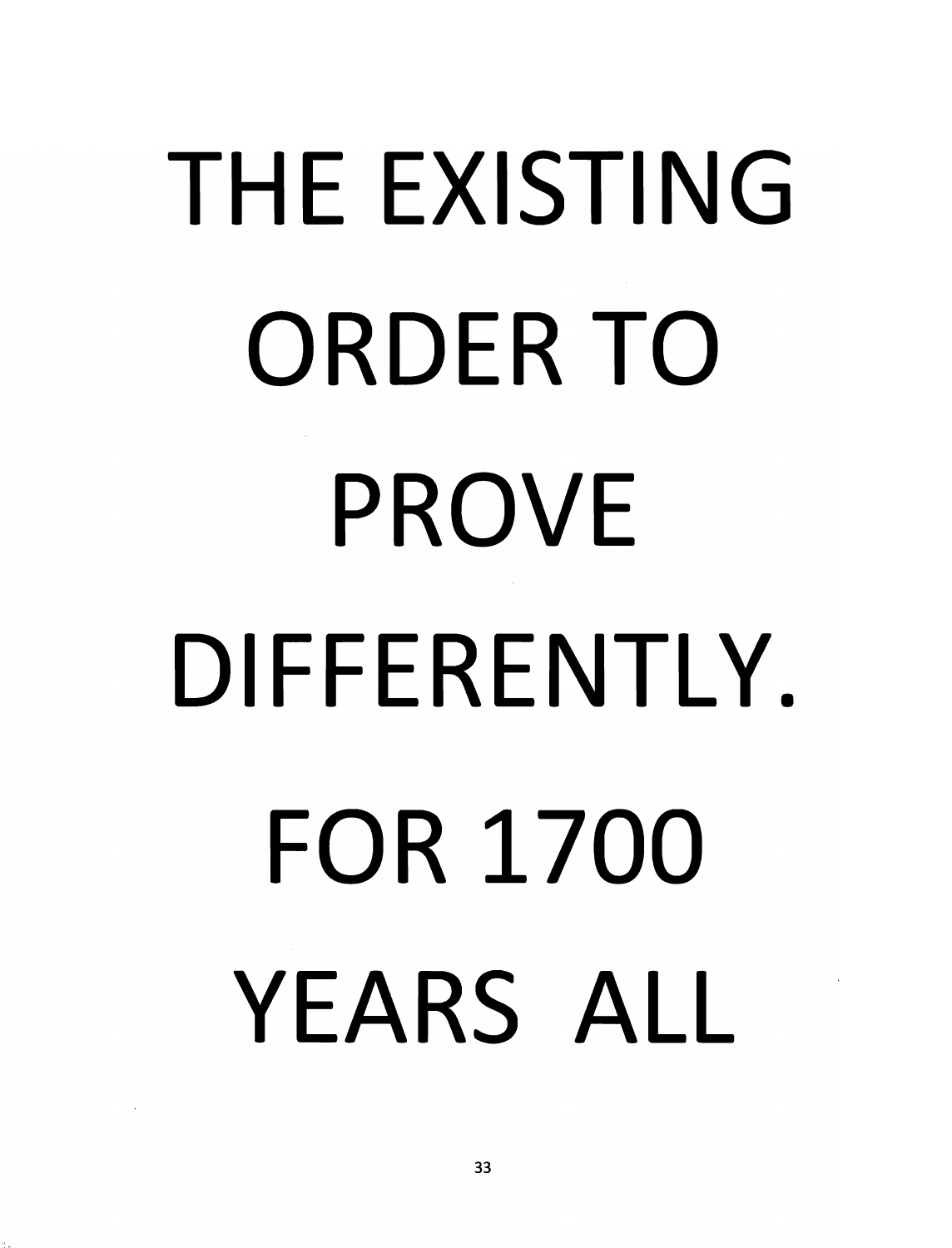#### *HUMANITY BELIVED THAT GOD CREATED THE WORLD AND UNIVERSE OUT OF*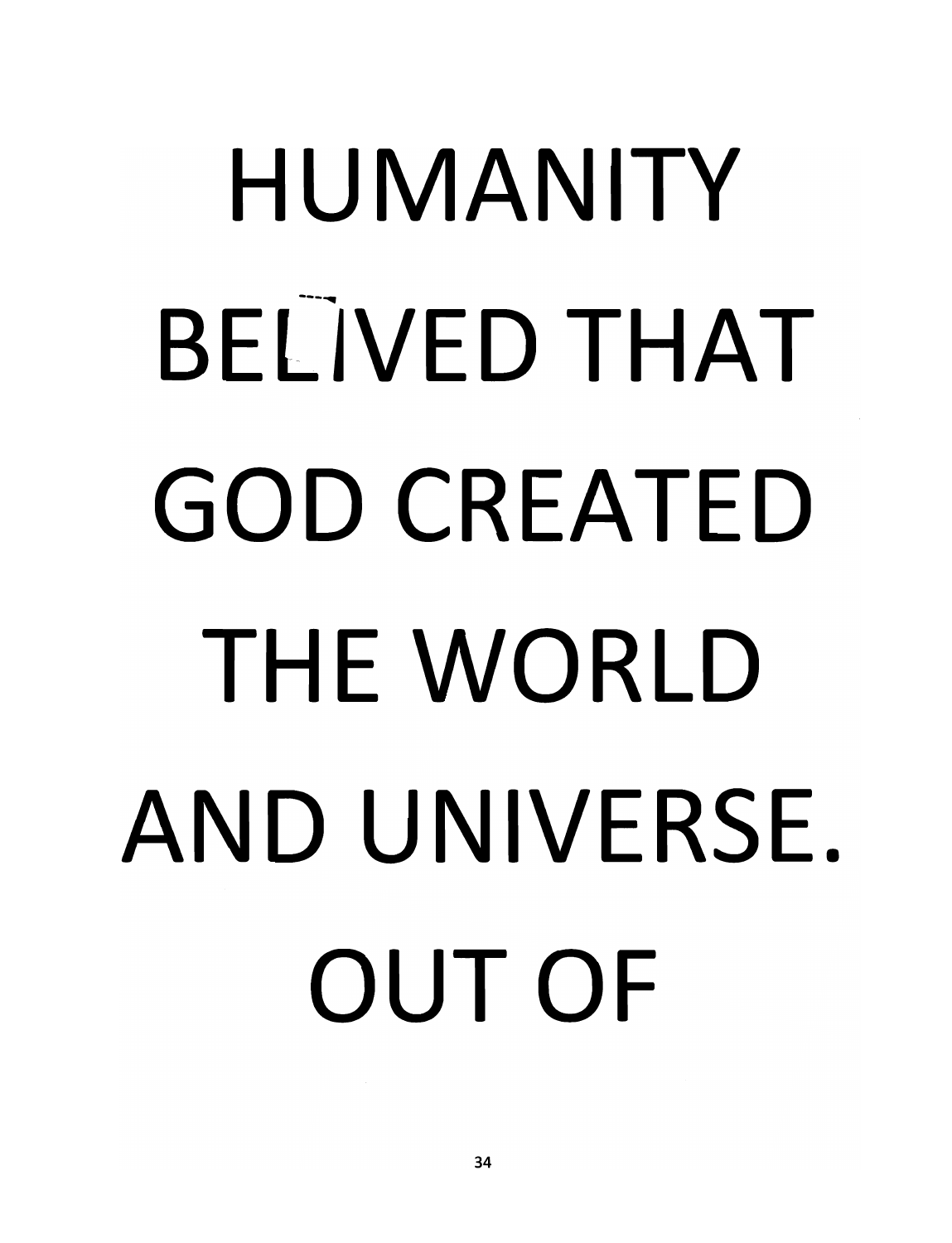#### *NOWHERE POP OUT THOSE WHO PROPOSE ANEW THEORY. NO, IT WAS NOT GOD*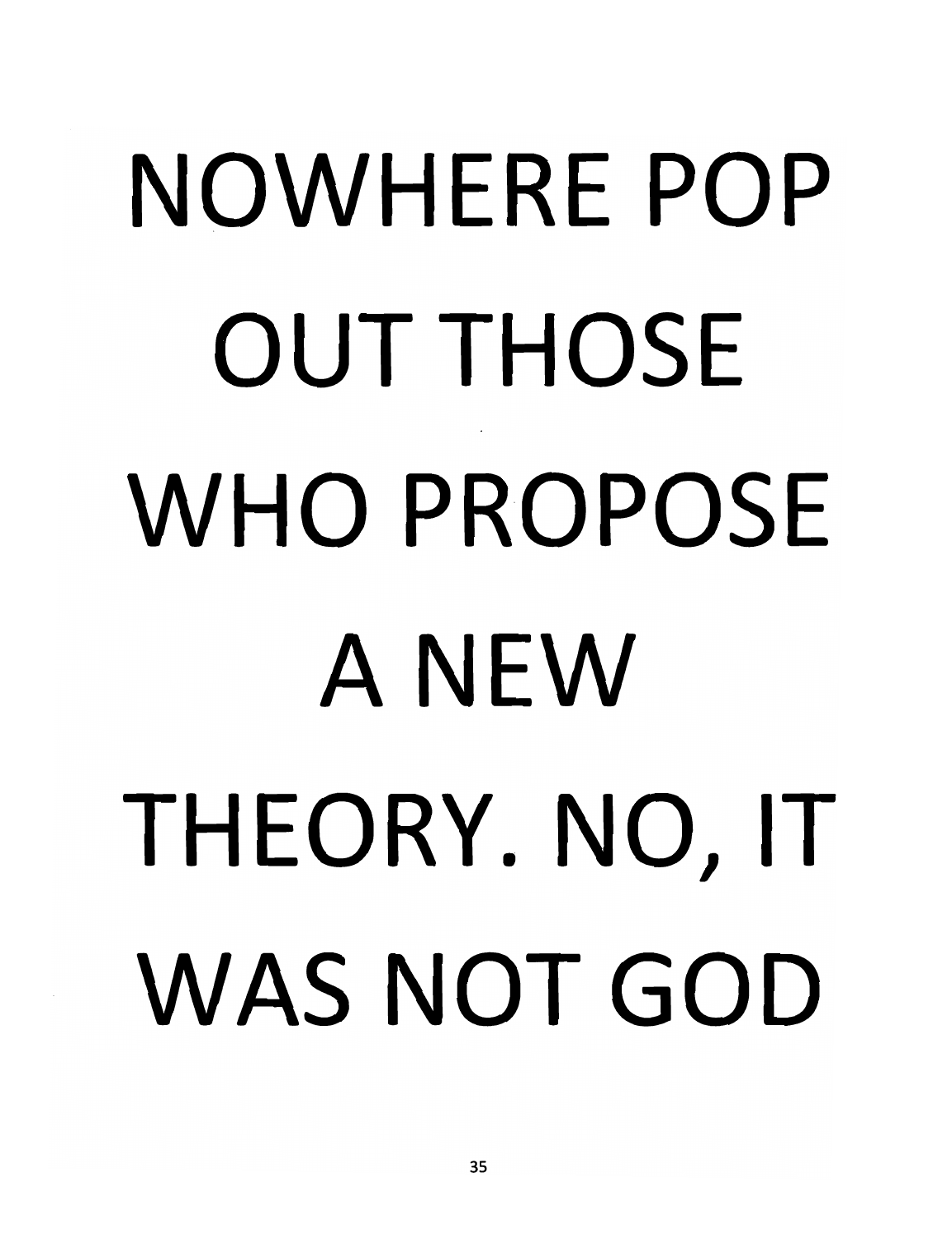## *WHO CREATED THE WORLD. THE WORLD AND UNIVERSE POP OUT BY SOME FREAK*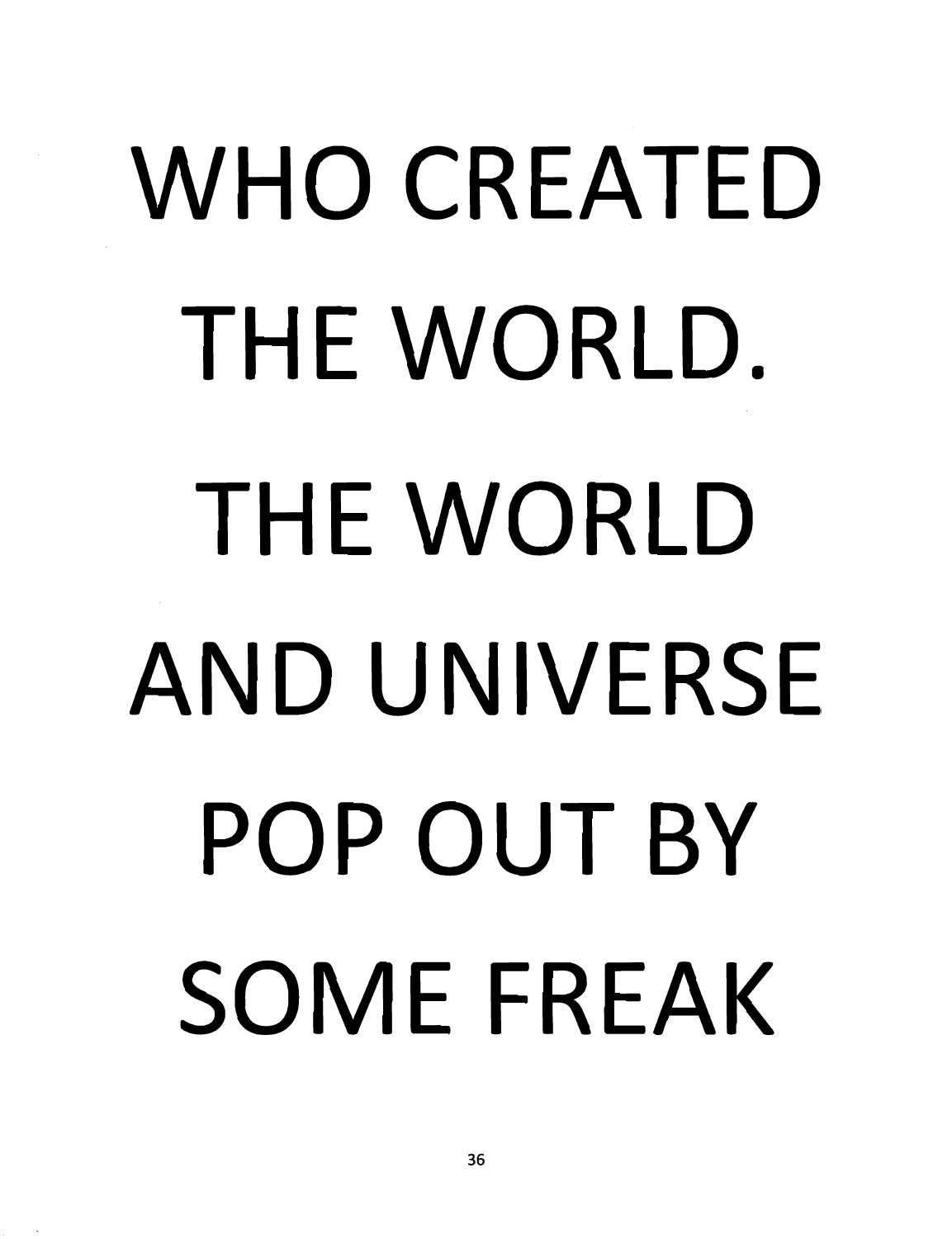## *ACCIDENT. STATISTALLY THIS IS IMPOSSIBLE. BUT THE URGE TO BE FREE*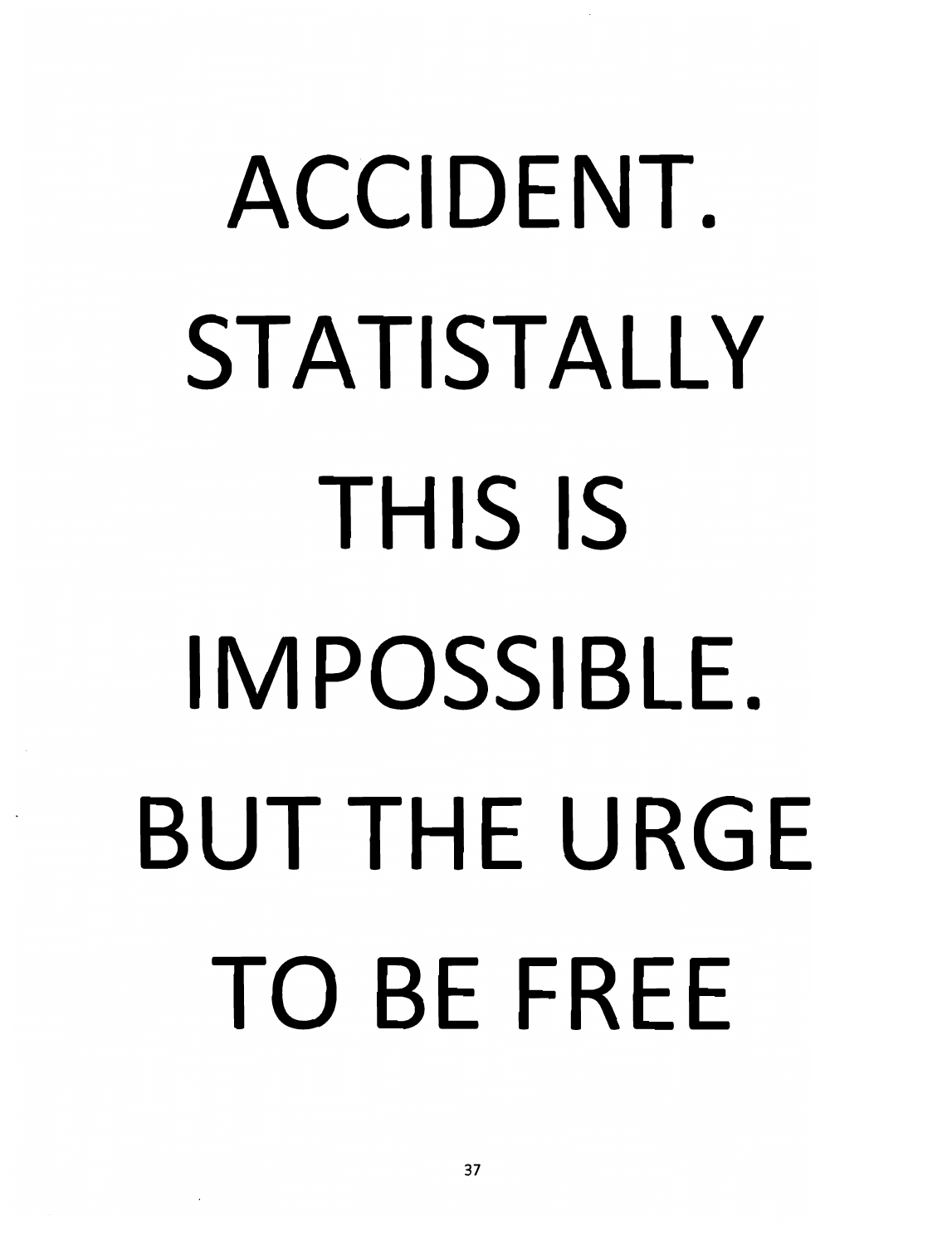## *FROM THE RESTRICTIONS OF RELIGION OVERWHELM AND TRUMP COMMON*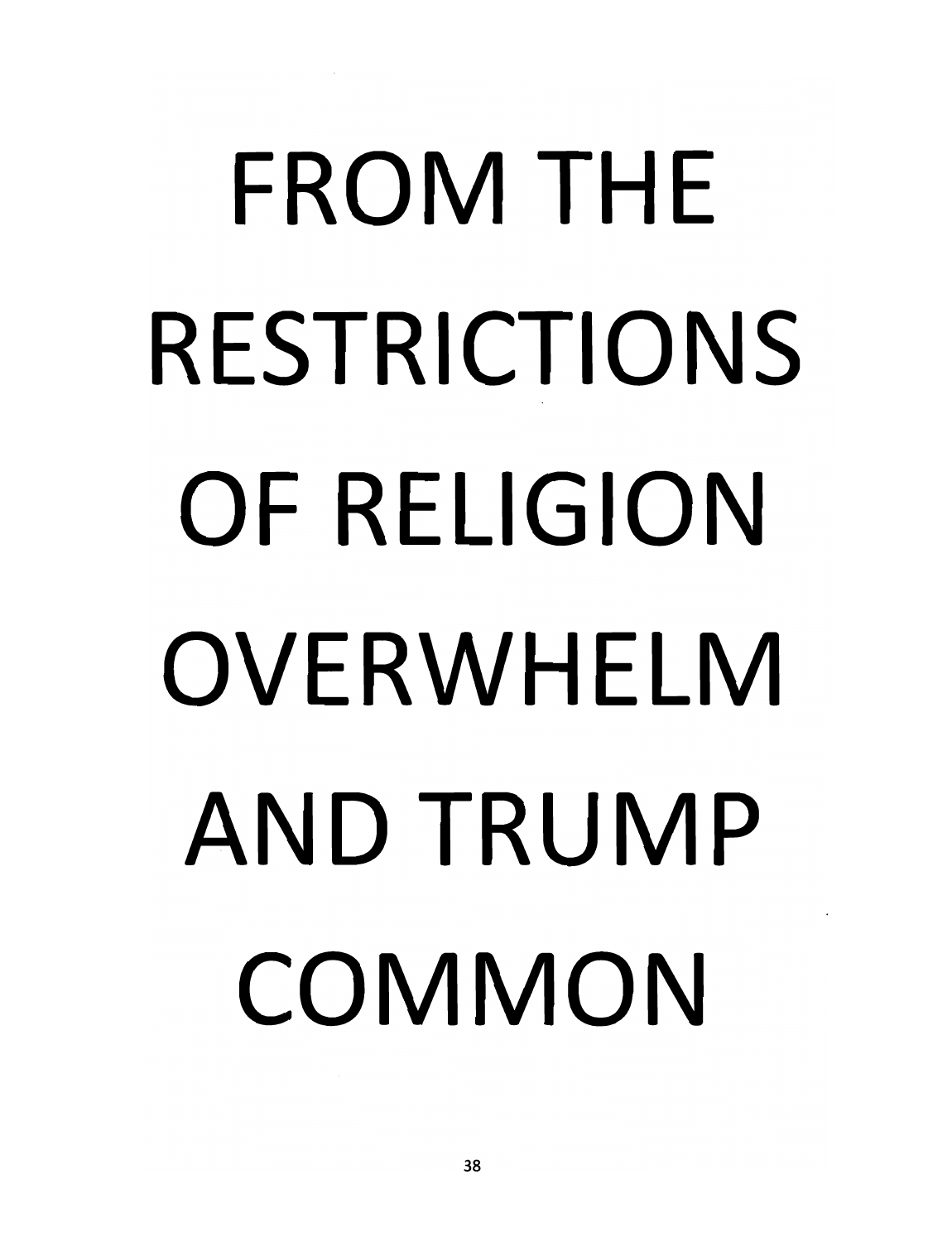## *SENSE. NO ONE WOULD DARE SAY THAT THIS ESSAY POPPED OUT BY CHANCE. BUT*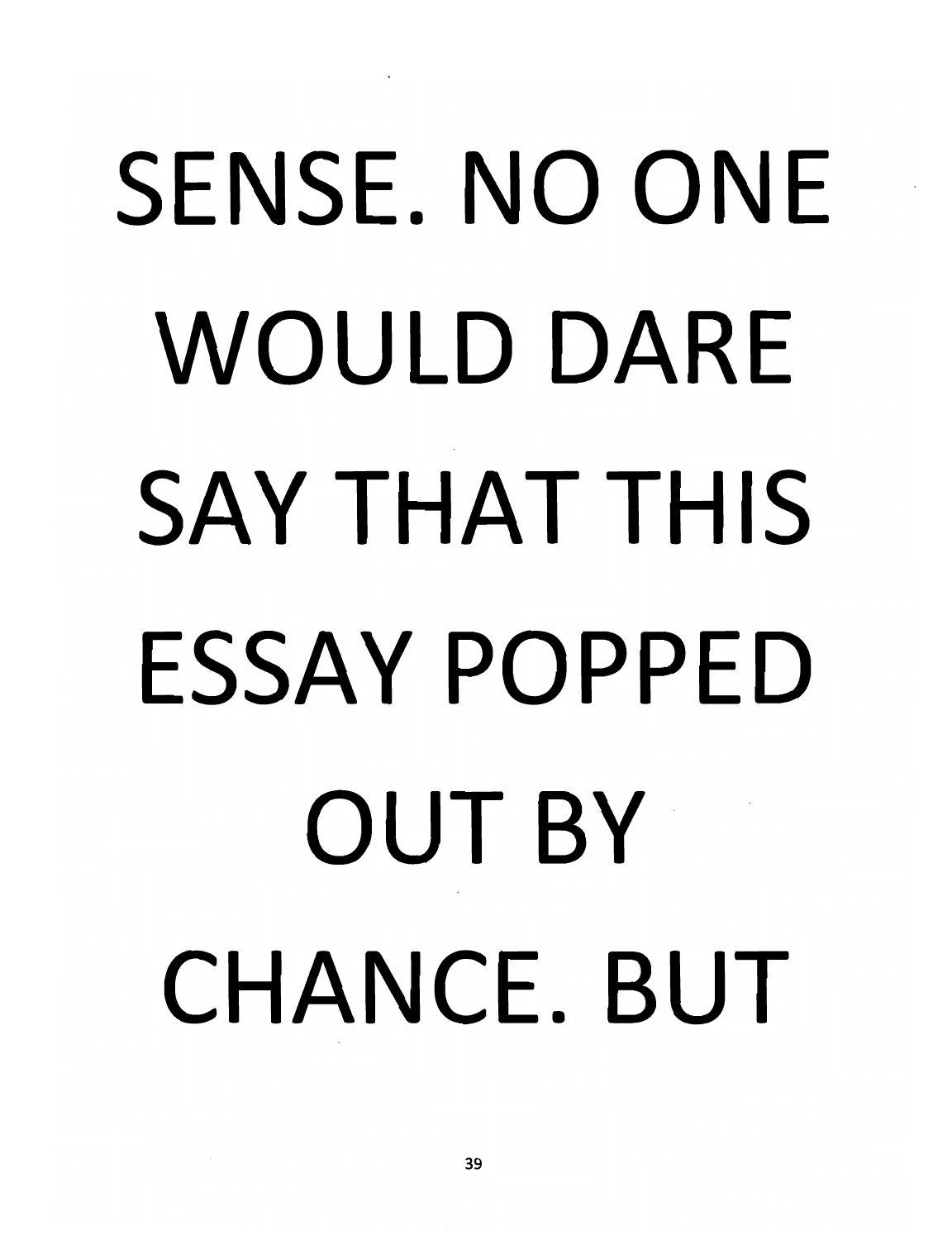### *THE UNIVERSE THAT IS ON GOING AND CONTINUOUS IN A CYCLE OF DESTRUCTION*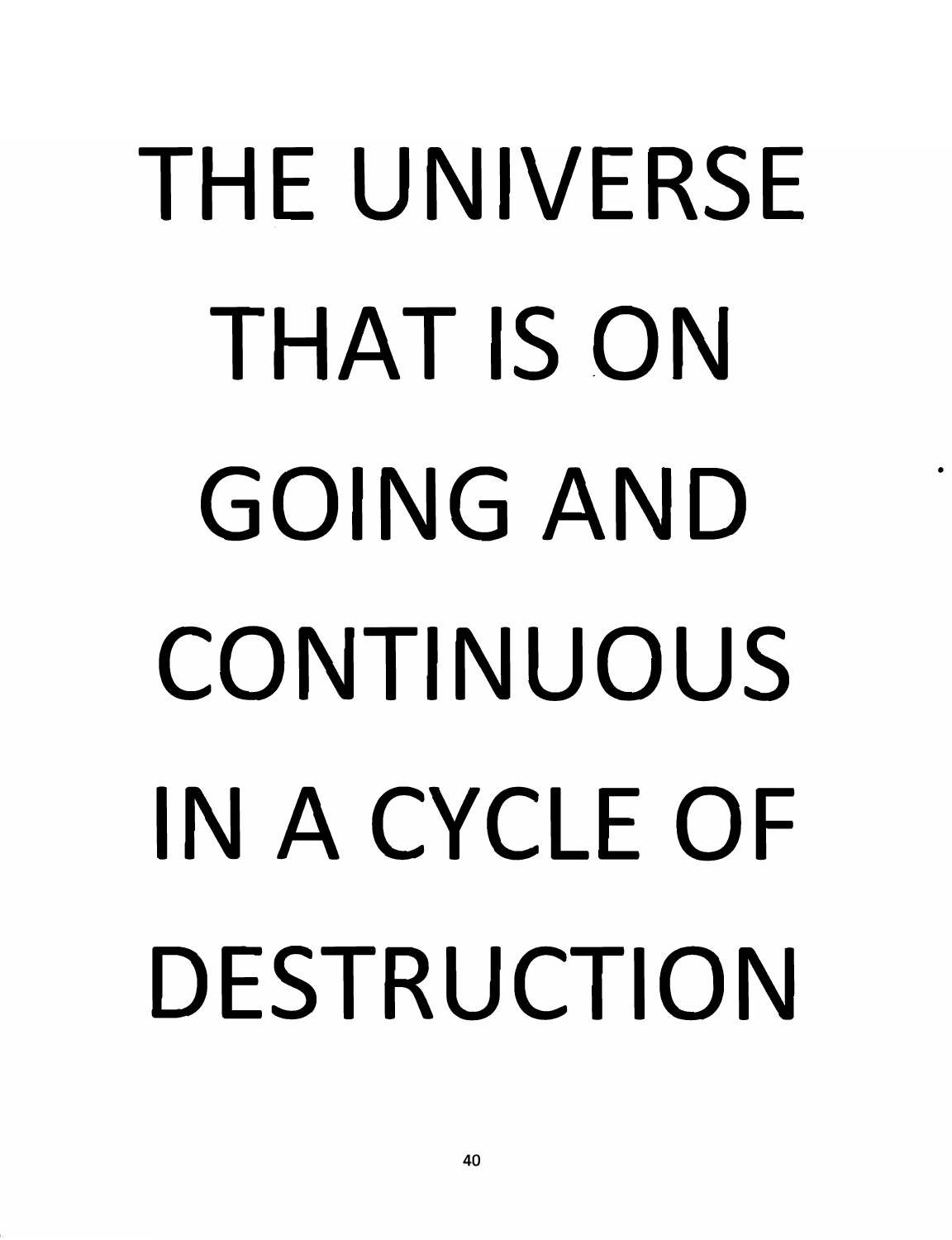### *AND REBIRTH OPERATES WITH OUT A DESIGNER. EVERYTHING IS*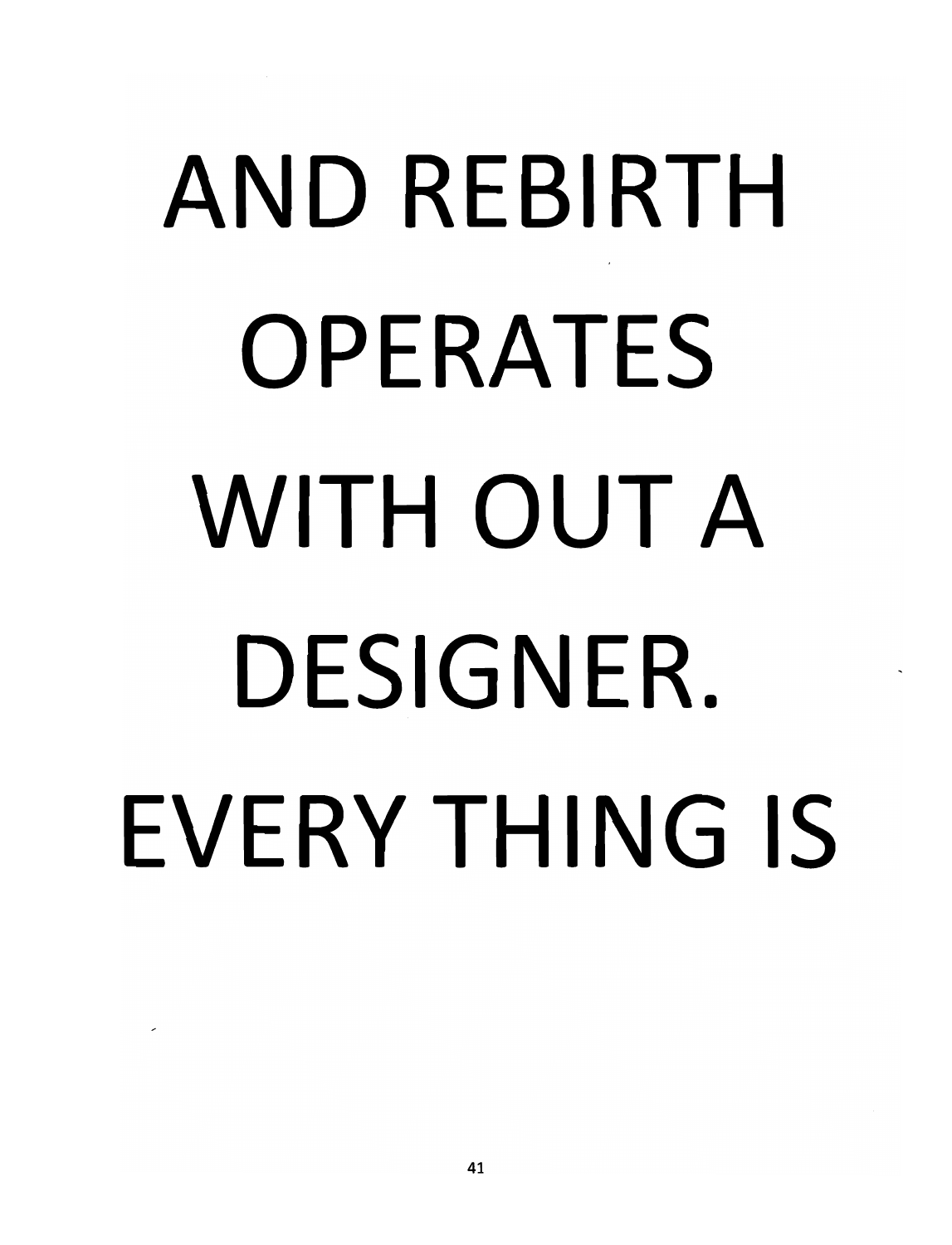# *BY BLIND CHANCE. SUCH A THEORY IS "STUPIDITY* 101. "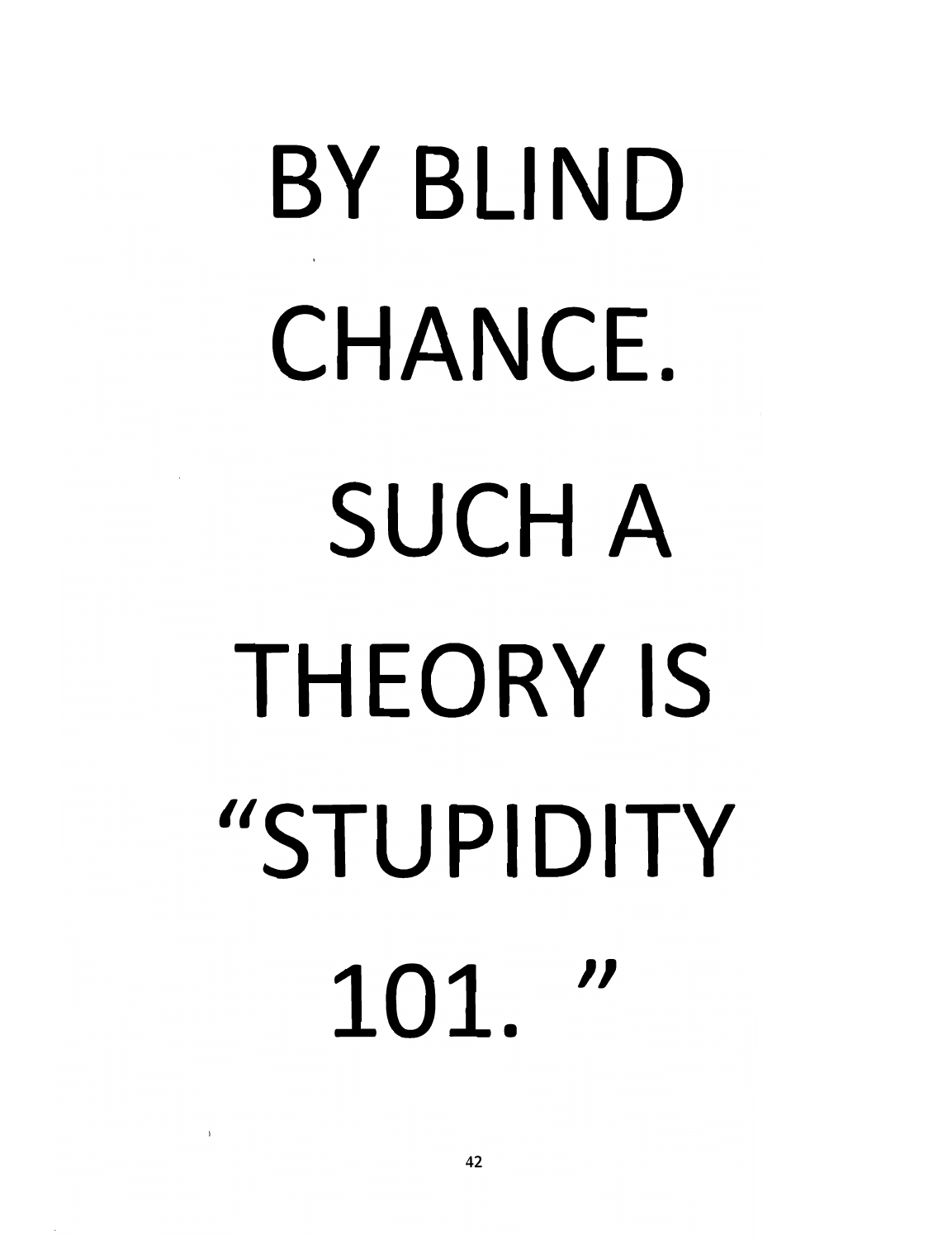## *THE REASON IT TOOK HOLD AND WON THE TITLE "SCIENCE //*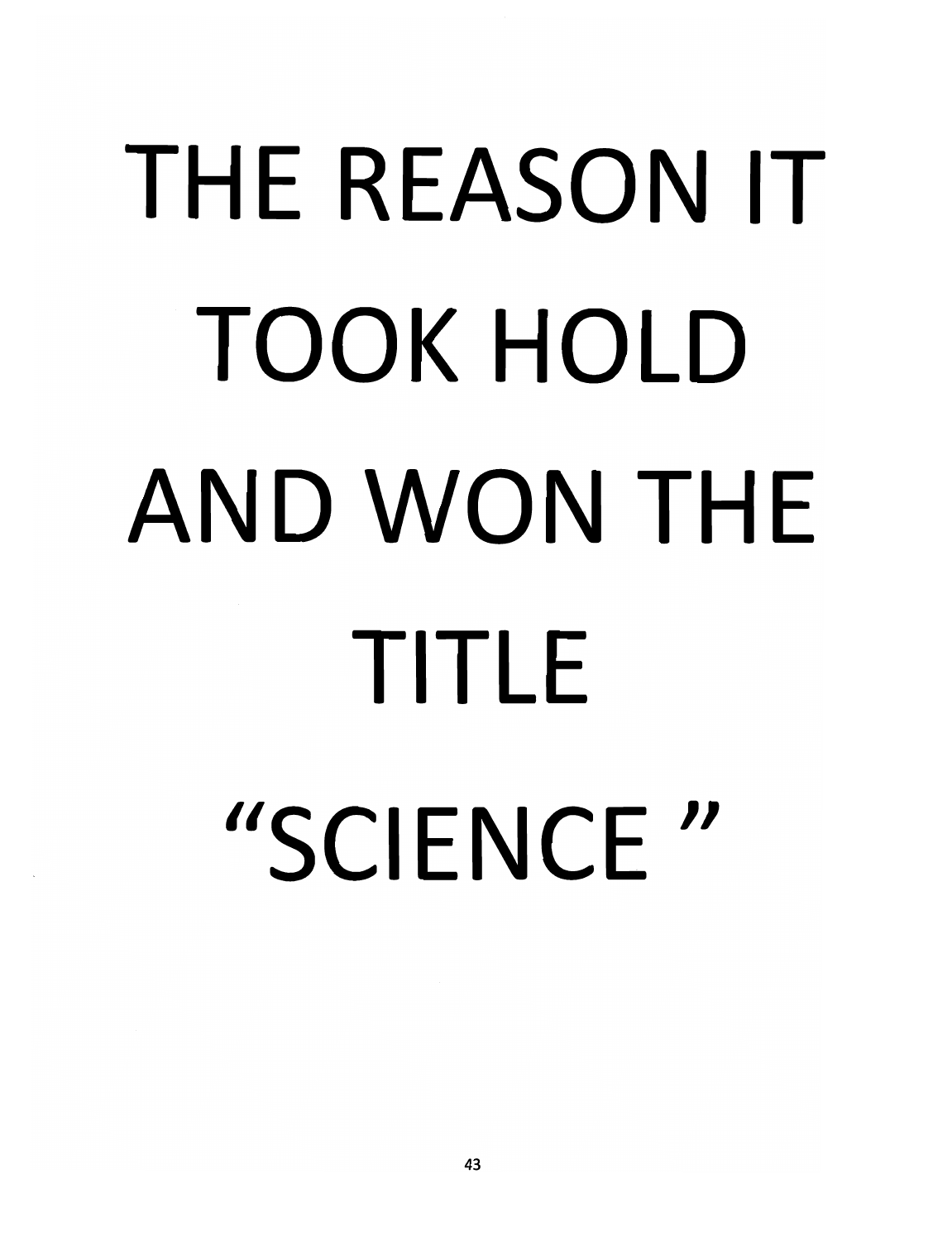#### *IS THE SAME THAT FREUED 'S THEORIES OF UNCONTROLLED SEX AT ONE'S*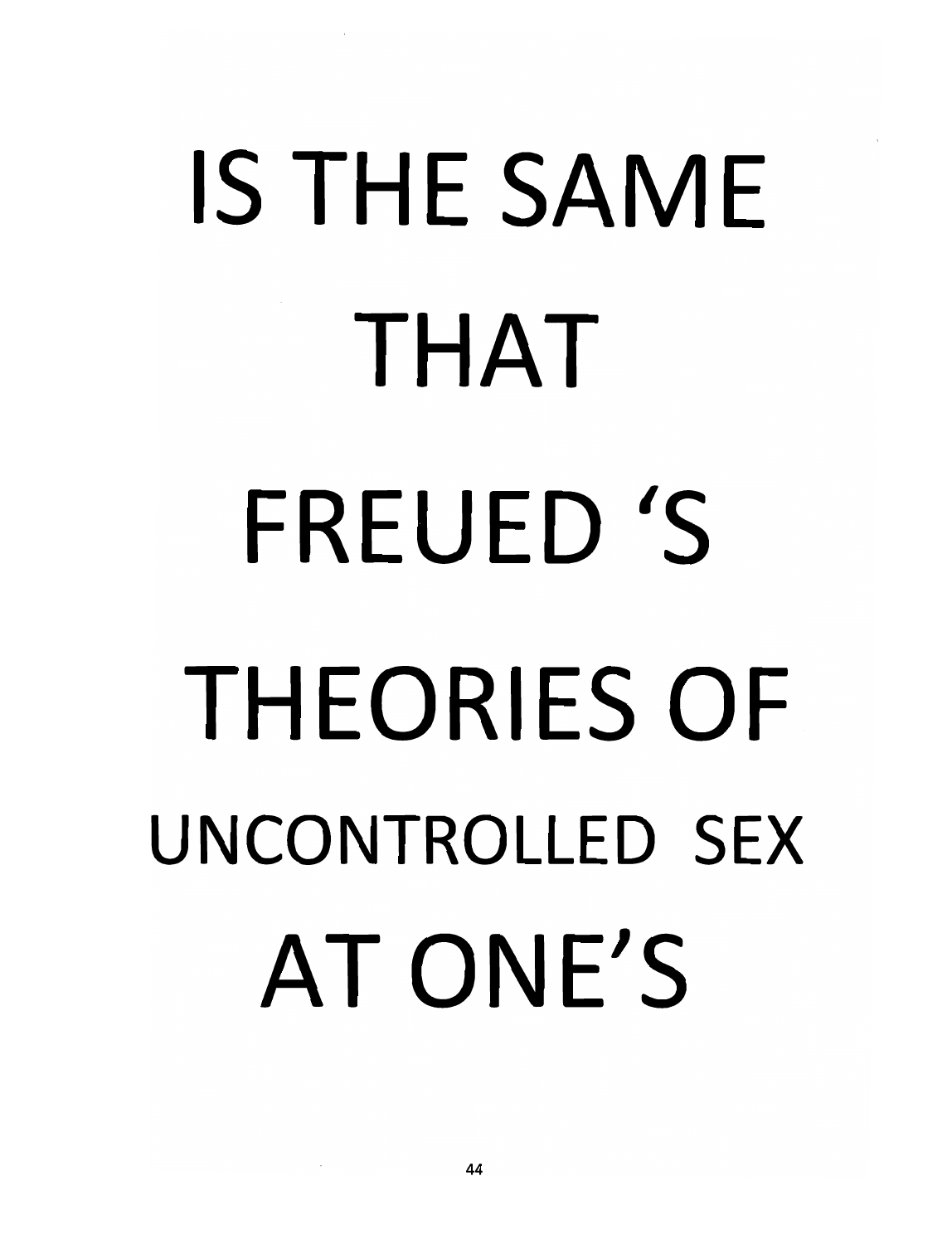## *DESIRE IS PIVITAL AND NECESSARY FOR MENTAL HEALTH. PROHITING*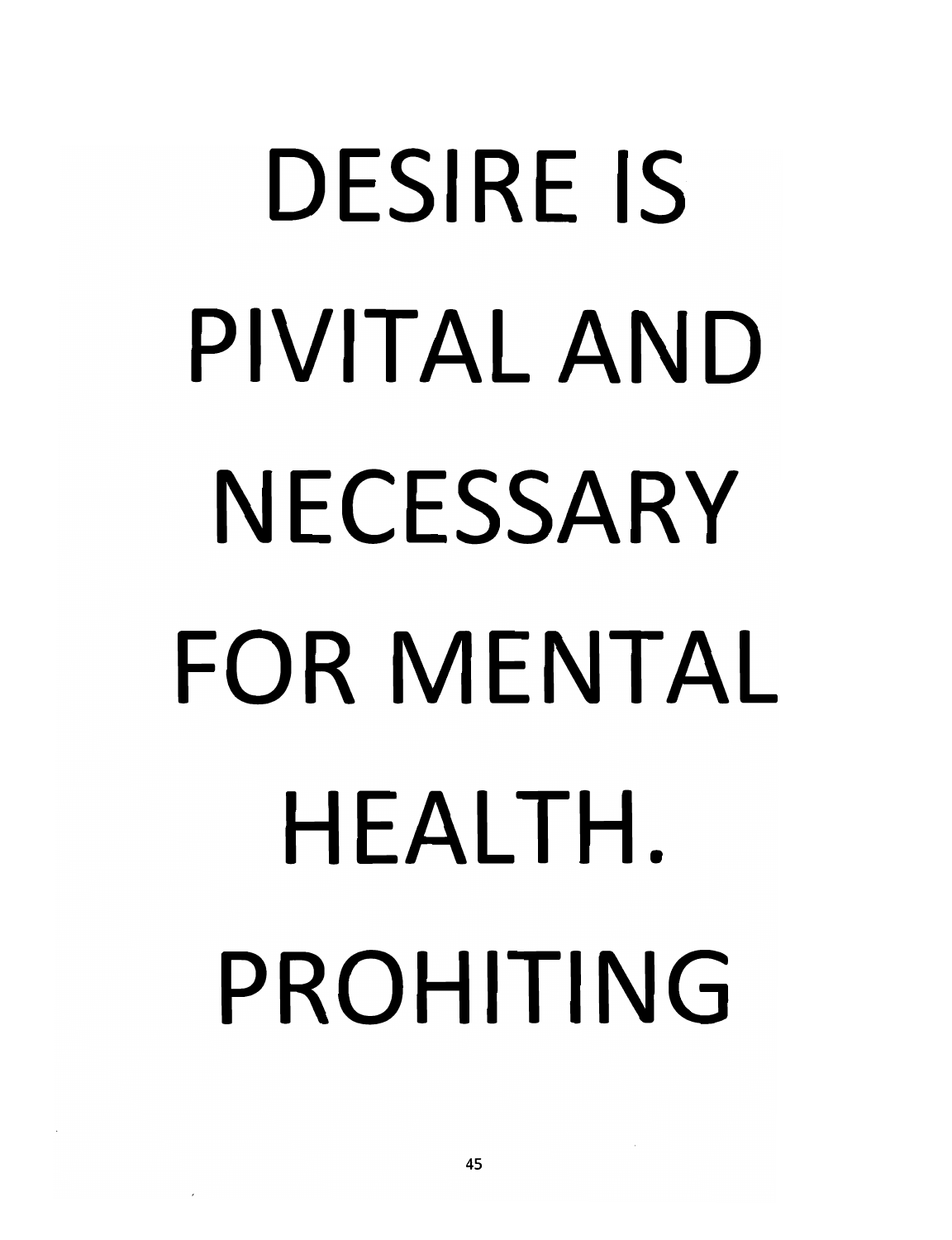# *ONESELF SETTING BOUNDARIES IS TABOO. OF COURSE THE WORLD WILL*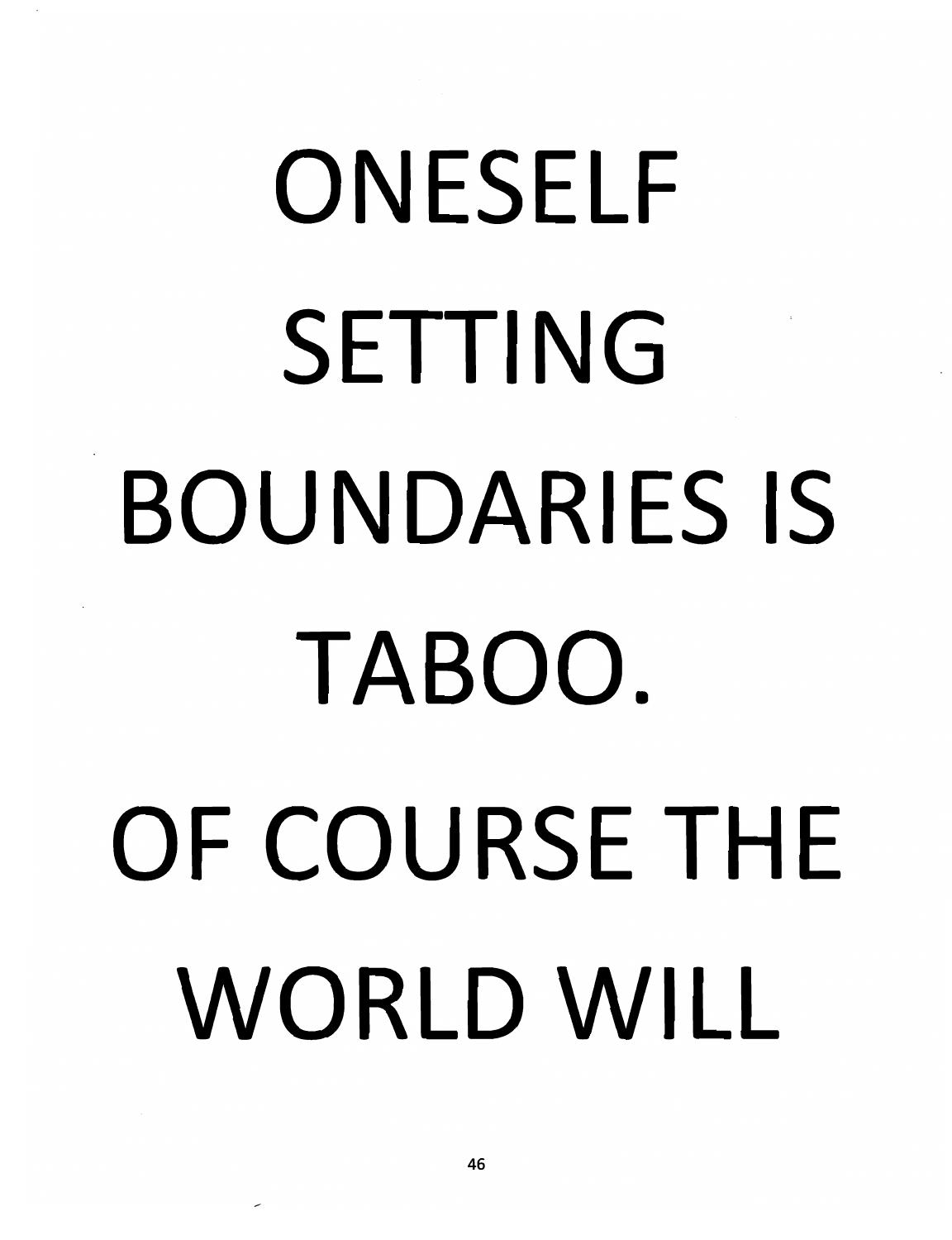## *JUMP AND GRAB IT. THE OPINION MAKERS WILL USE SUCH THEORIES TO*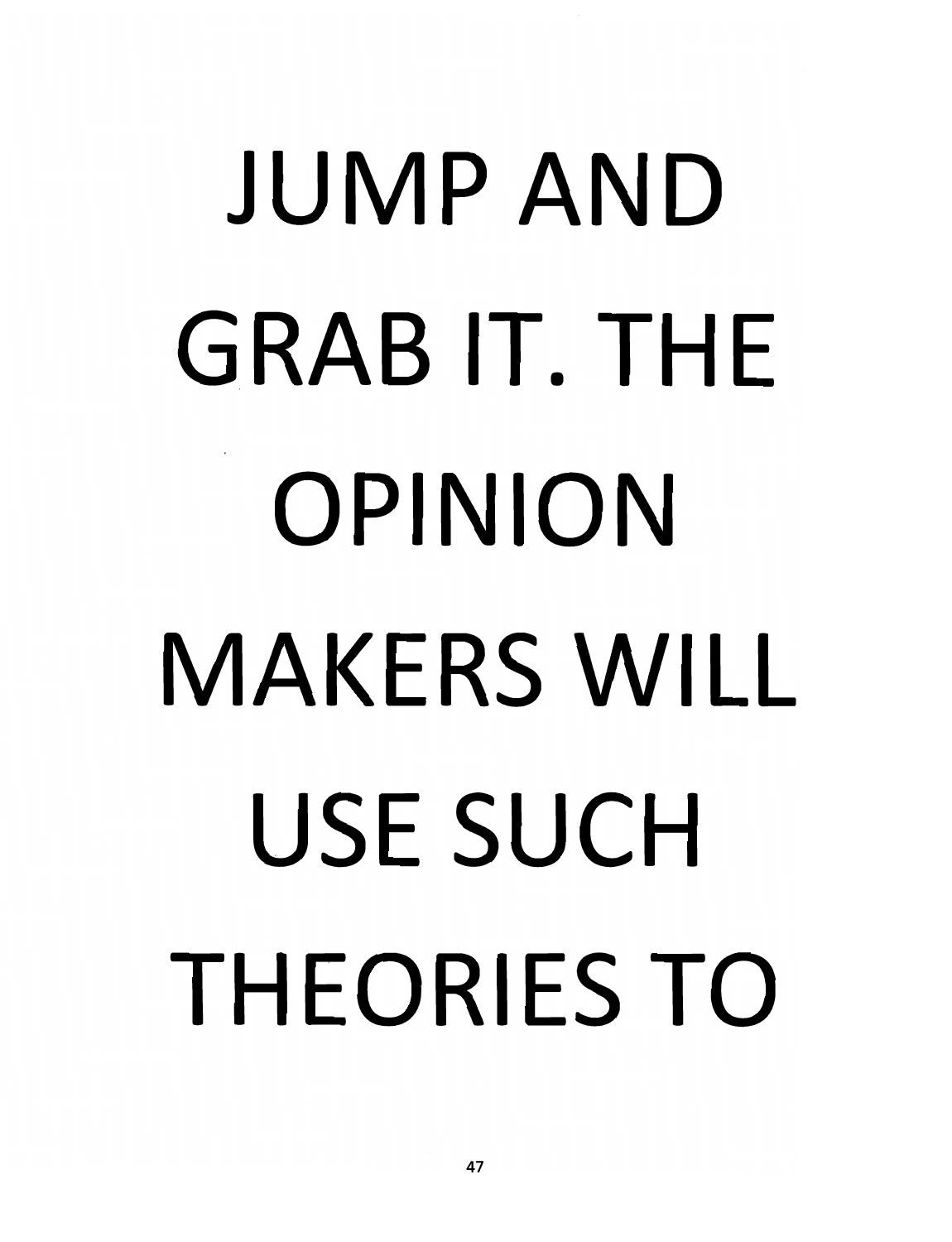## *PEDDLE THEIR GOODS. THEY WILL MAKE BILLIONS OF PROFITS. THAT IS WHY*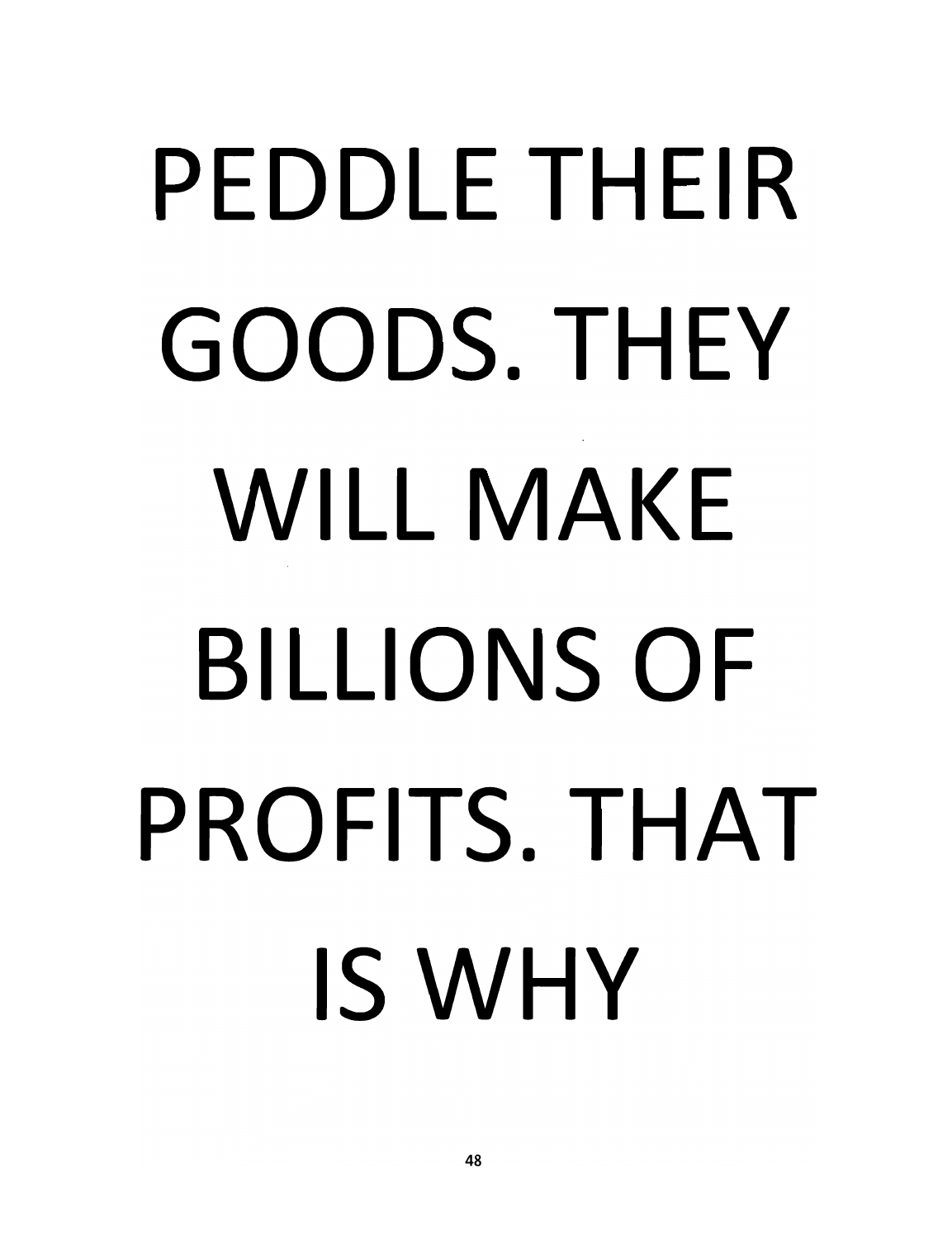### *EVOLUTION BECAME VERY USEFUL AND GAINED THE TITLE OF "SCIENCE"*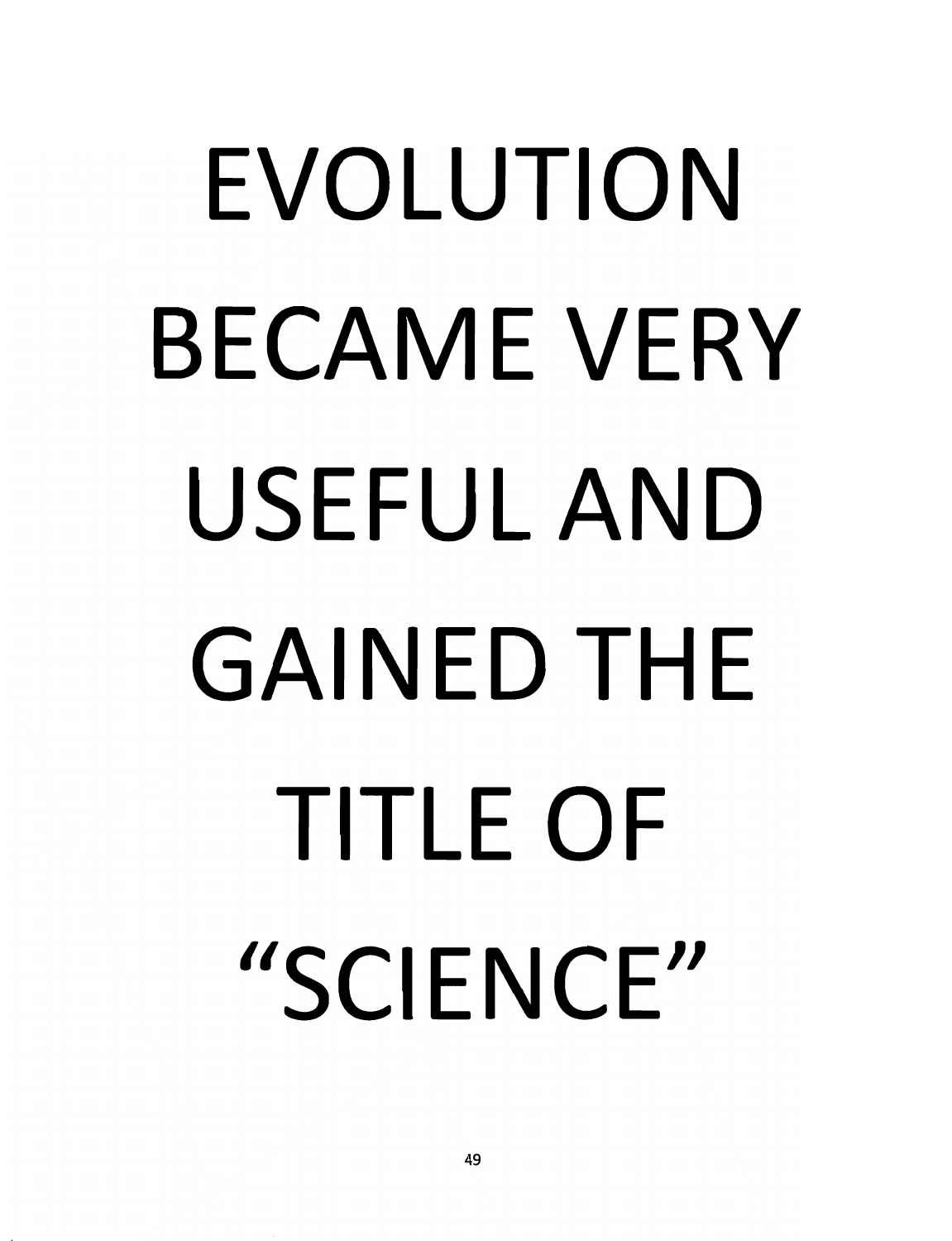### *EVOLUTION SUBSTITUTED FOR GOD AND THE BIBLE. EVOLUTION FREED MEN*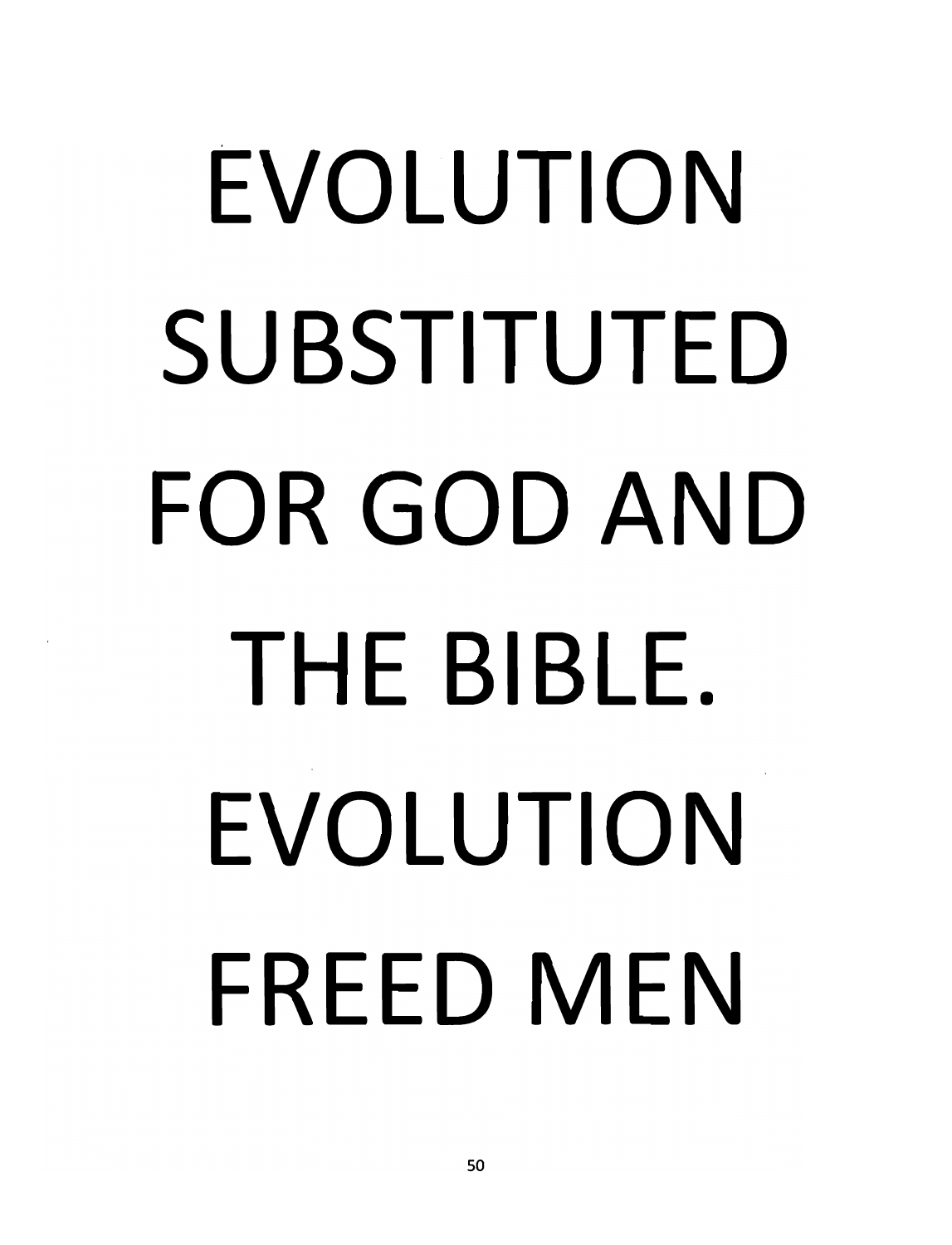# *FROM ALL RETRICTIONS AND BOUNDARIES, EVOUTION SURVIVAL OF*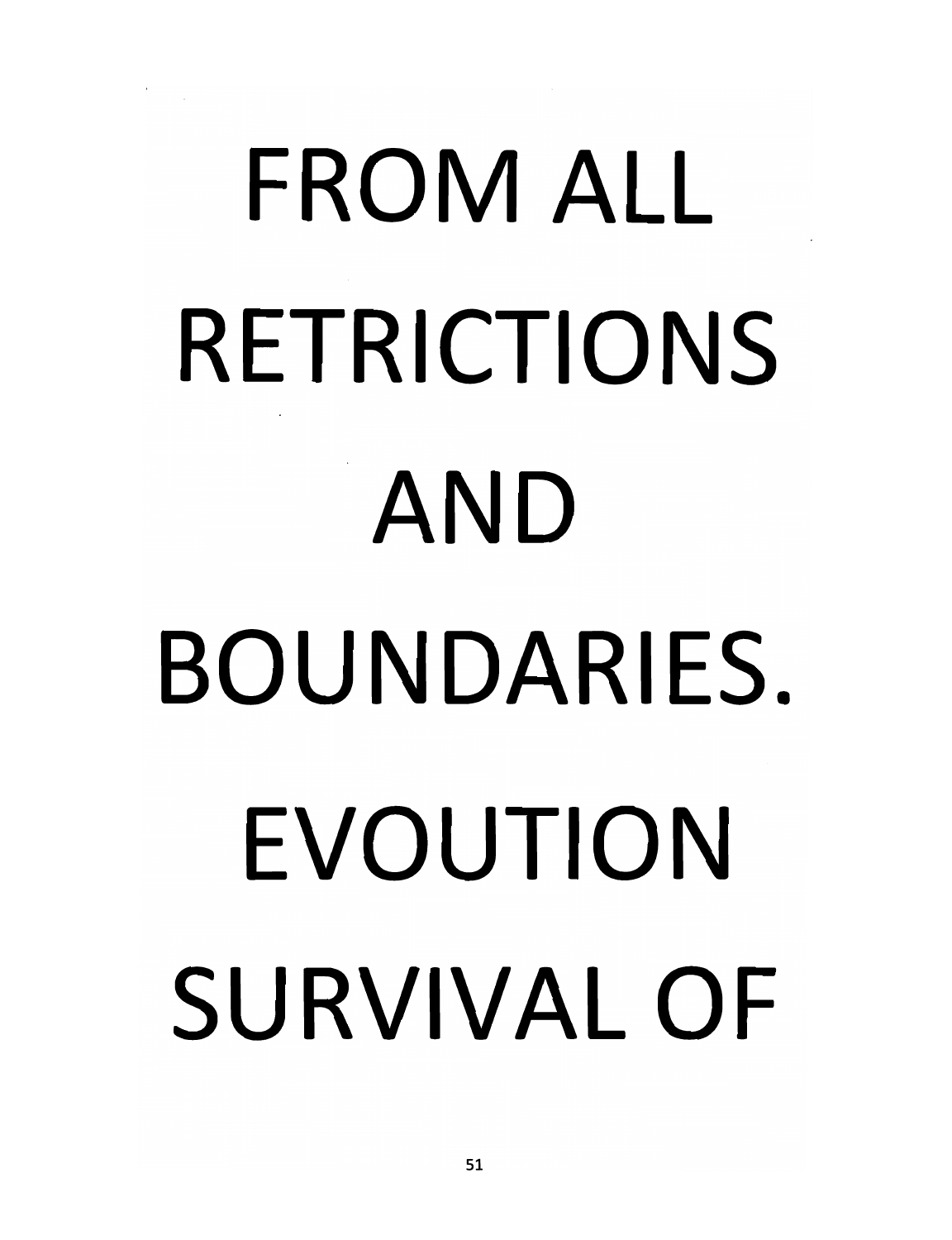## *THE FITESTS IS THE FOUNDATION FOR THE NAZI THIRD REICH. EVOLUTION IS*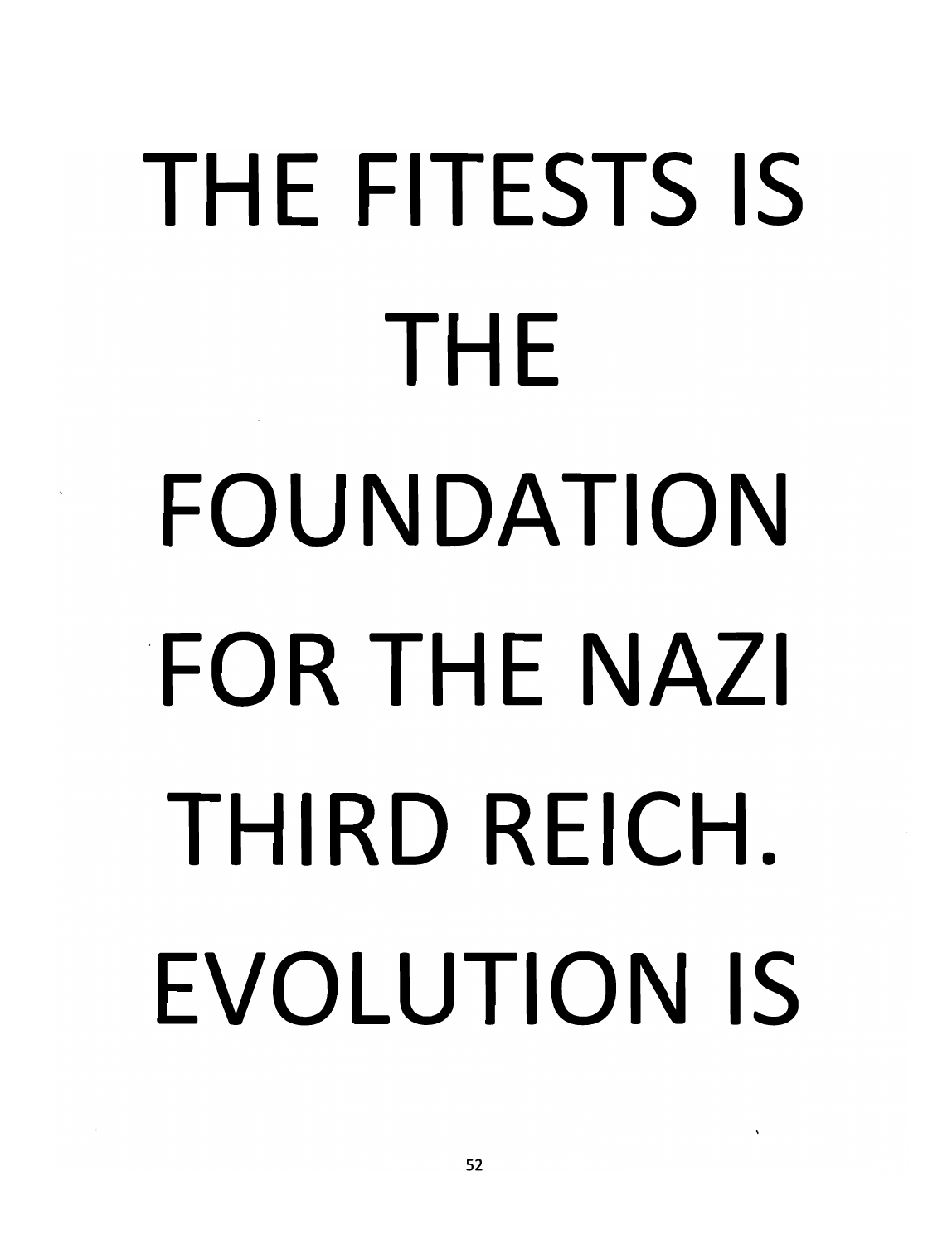## *THE FOUNDATION FOR THE GOAL OF THE DESTRUCTION OF THE JEW*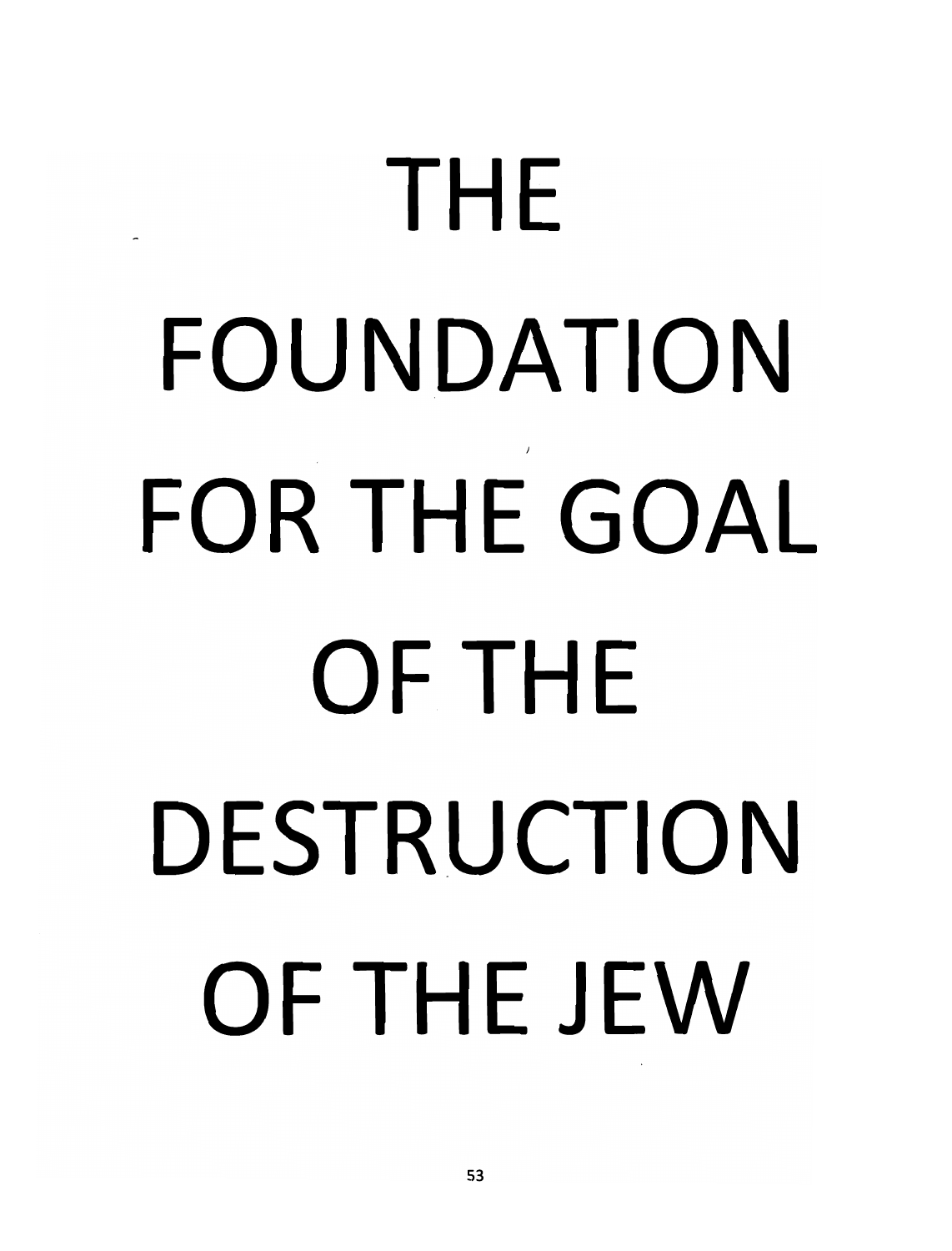## *FOLLOWED BY THE DESTRUCTION OF EVERYONE WHO IS NOT PART OF THE*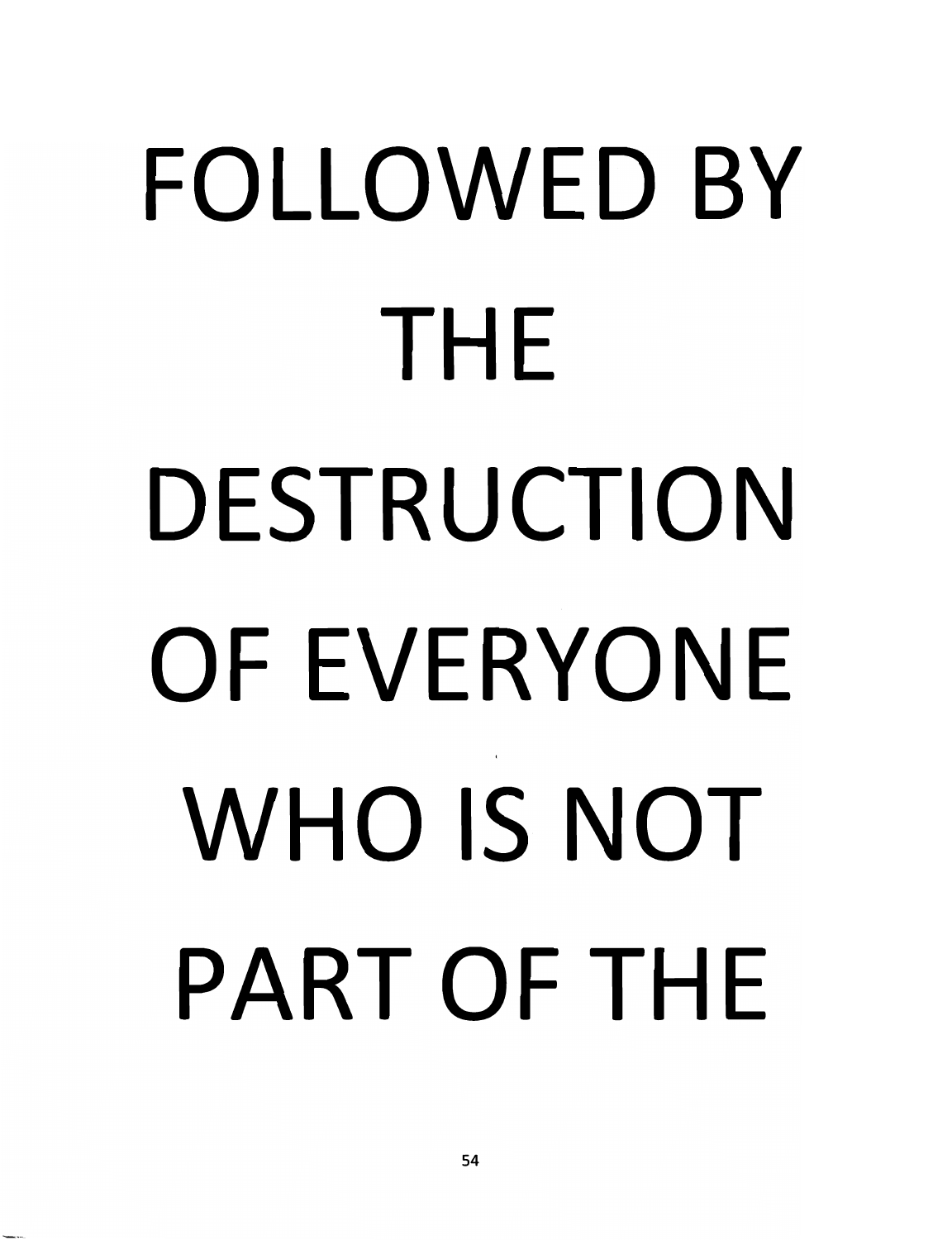## *SUPER RACE. THE JEW IS BLAMED THAT HE CONSIDERS HIMSELF THE*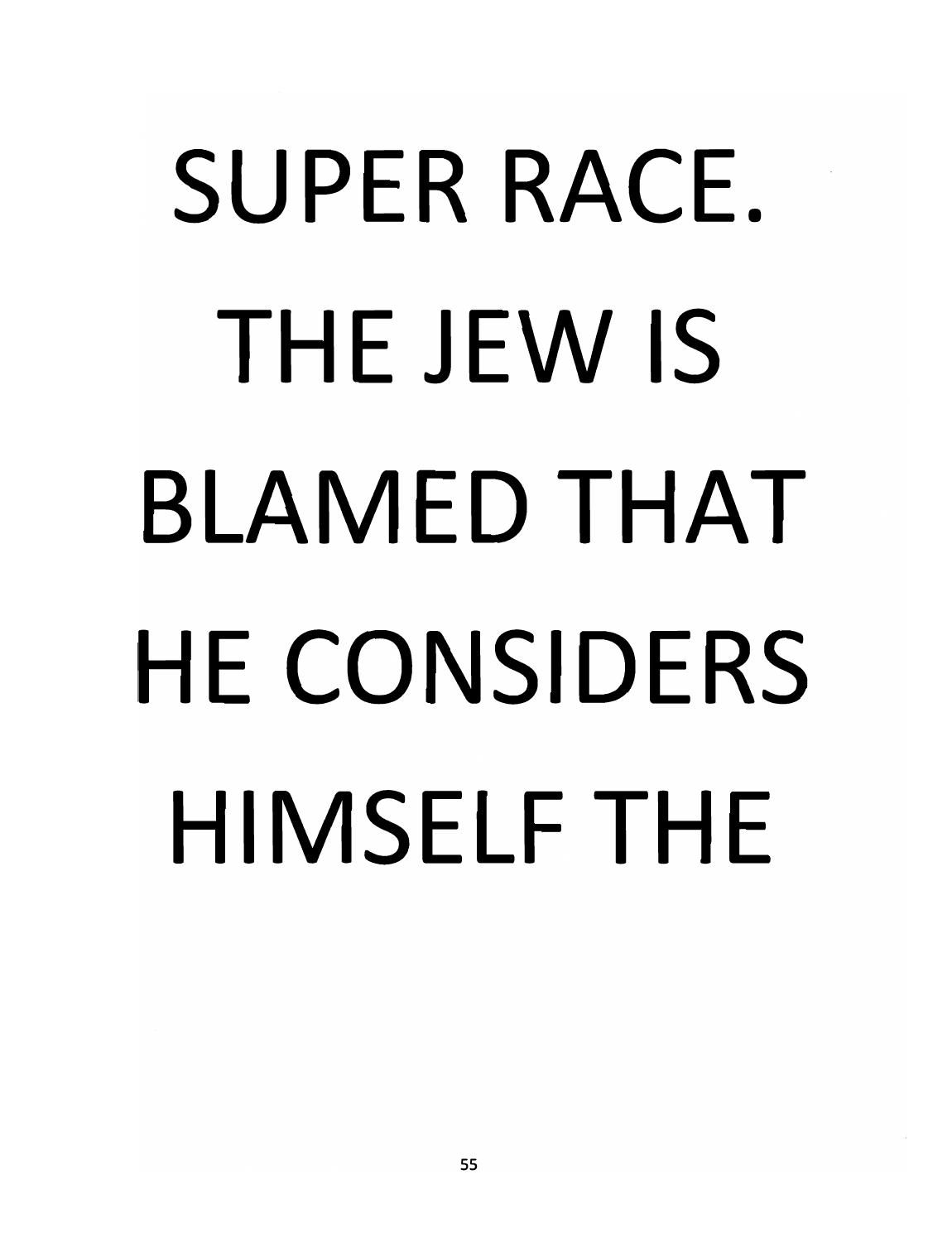# *"CHOSEN PEOPLE". THE ONLY //CHOSEN PEOPLE ARE MEMBERS OF*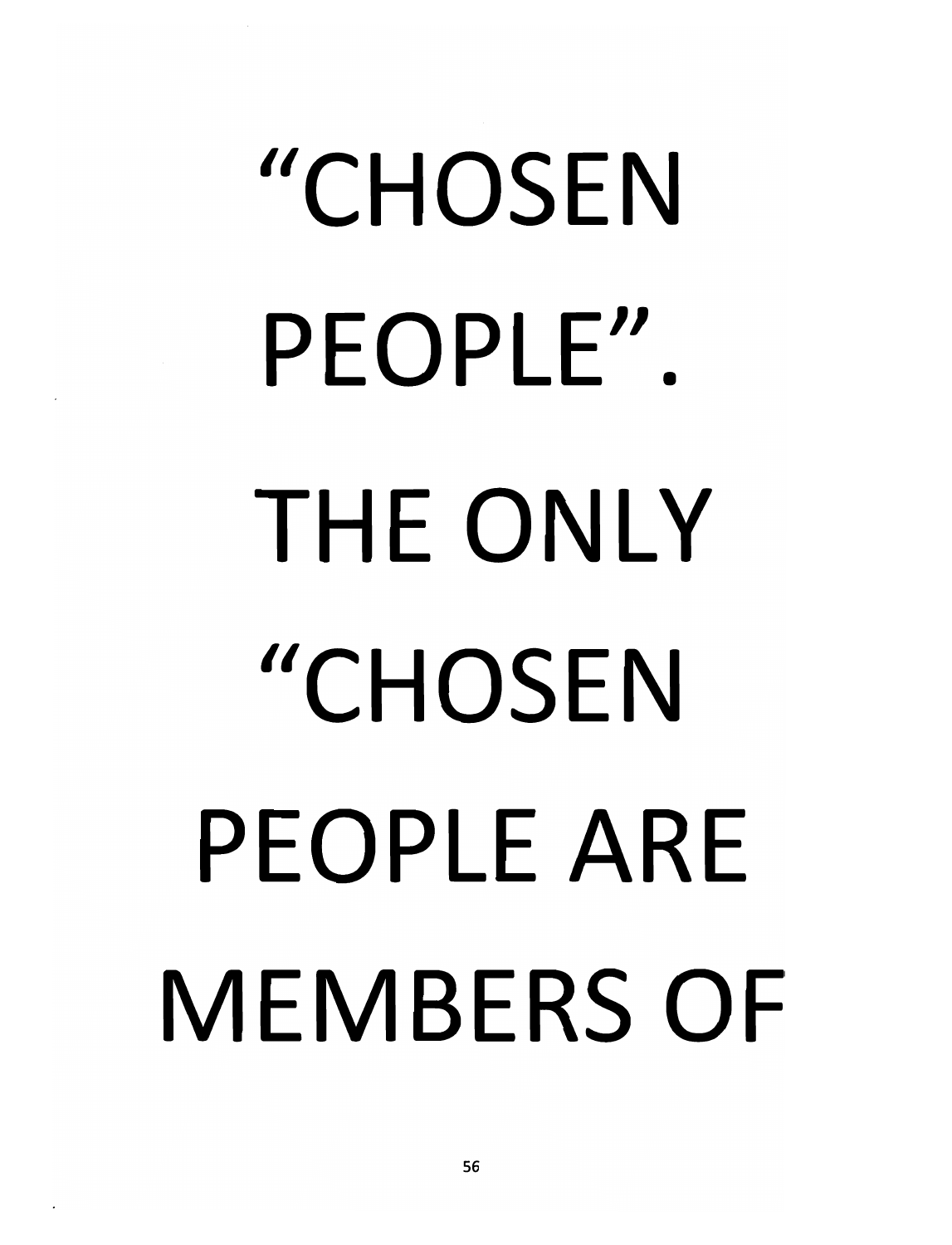## *THE NAZIS, OR WHITE SUPREMECISTS OR TODAY THE ISIS OR THE EUROPEANS.*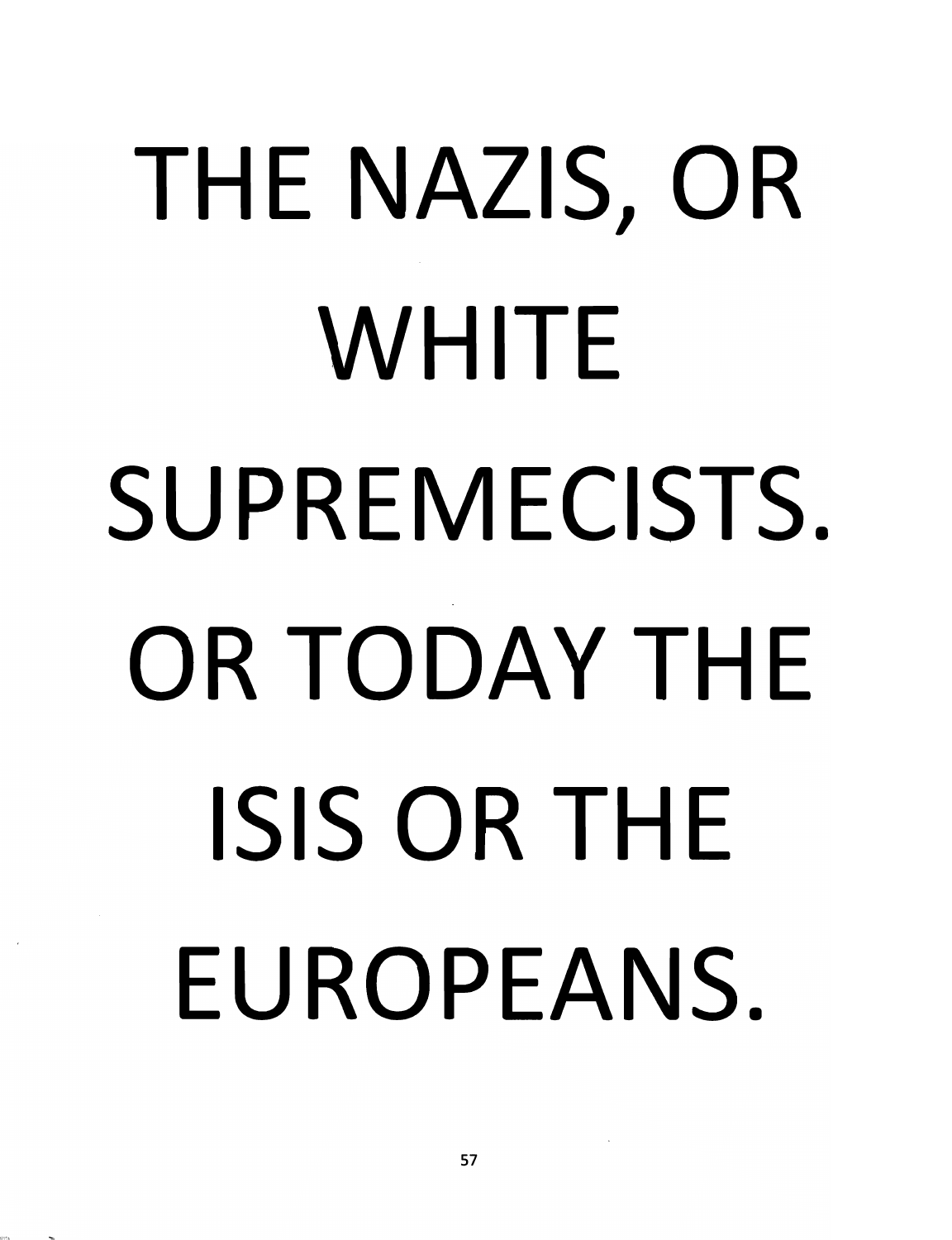## *THAT IS WHY THERE EXISTS TODAY THE UNDYING HATRED OF THE JEW AND*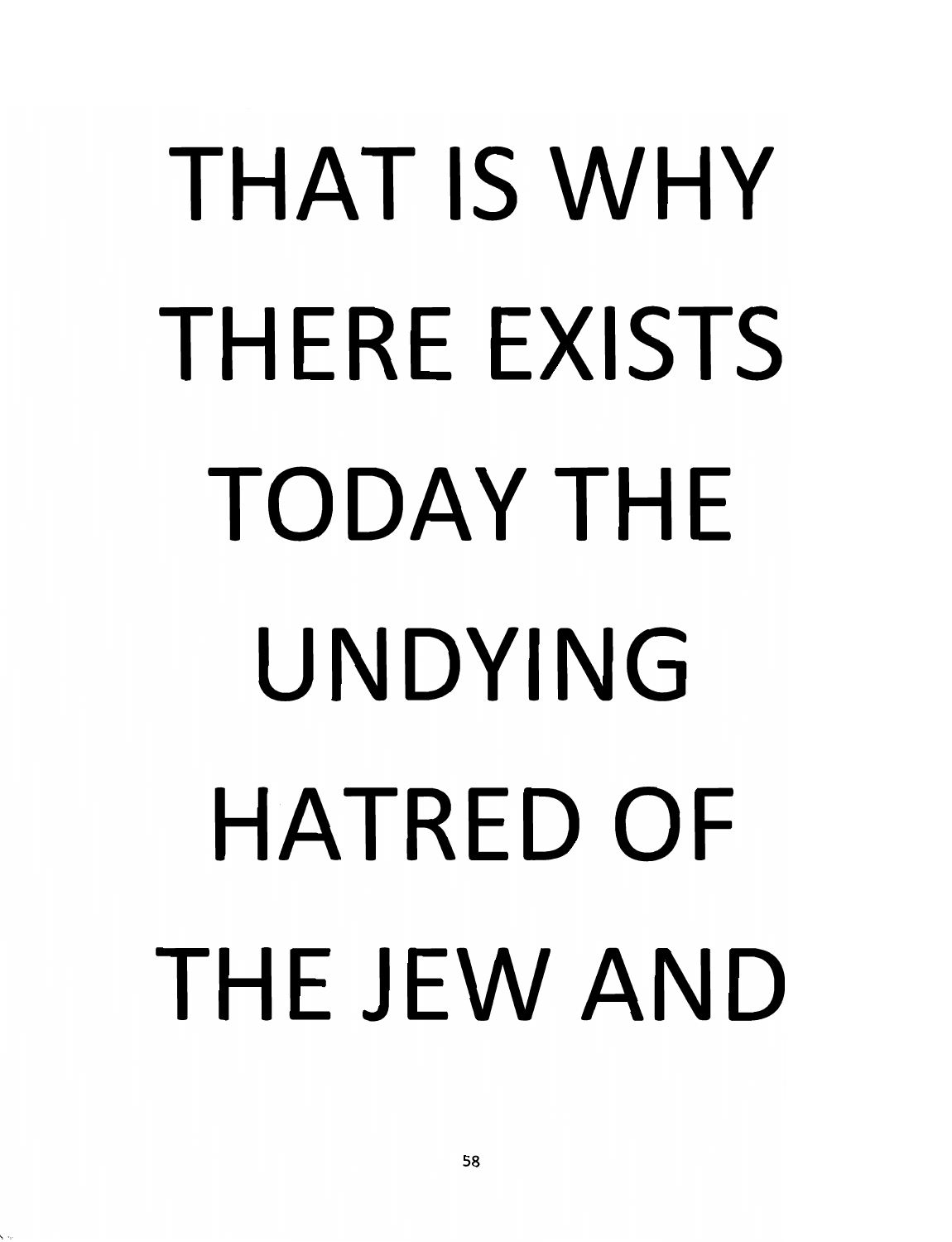## *THE LAND OF THEJEW-JE \NIS H ISRAEL. THAT IS WHY A BARAK OBAMA A*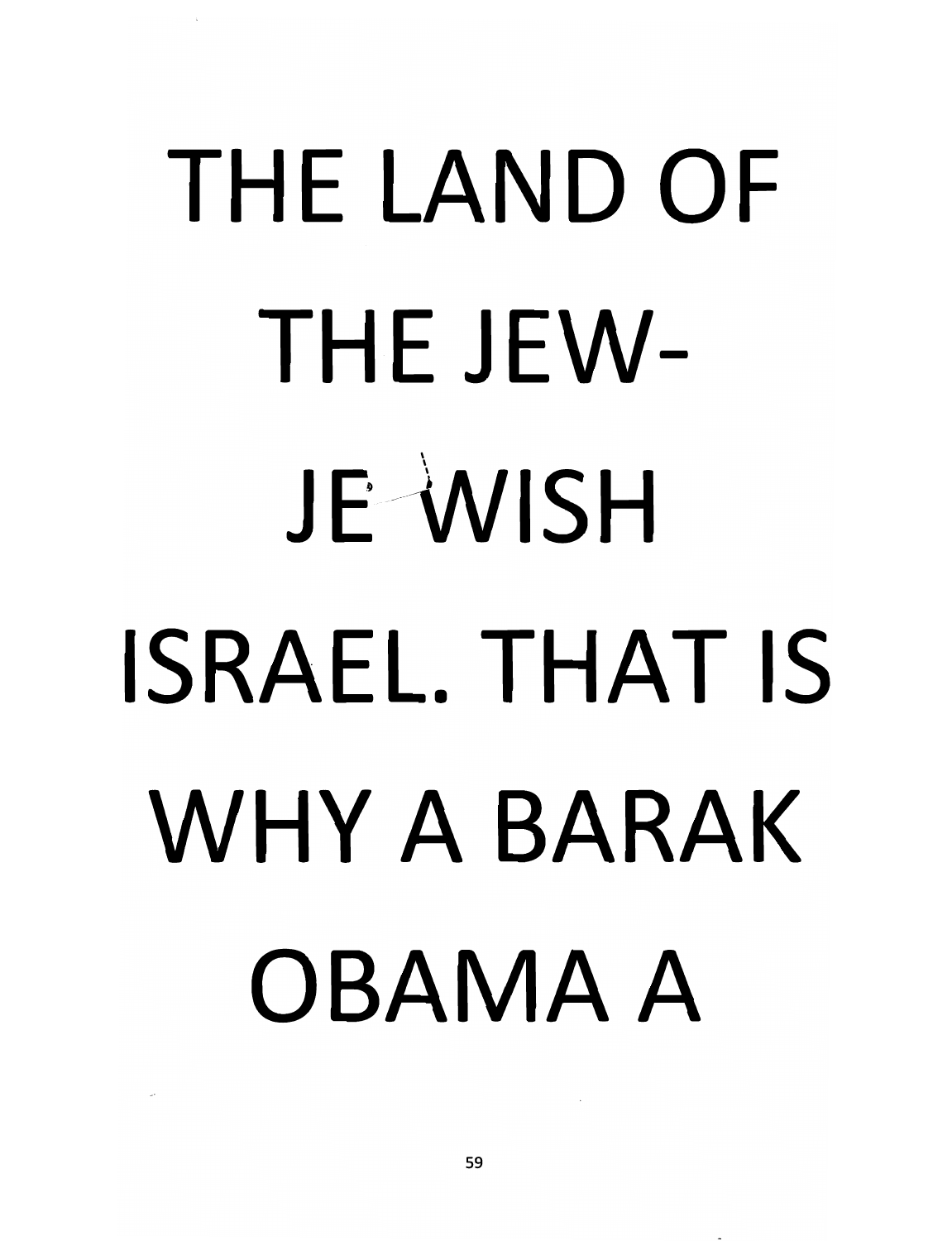## *KERRY ALL THE ARABS AND MUSLIM COUNTRIES ALL EUROPEANS*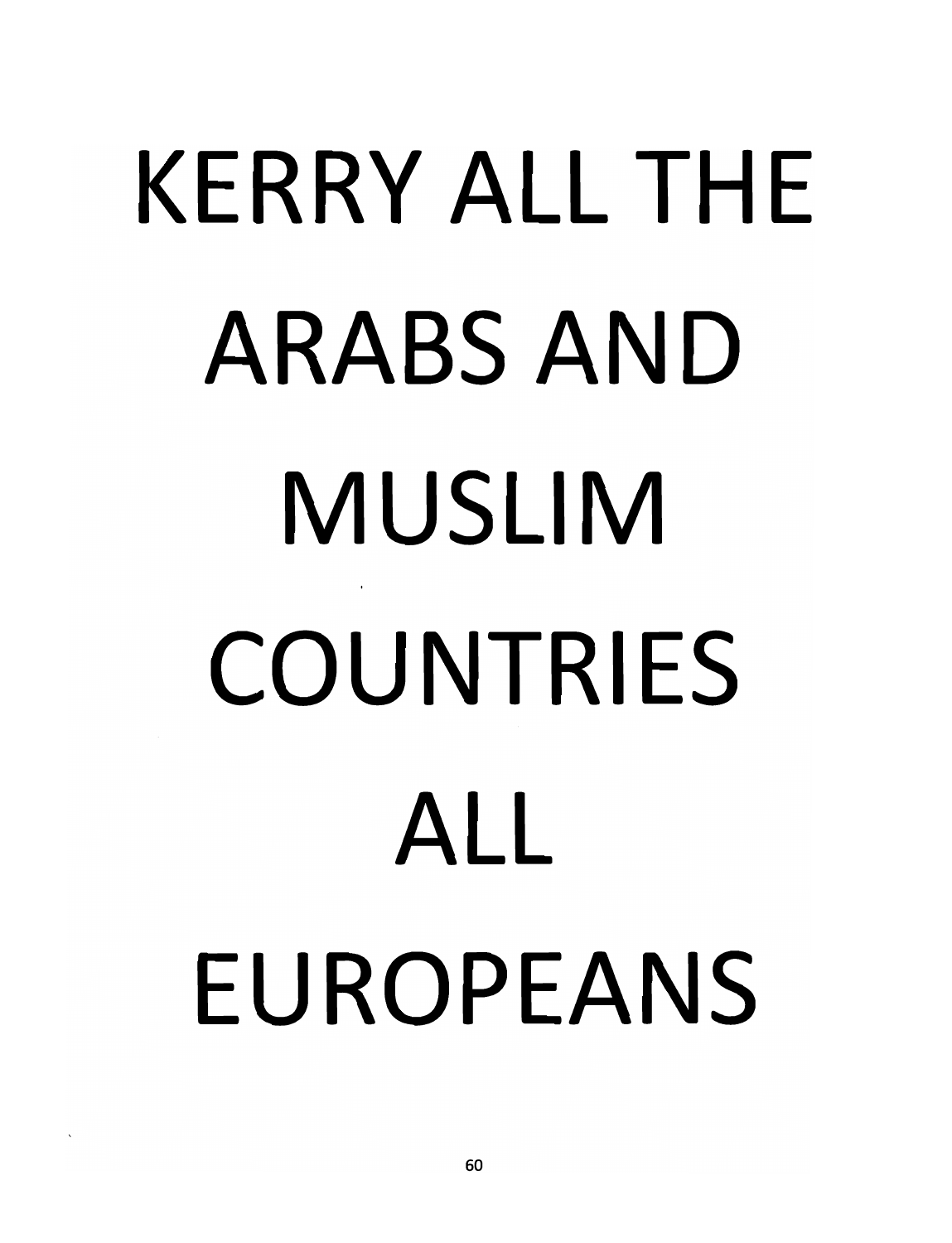## *LEADERS OF ENGLAND FRANCE OTHER EUROPEANS HATE ANY ONE WHO IS NOT*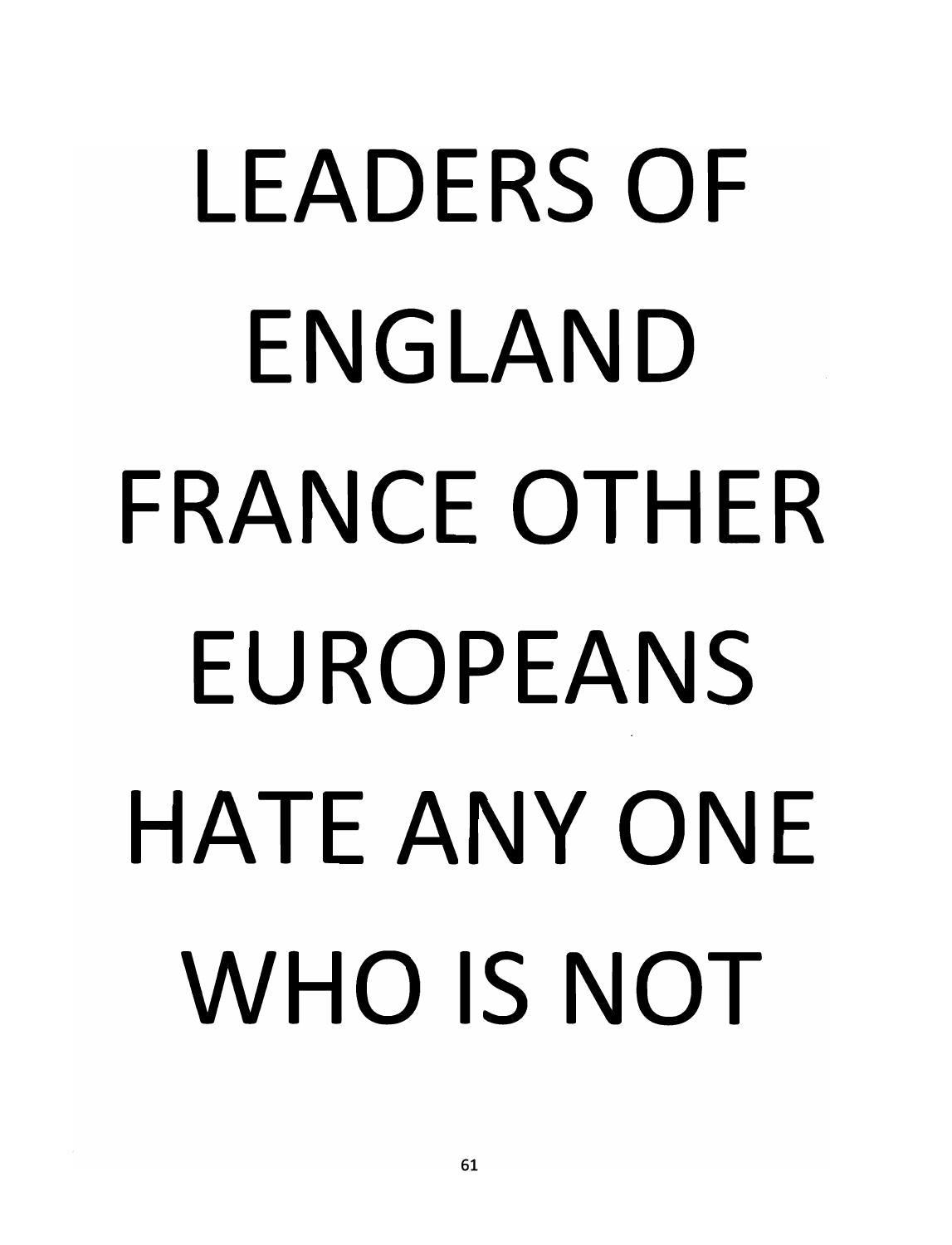## *DIPLOMATIC ALLY CORRECT BY CHALLENGING THE DIPLOMATIC*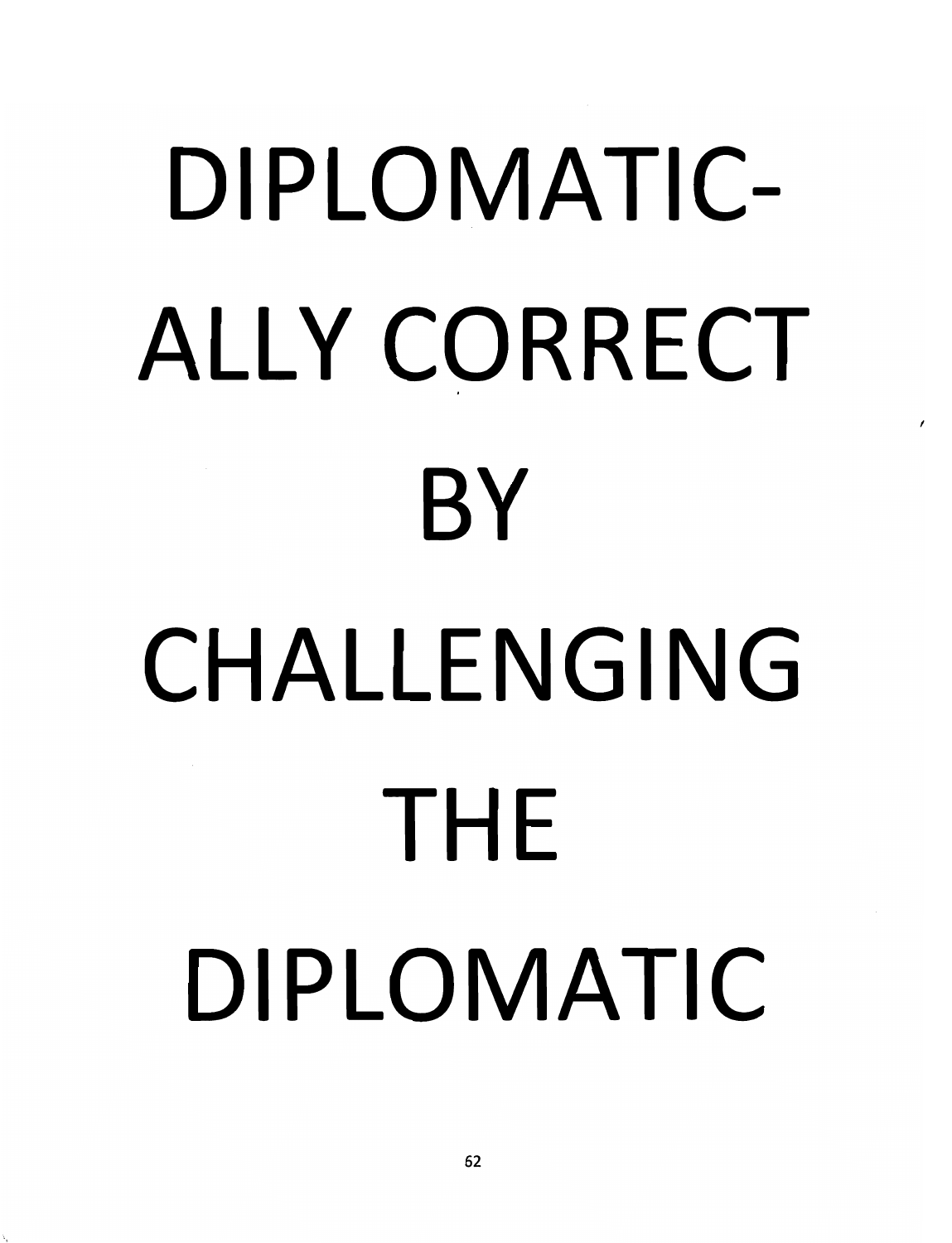## *CORRECT OBJECT OF HATRED-THE JEW AND HIS JEWISH ISRAEL THAT IS WHY*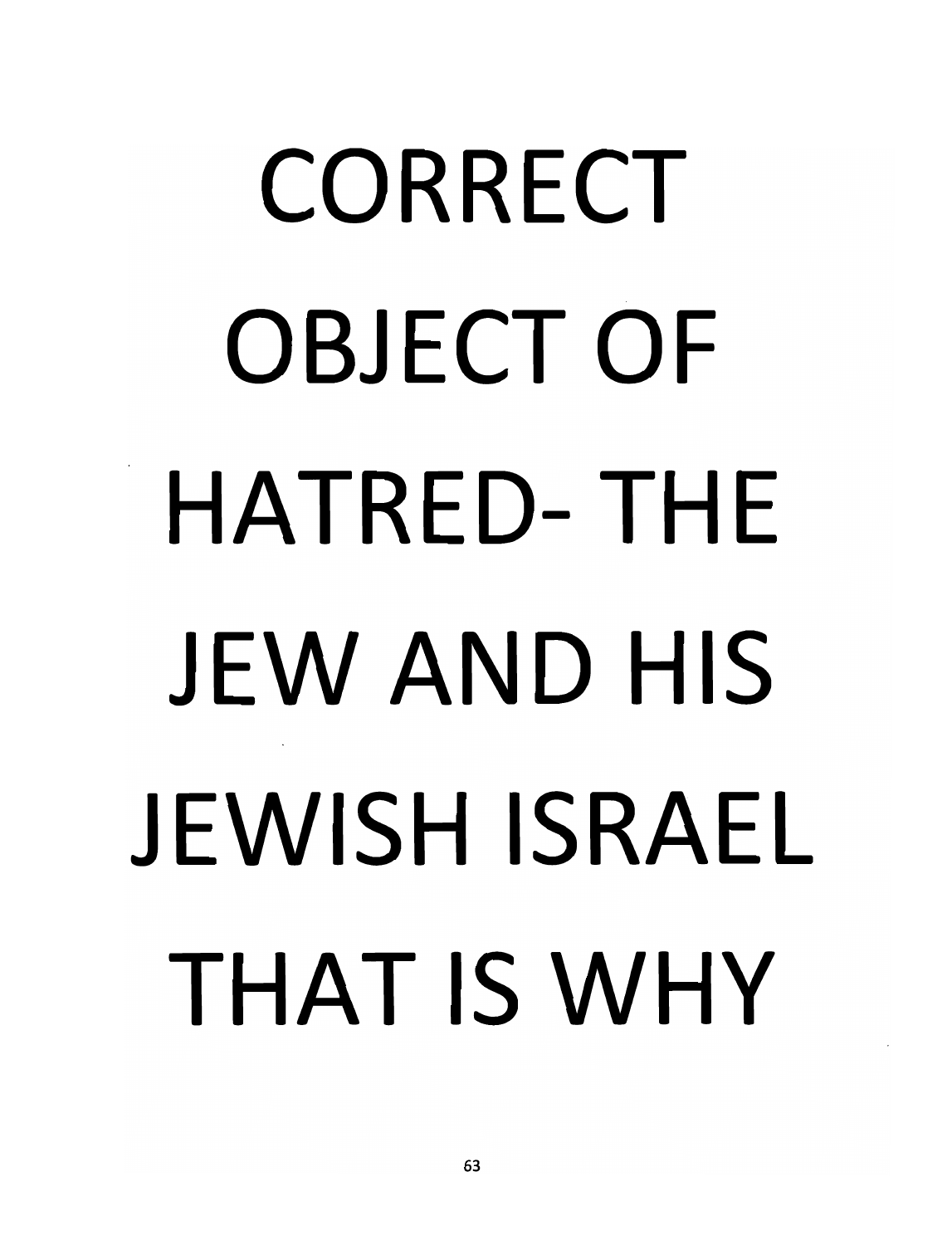### *THEY REFUSE TO ACCEPT THAT YEHUDAH SHOMRON GOLAN GAZA*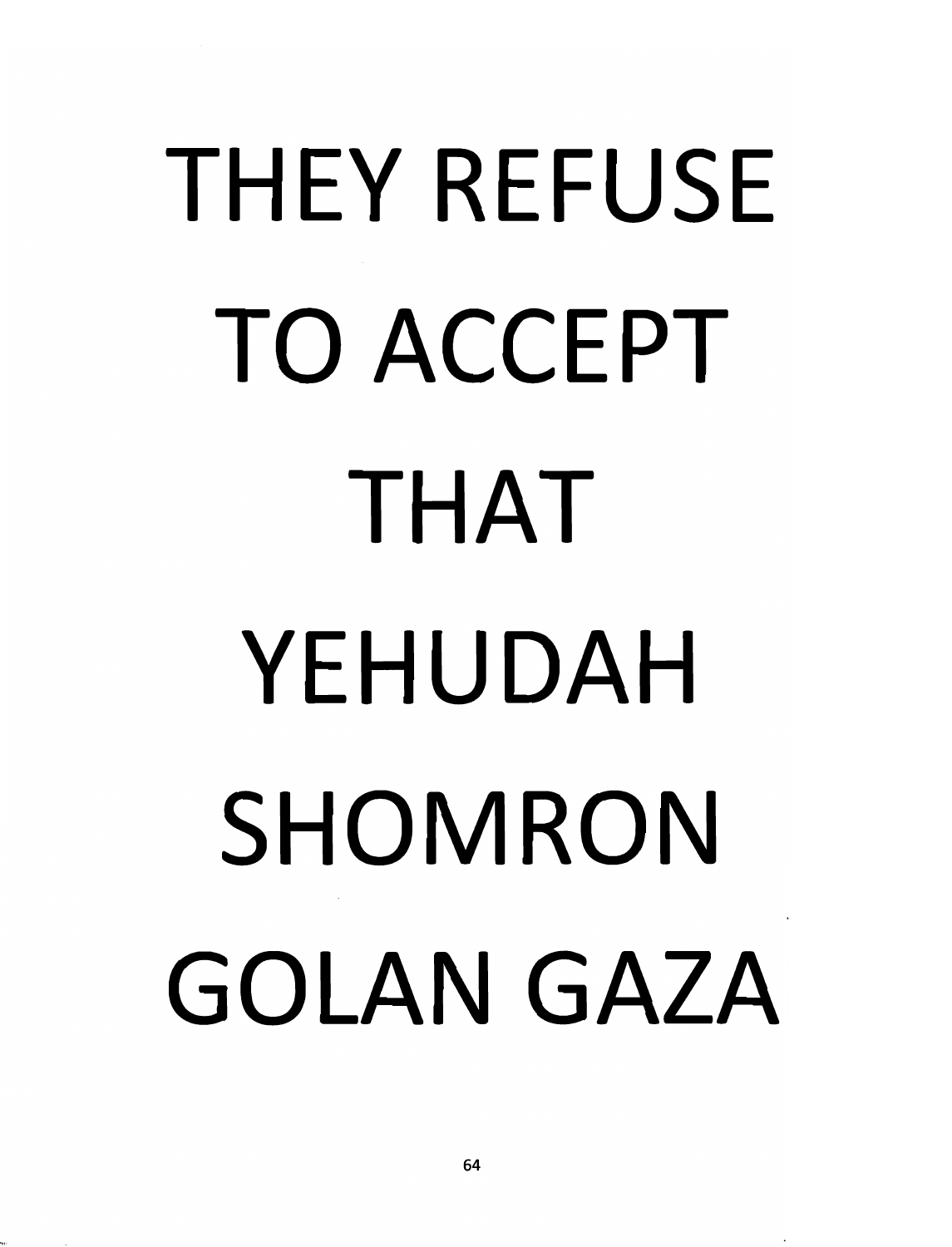## *OLD CITY OF JERUSALEM ALL OF HISTORICAL ISRAEL ARE PART OF*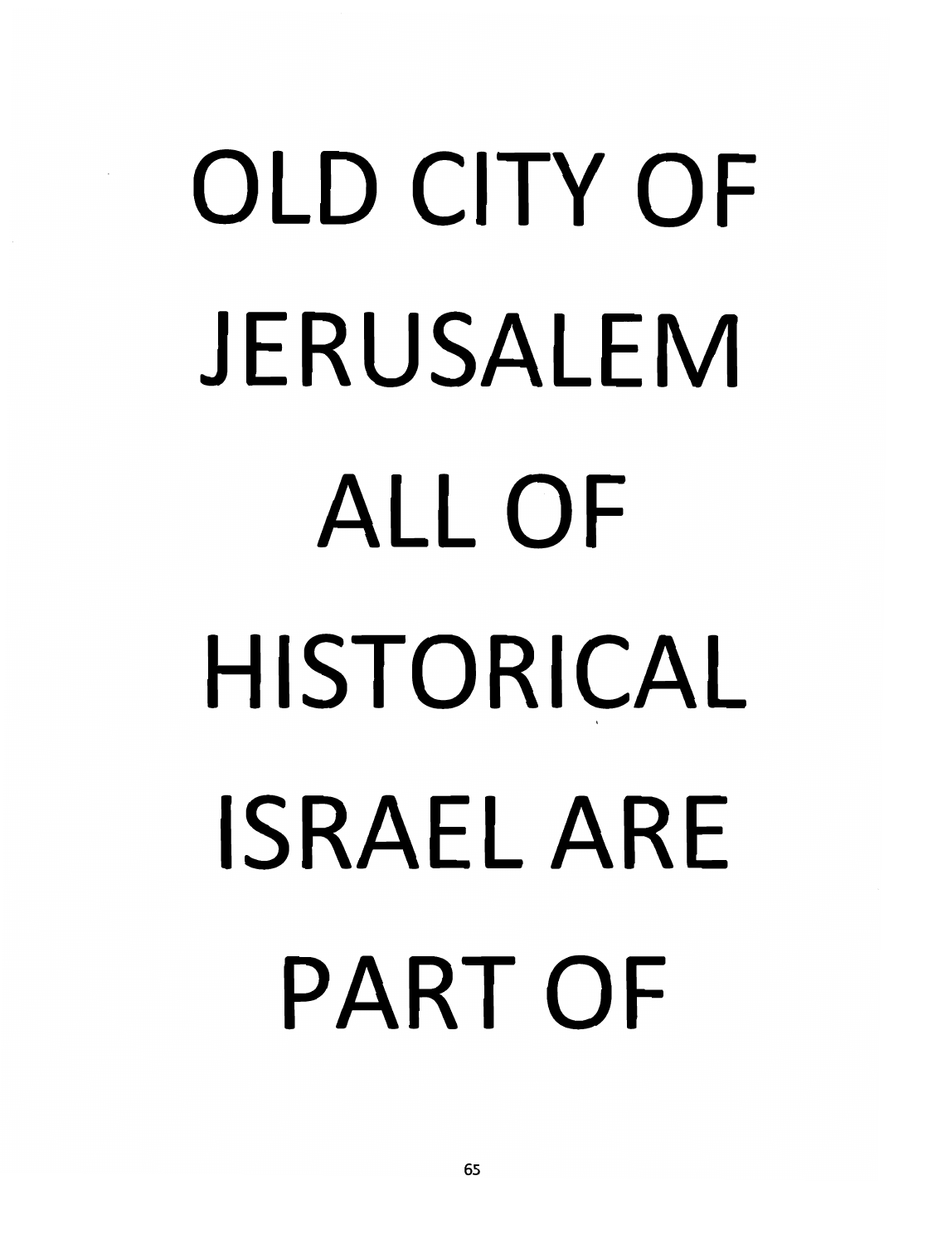# *JEWISH ISRAEL THE BELIEF IN EVOLUTION IS THE ROOT CAUSE VIS-A VIS THE BIBLE*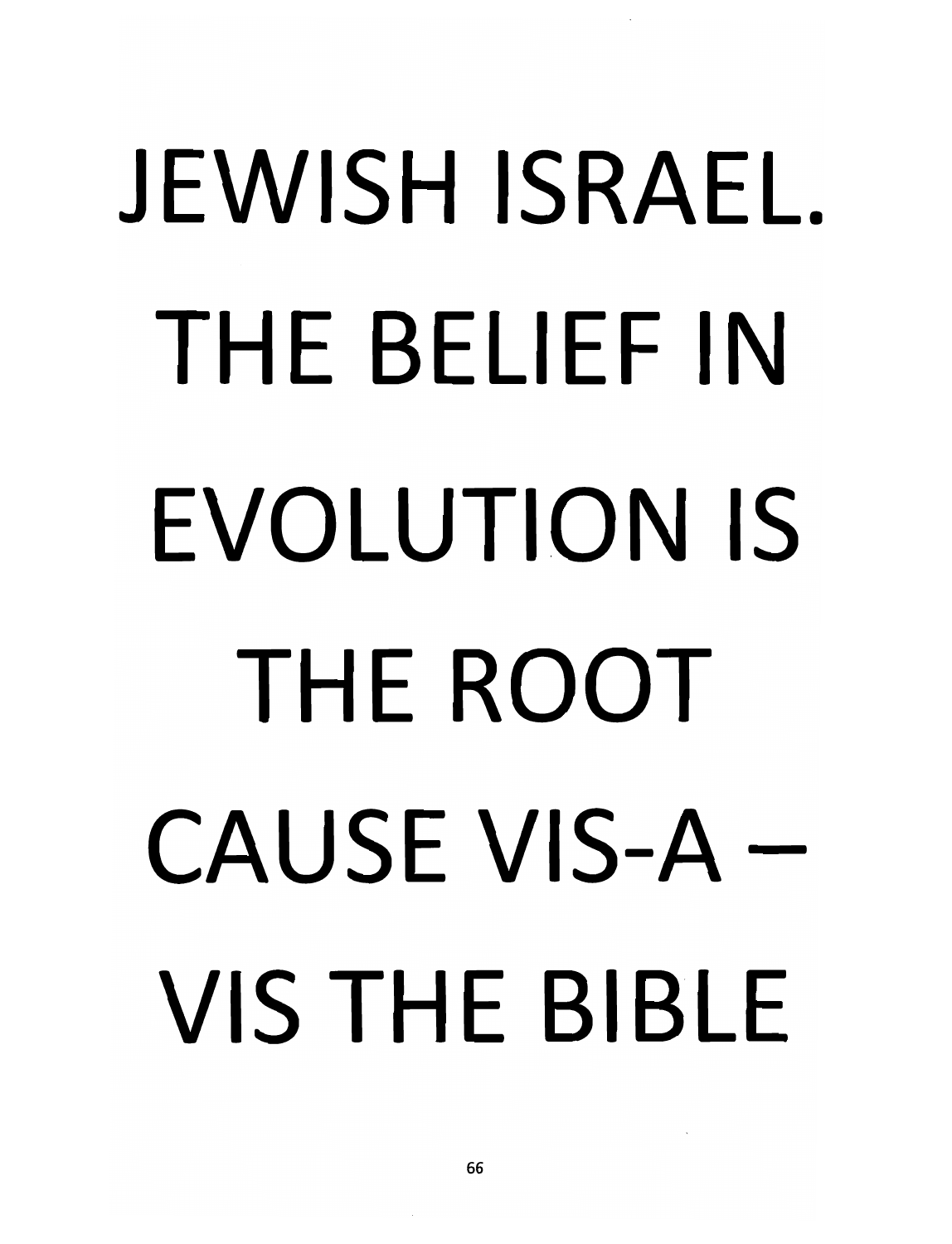## *FOR THIS CANCER AND PHOBIA OF ANTI-SEMI5IM AND IMPULSE TO DESTROY*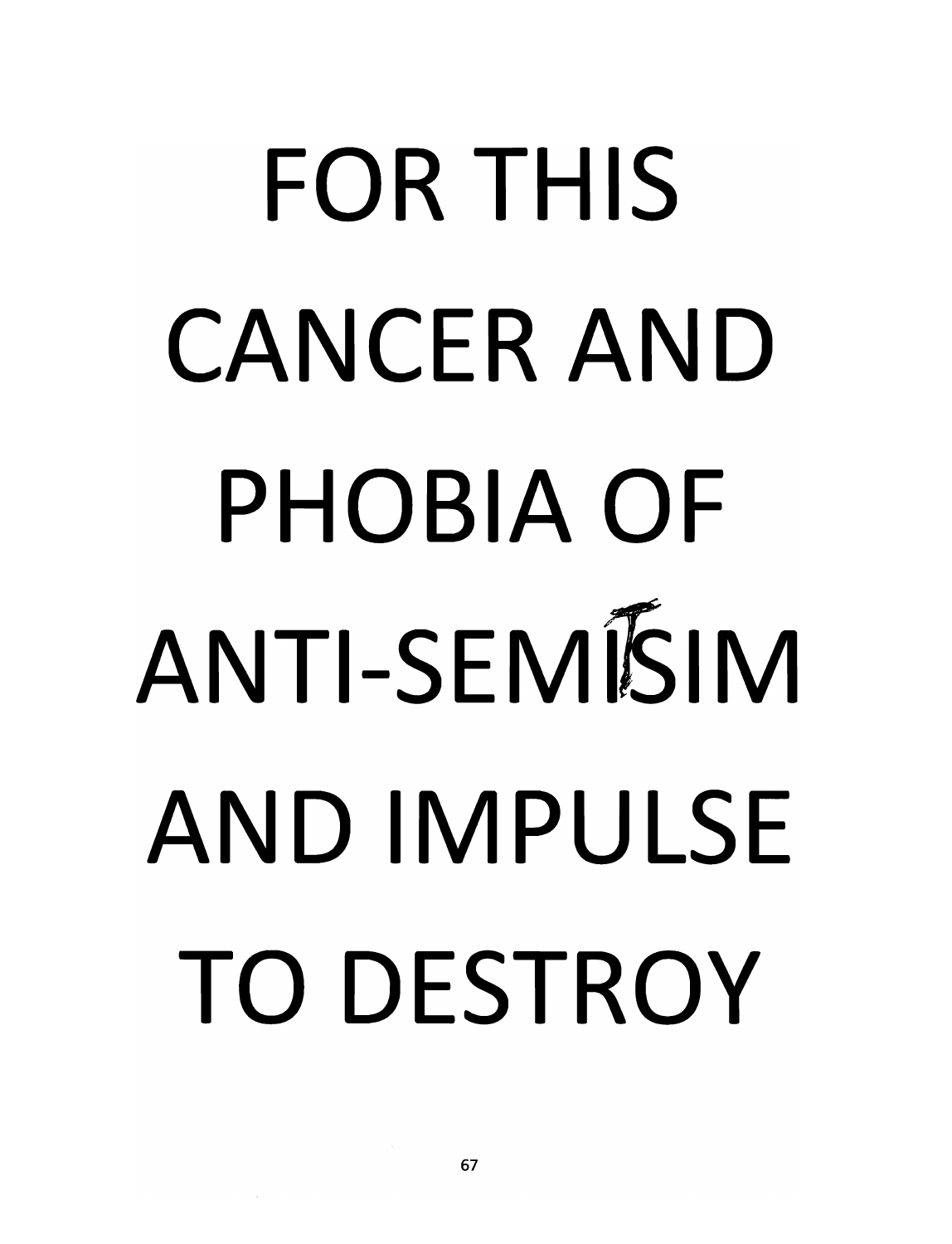# *THE JEW AND ISRAEL. "NETZECH ISRAEL LO ISHAKERTHE ETERNAL OF*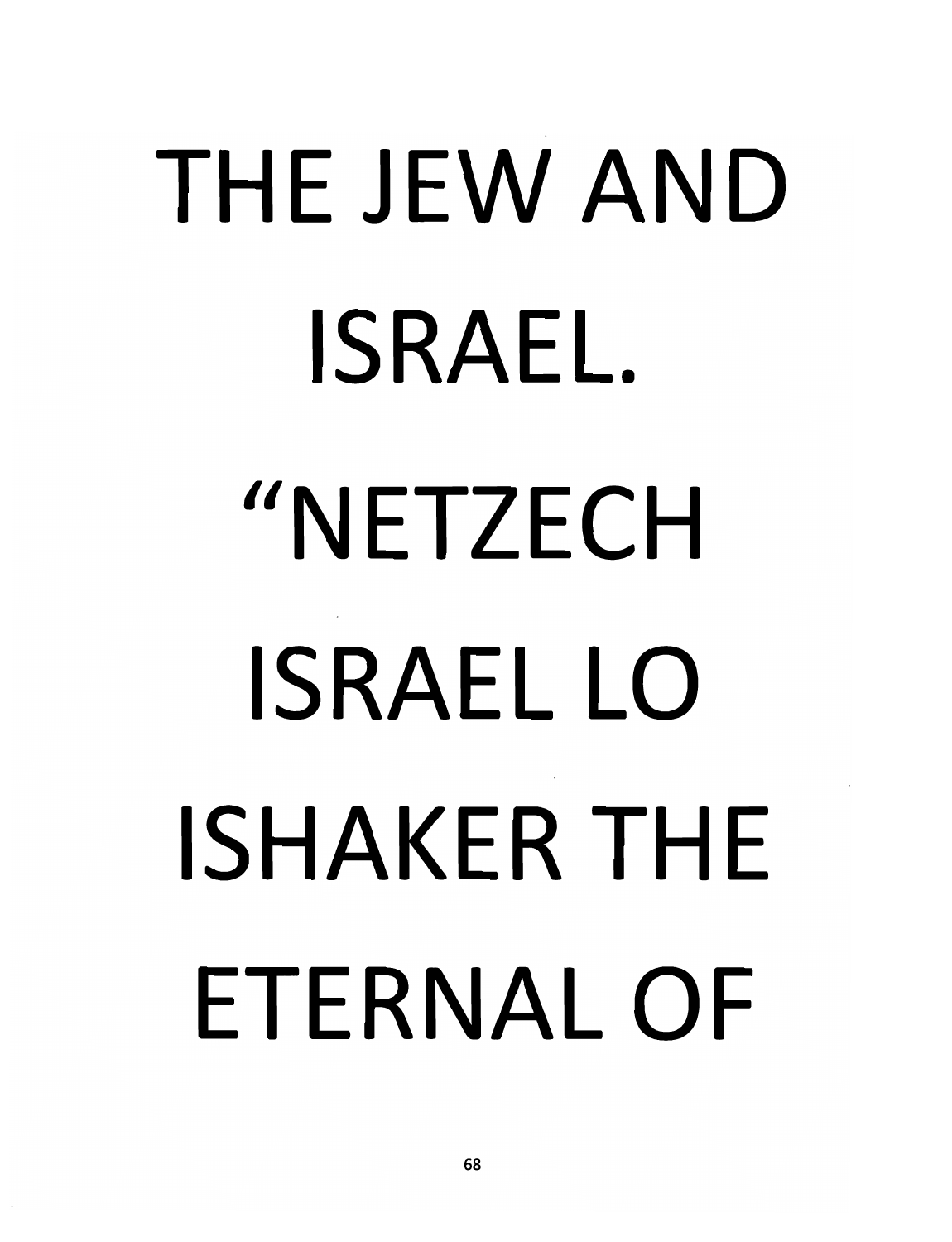# *ISREAL DOES NOT LIE." GOD IS ETERNAL "PROOF OF GOD IS THE*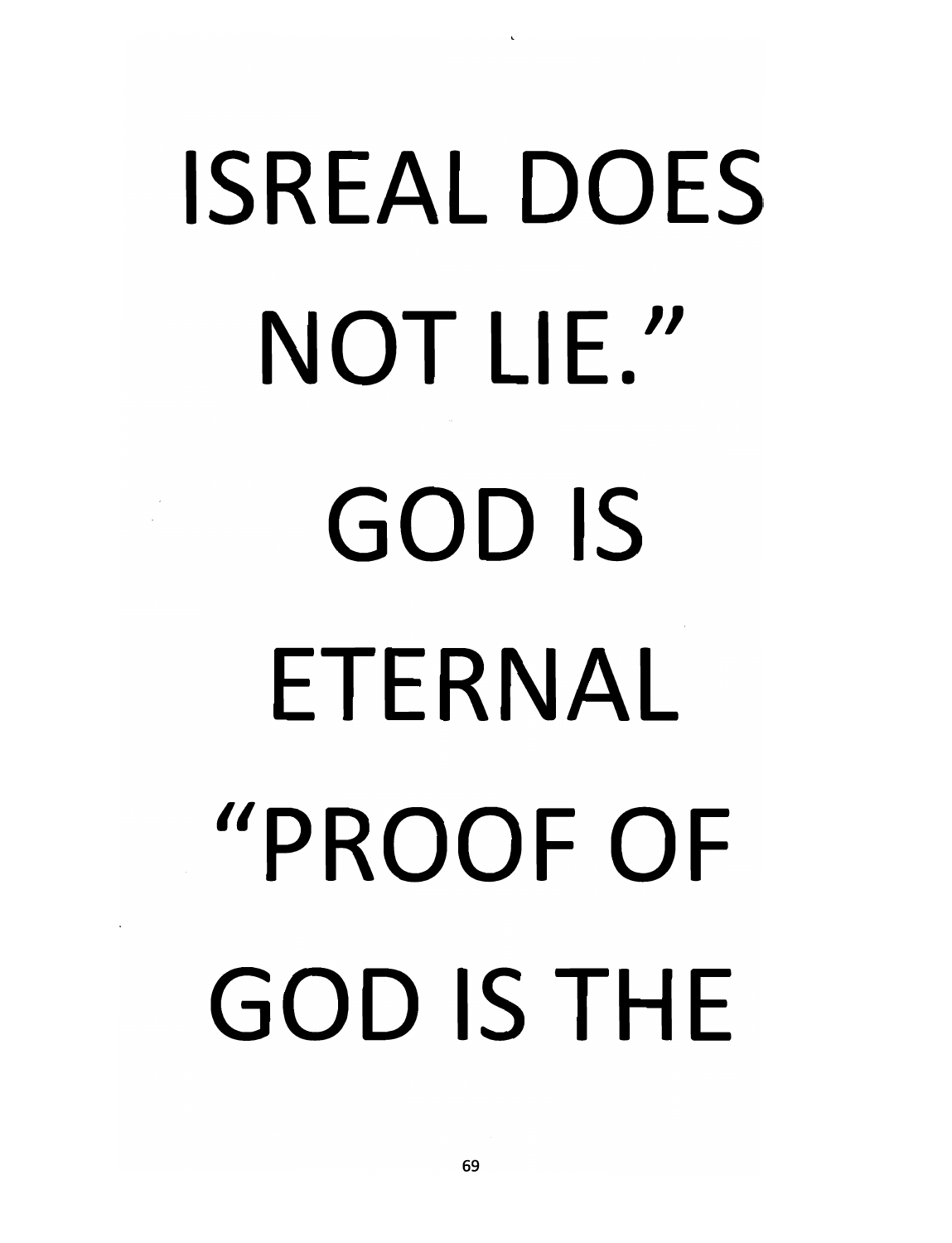# *JEW WHO IS ETERNAL." - MOSHE SISELSENDER A GIRL'S BEST FRIEND IS NOT*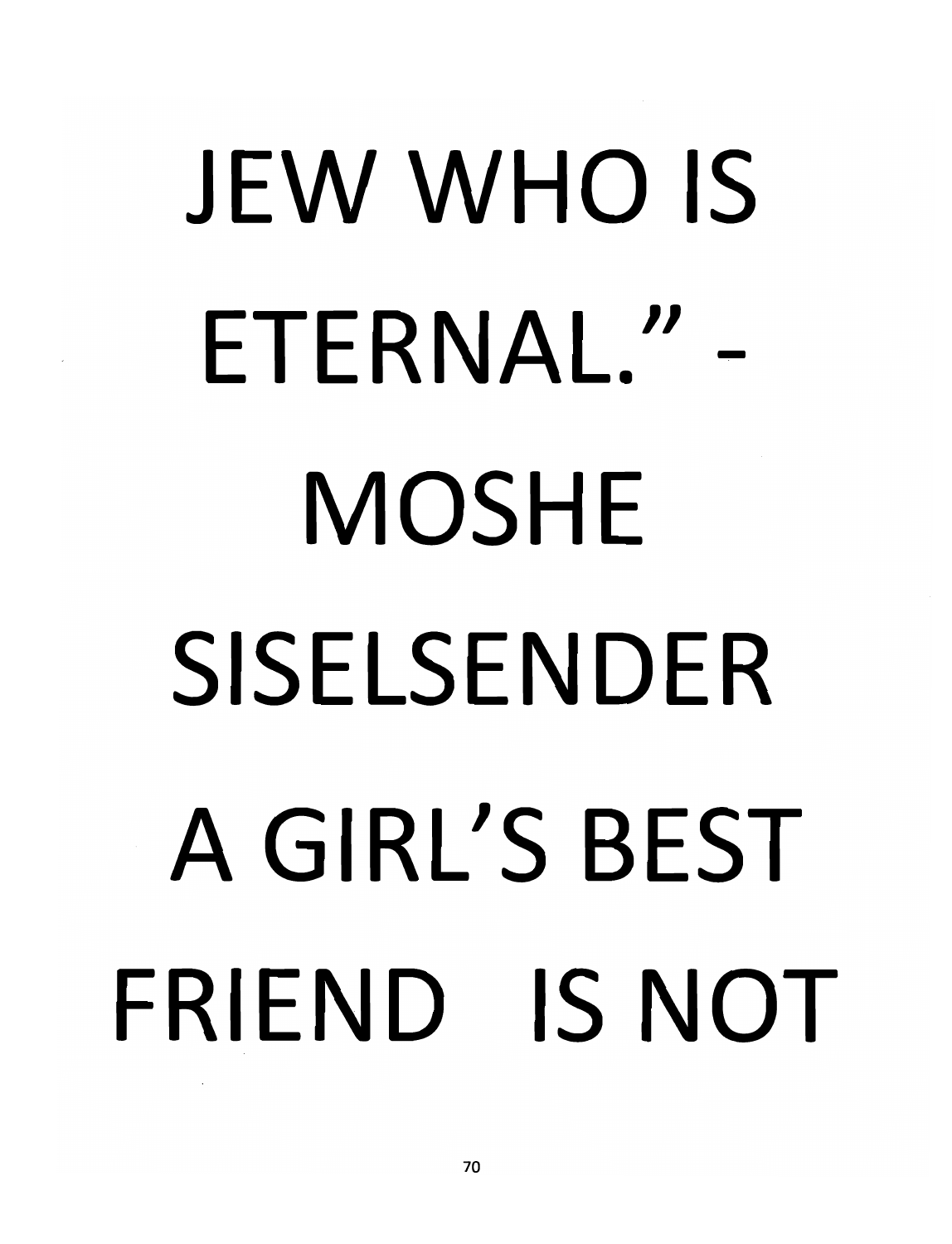## *A DIAMOND, BUT HER FATHER- IN LAW- WHO WILL ALWAYS TAKE HER SIDE*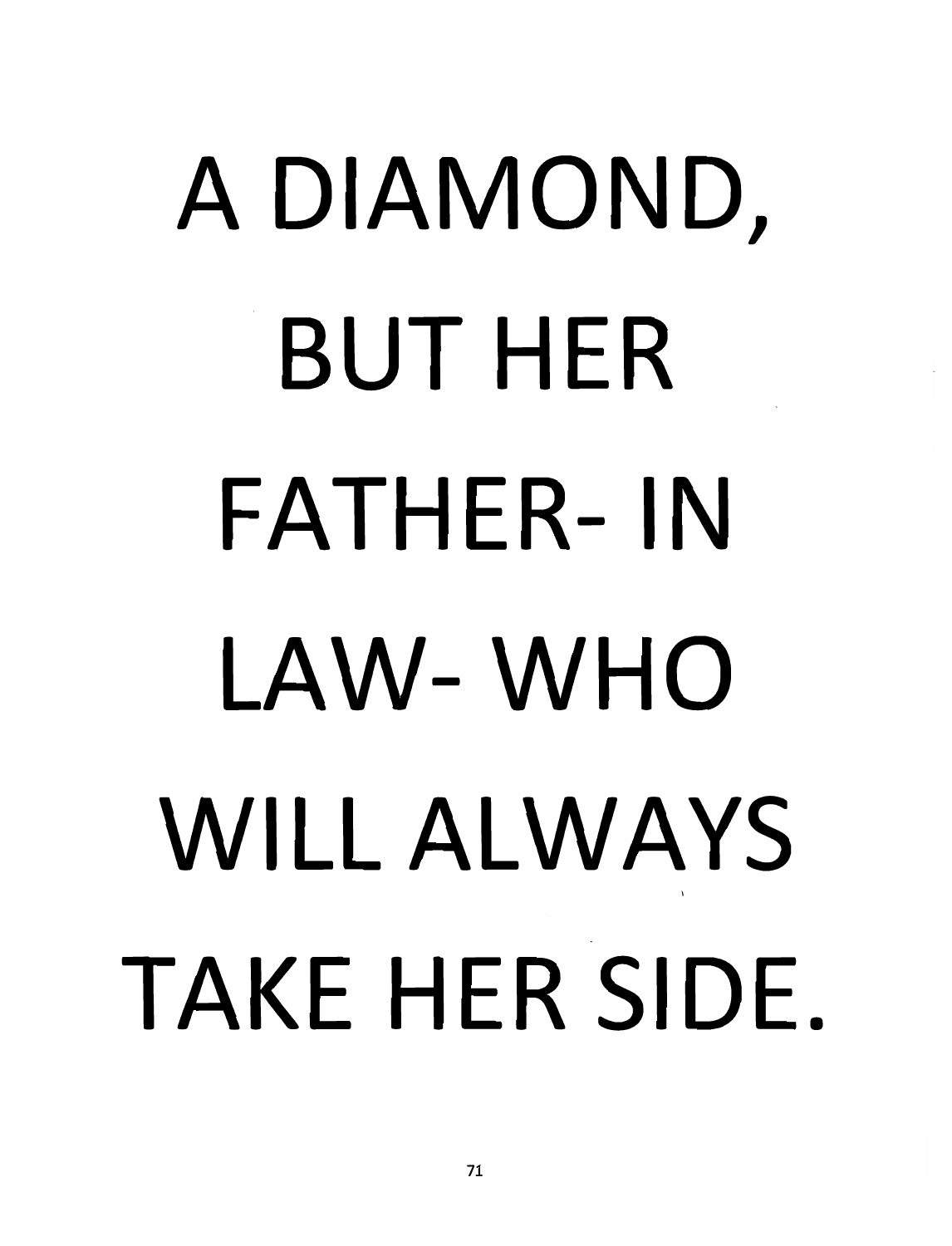## *HIS SON WHO OVES HIS FATHER WILL STAY WITH HIS WIFE AND DO HER BIDDING*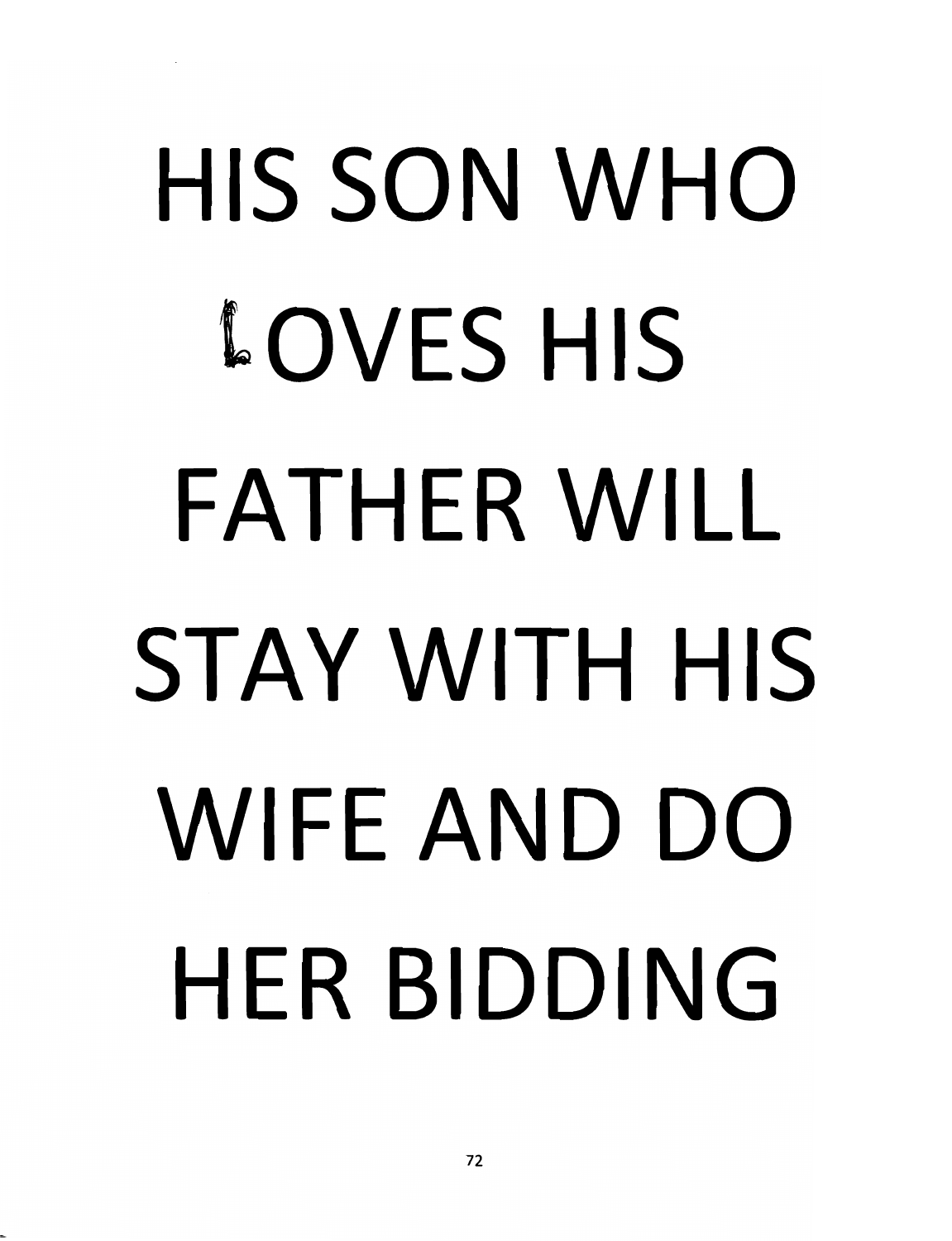### *BECAUSE HIS FATHER ORDAINED. DIVORCE CAUSES DEPRESSION*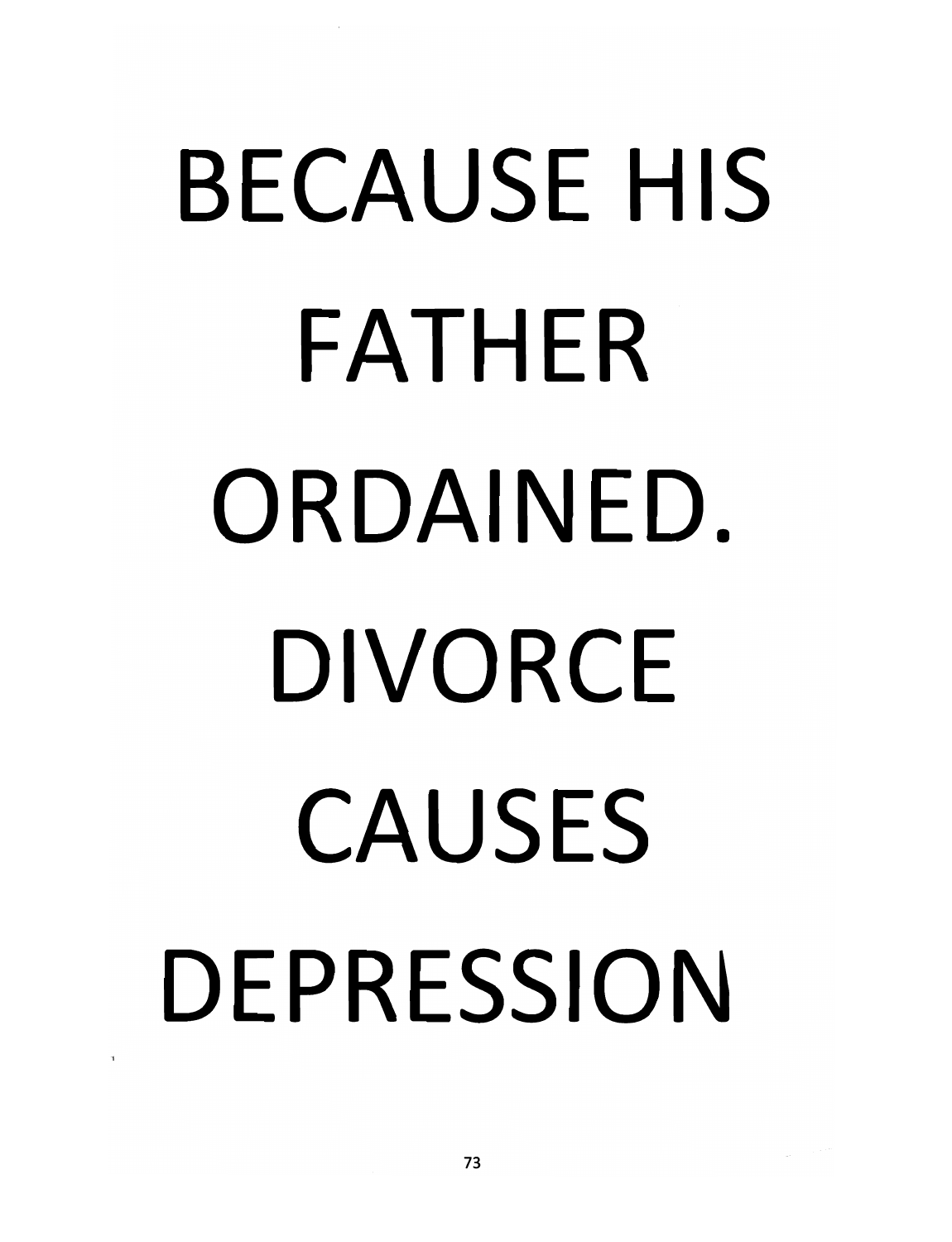## *ESPECIALLY WITH BOYS WHO BOND WITH THEIR FATHER. WHEN THE FATHER IS*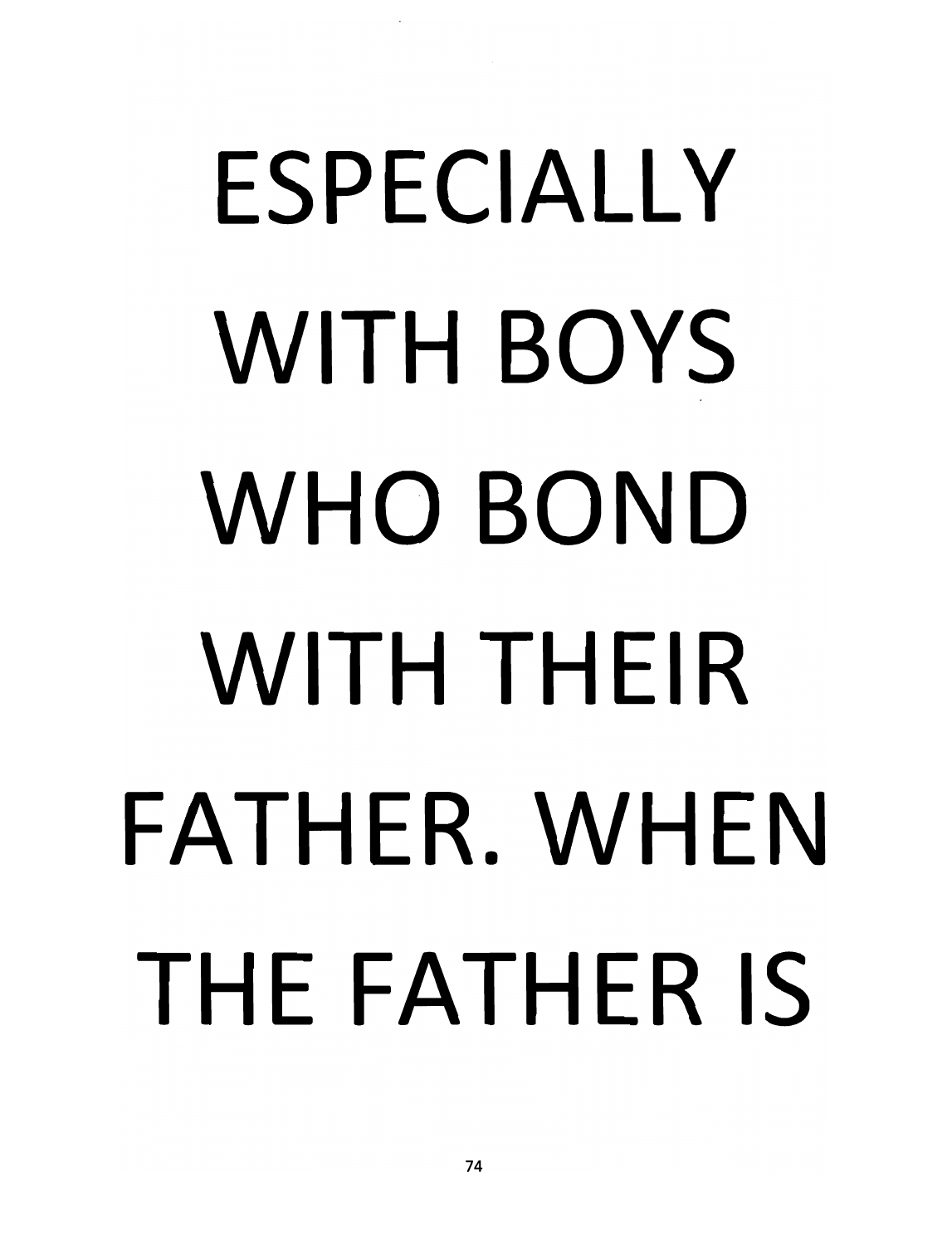## *OUT OF THE HOUSE DEPRESSION HITS BOYS MORE THAN GIRLS.*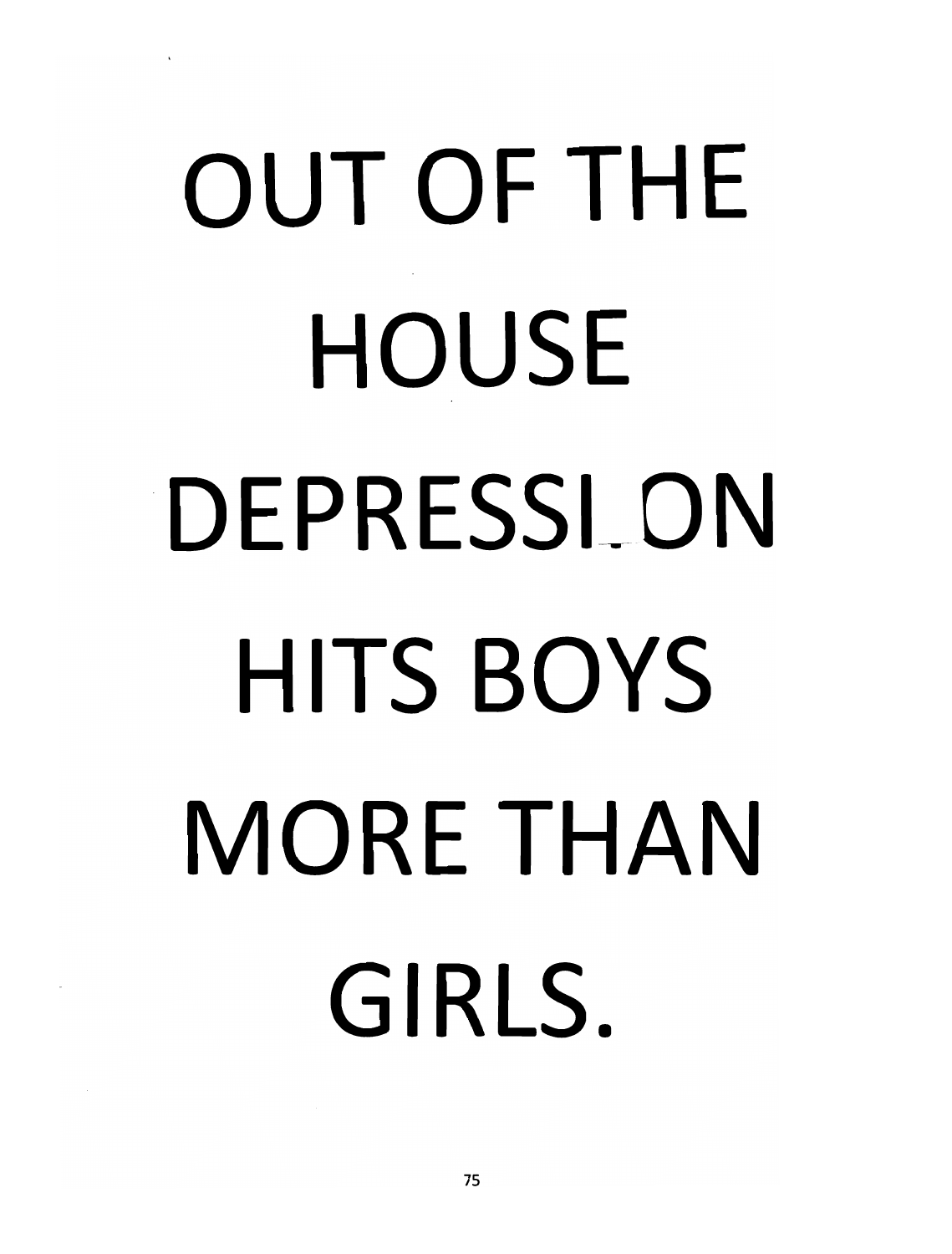## *"KILL YOURSELF AND REMAIN WITH YOUR SPOUSE FOR YOUR SAKE FOR YOUR*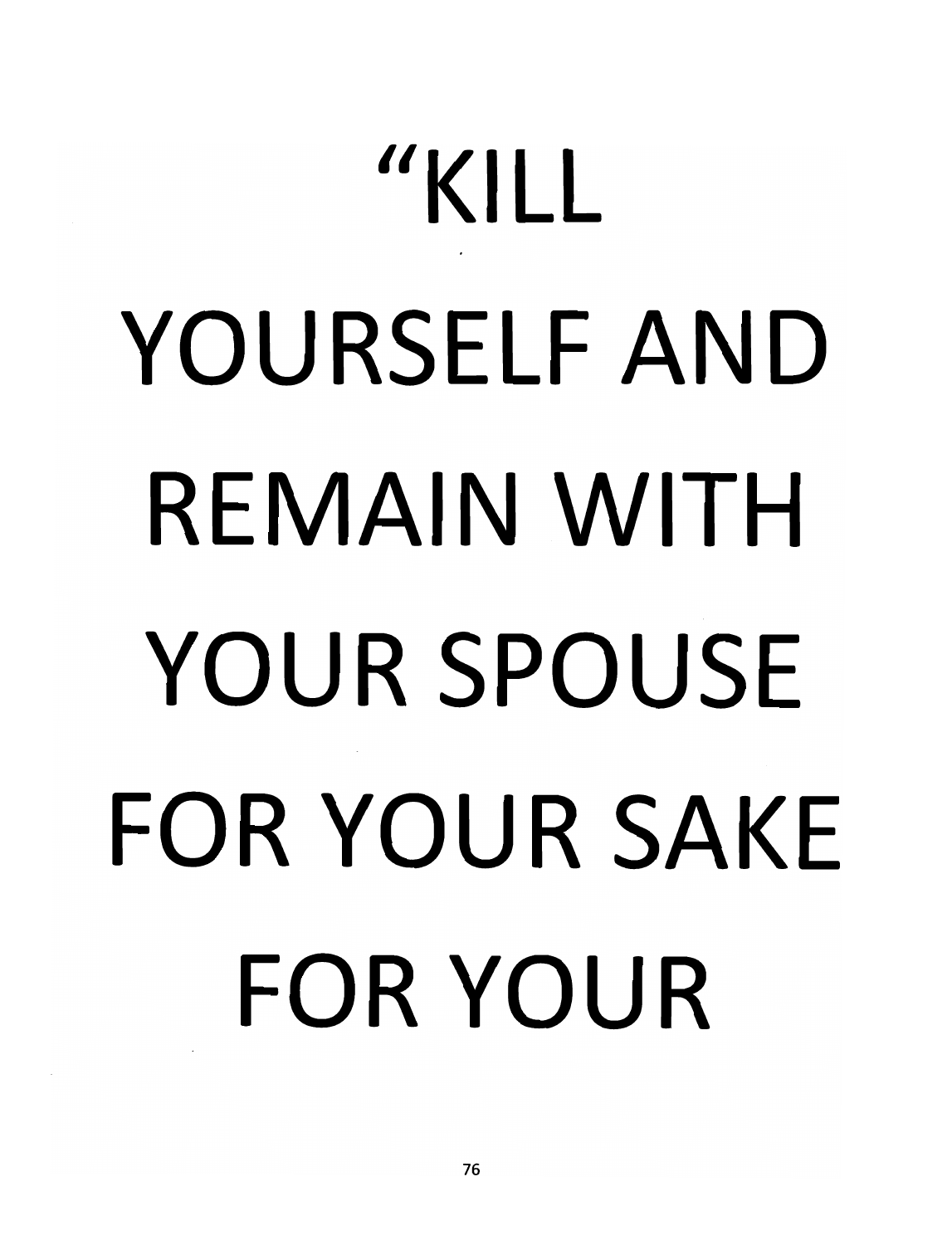## *SPOUSE'S SAKE AND PRINCIPALLY FOR THE SAKE OF YOUR CHILDREN .*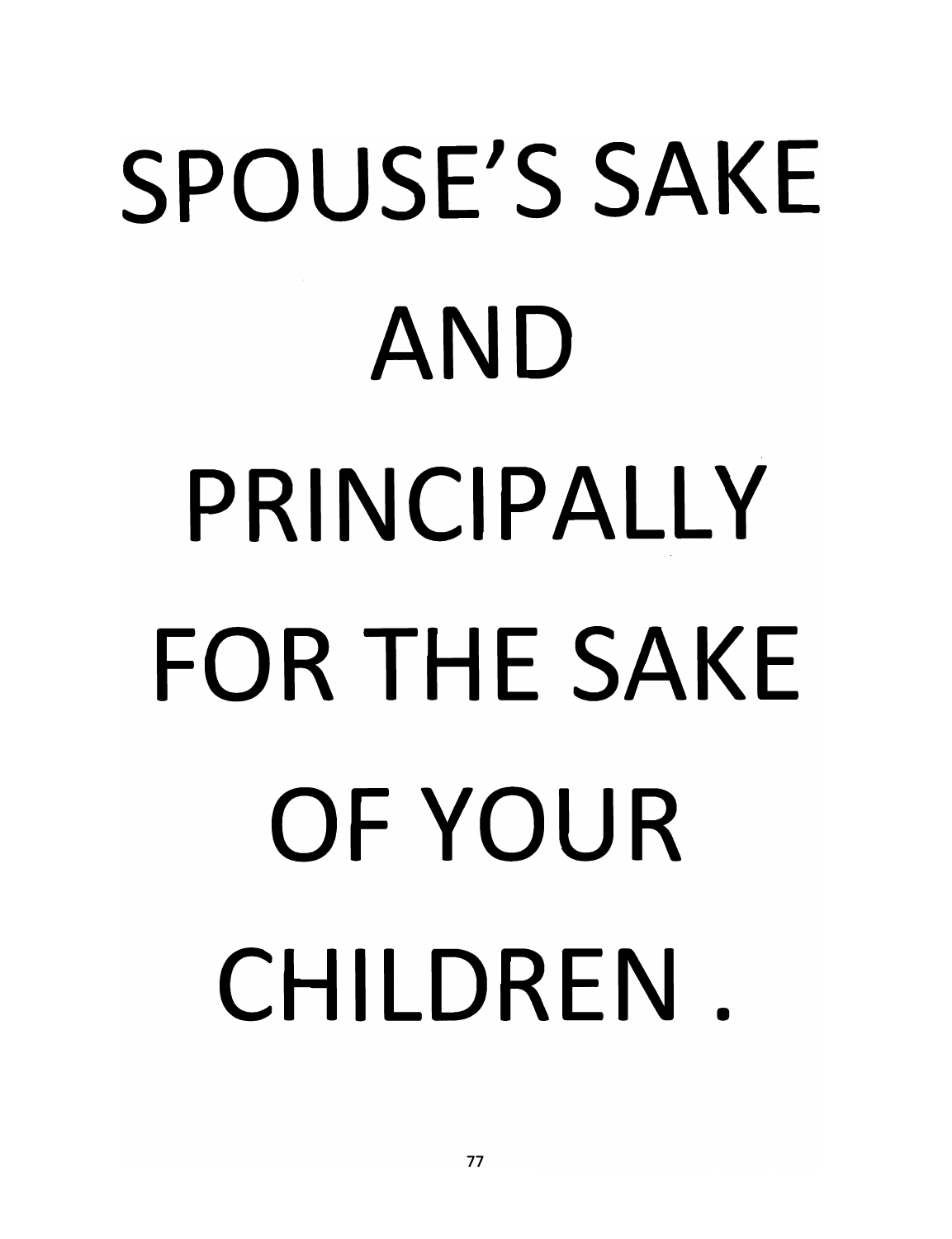### *WHEN IS IT OK TO GET DIVORCED? ANSWER NEVER.*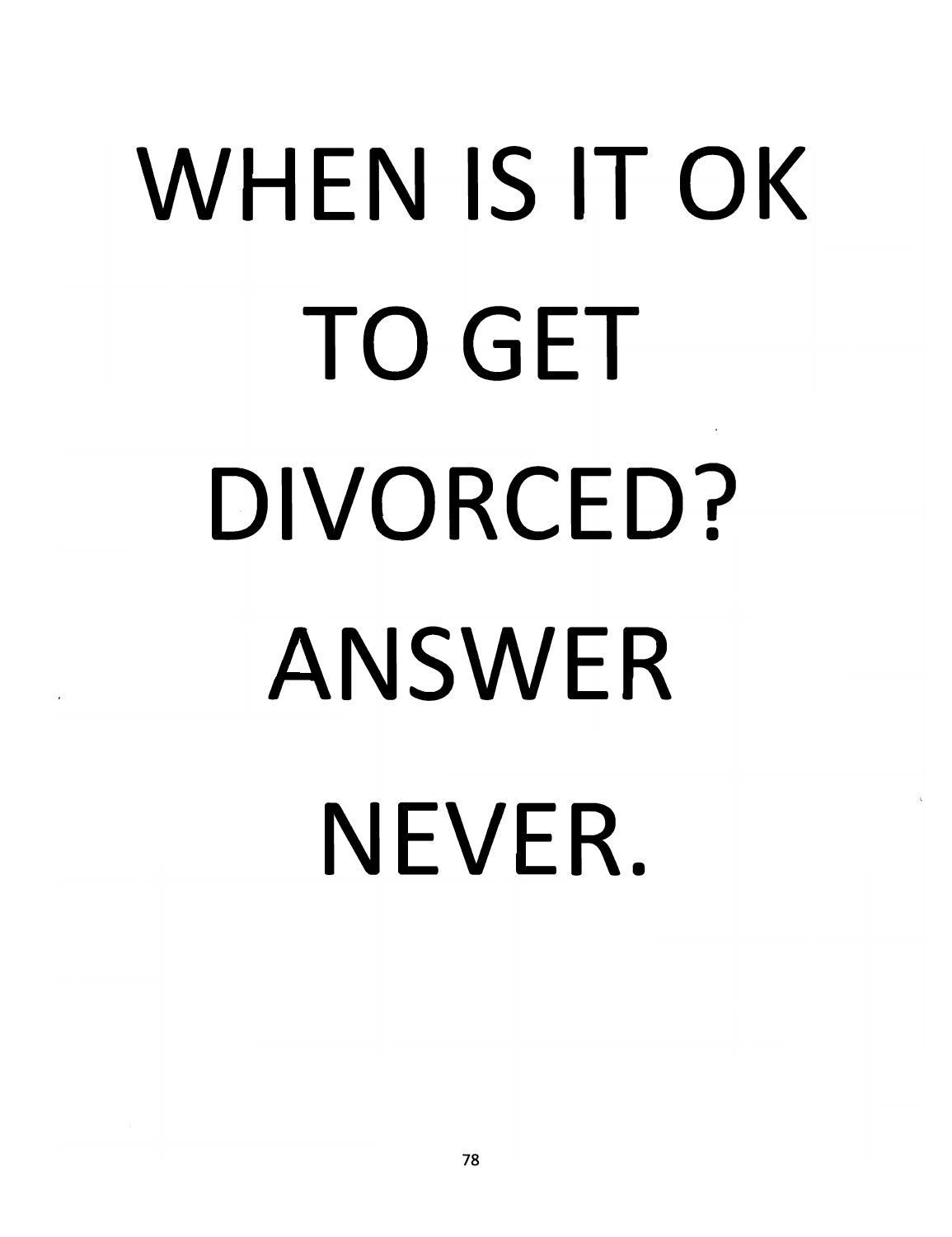# *YOUR CHILDREN NEED A FATHER AND A MOTHER WHO LIVE TOGETHER*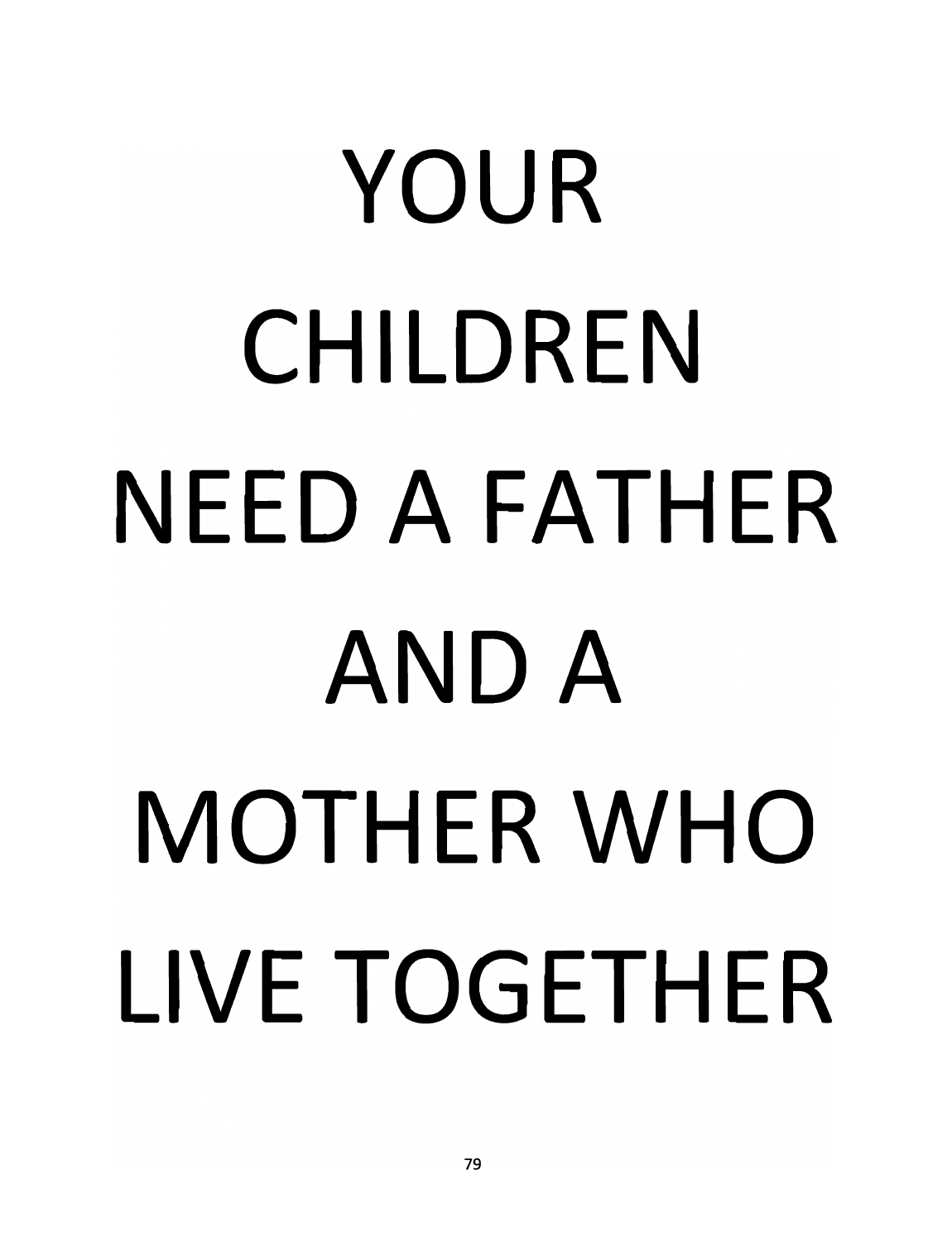#### *ALL THE YEARS OF THEIR LIFE". READ MY BOOK #55 TO DISCOVER*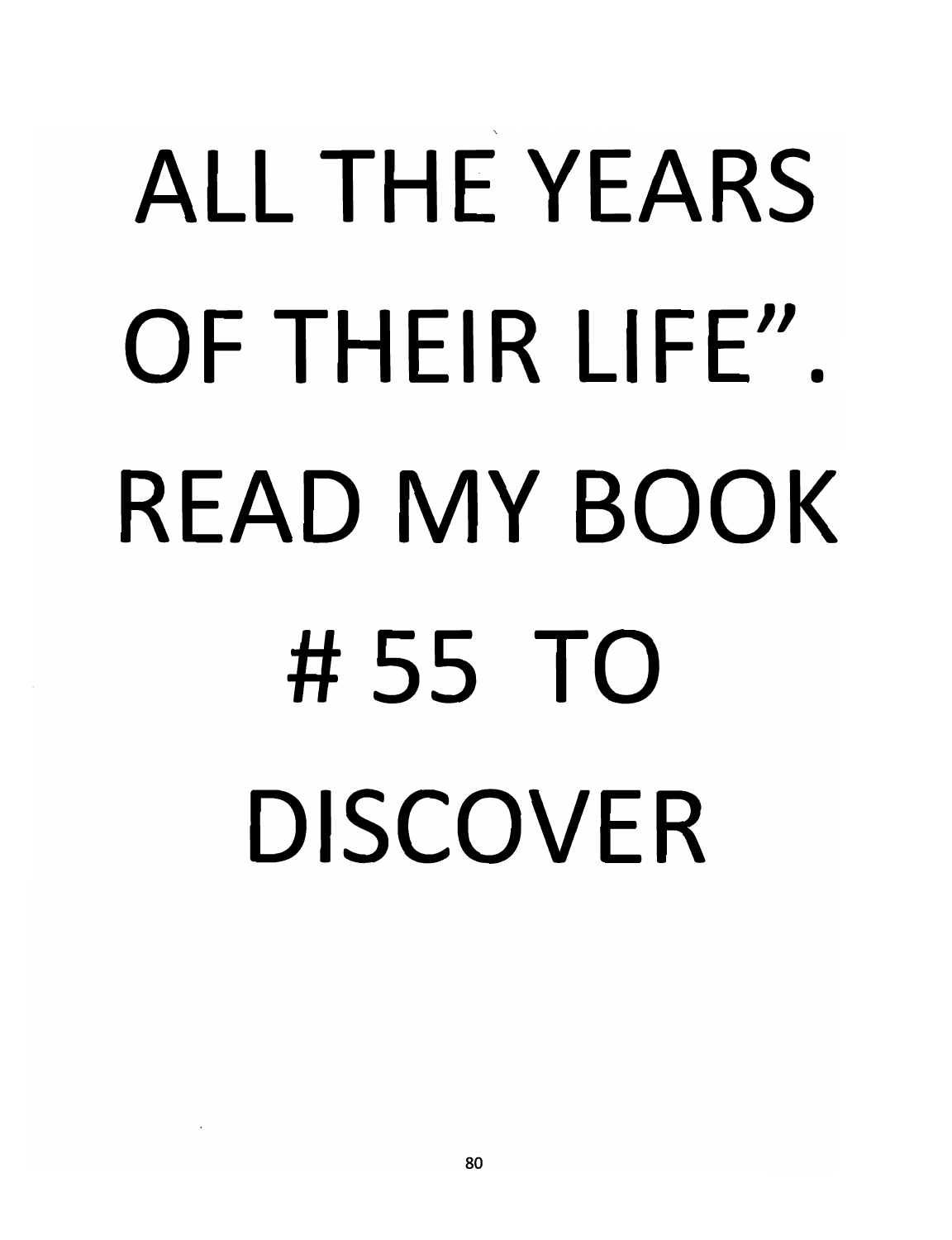# *HOW TO BEAT AGING. HAVE DISCOVERED THE FOUNTAIN OF YOUTH*